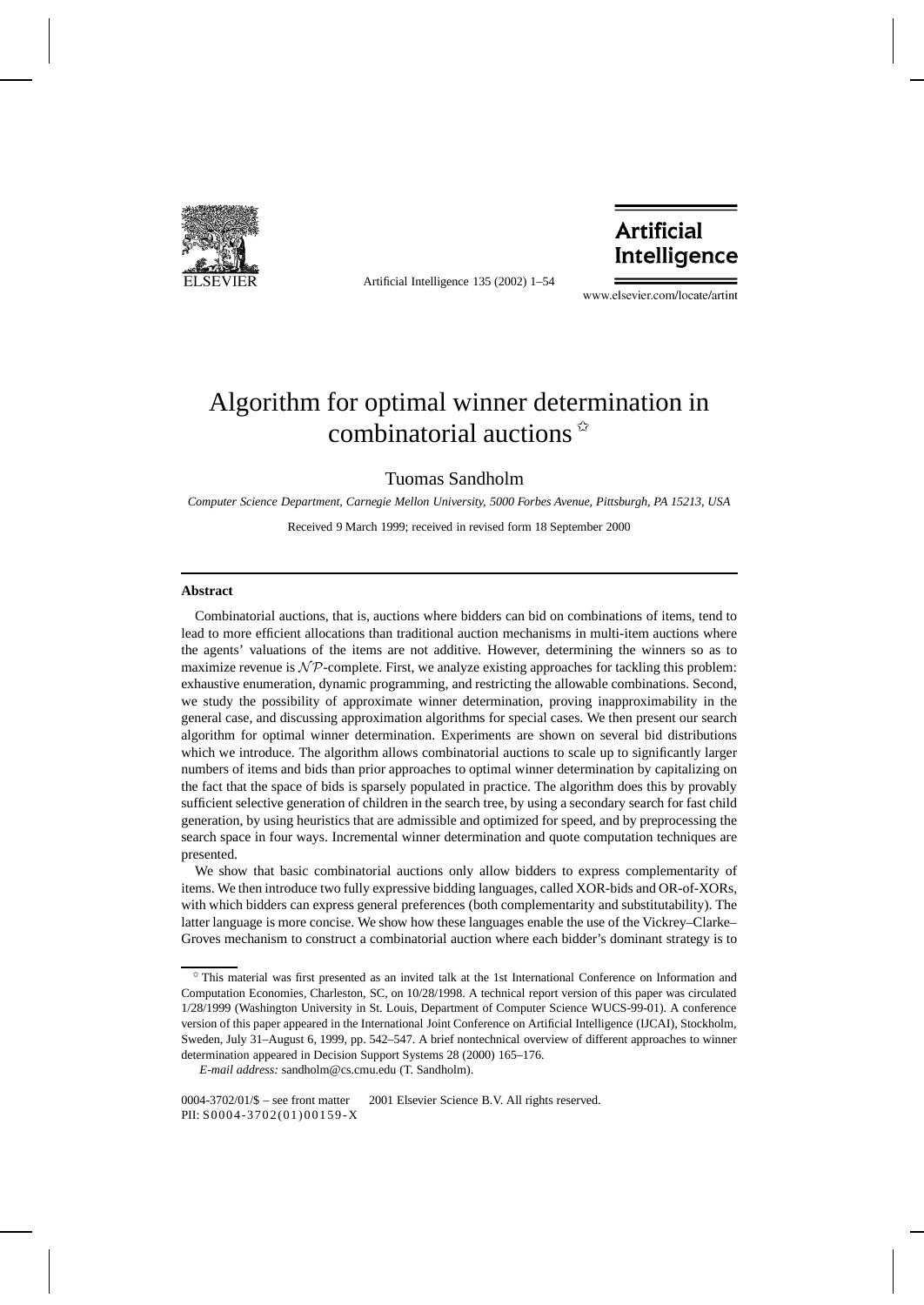bid truthfully. Finally, we extend our search algorithm and preprocessors to handle these languages as well as arbitrary XOR-constraints between bids.  $© 2001$  Elsevier Science B.V. All rights reserved.

### **1. Introduction**

Auctions are popular, distributed and autonomy-preserving ways of allocating items (goods, resources, services, etc.) among agents. They are relatively efficient both in terms of process and outcome. They are extensively used among human bidders in a variety of task and resource allocation problems. More recently, Internet auction servers have been built that allow software agents to participate in the auctions as well [61], and some of these auction servers even have built-in support for mobile agents [47].

In an auction, the seller wants to sell the items and get the highest possible payments for them while each bidder wants to acquire the items at the lowest possible price. Auctions can be used among cooperative agents, but they also work in open systems consisting of self-interested agents. An auction can be analyzed using noncooperative game theory: what strategies are self-interested agents best off using in the auction (and therefore will use), and will a desirable social outcome—for example, efficient allocation—still follow. Auction mechanisms can be designed so that desirable social outcomes follow even though each agent acts based on self-interest.

This paper focuses on auctions with multiple distinguishable items to be allocated, but the techniques could also be used in the special case where some of the items are indistinguishable. These auctions are complex in the general case where the bidders have *preferences over bundles*, that is, a bidder's valuation for a bundle of items need not equal the sum of his valuations of the individual items in the bundle. This is often the case, for example, in electricity markets, equities trading, bandwidth auctions [34,35], markets for trucking services [43,44,48], pollution right auctions, auctions for airport landing slots [40], and auctions for carrier-of-last-resort responsibilities for universal services [27]. There are several types of auction mechanisms that could be used in this setting, as the following subsections will discuss.

#### *1.1. Sequential auction mechanisms*

In a *sequential auction*, the items are auctioned one at a time [5,23,48]. Determining the winners in such an auction is easy because that can be done by picking the highest bidder for each item separately. However, bidding in a sequential auction is difficult if the bidders have preferences over bundles. To determine her valuation for an item, the bidder needs to estimate what items she will receive in later auctions. This requires speculation on what the others will bid in the future because that affects what items she will receive. Furthermore, what the others bid in the future depends on what they believe others will bid, etc. This counterspeculation introduces computational cost and other wasteful overhead. Moreover, in auctions with a reasonable number of items, such lookahead in the game

*Keywords:* Auction; Combinatorial auction; Multi-item auction; Multi-object auction; Bidding with synergies; Winner determination; Multiagent systems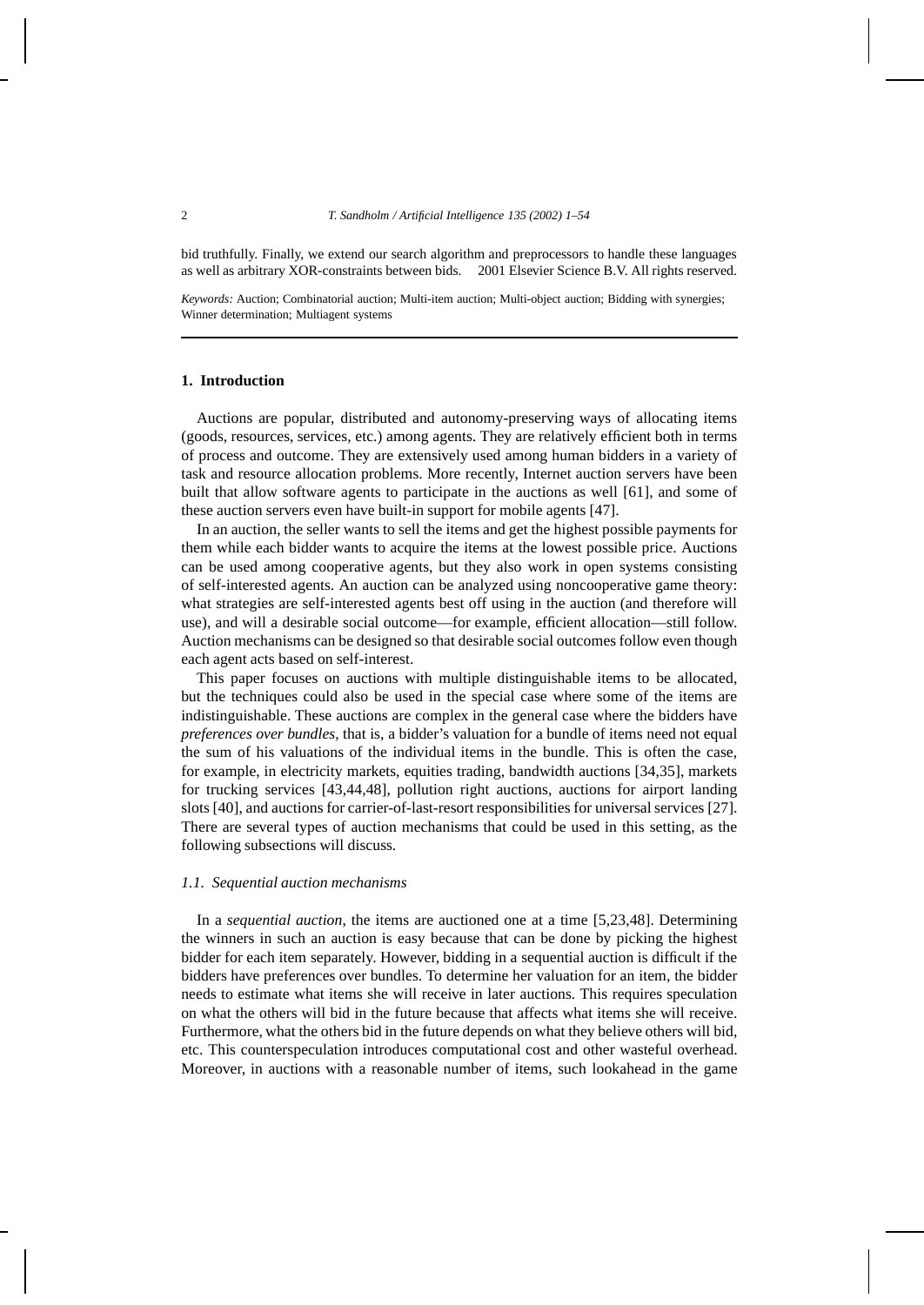tree is intractable, and then there is no known way to bid rationally. Bidding rationally would involve optimally trading off the computational cost of lookahead against the gains it provides, but that would again depend on how others strike that tradeoff. Furthermore, even if lookahead were computationally manageable, usually uncertainty remains about the others' bids because agents do not have exact information about each other. This often leads to inefficient allocations where bidders fail to get the combinations they want and get ones they do not.

### *1.2. Parallel auction mechanisms*

As an alternative to sequential auctions, a parallel auction design can be used [23,36]. In a *parallel auction* the items are open for auction simultaneously, bidders may place their bids during a certain time period, and the bids are publicly observable. This has the advantage that the others' bids partially signal to the bidder what the others' bids will end up being so the uncertainty and the need for lookahead is not as drastic as in a sequential auction. However, the same problems prevail as in sequential auctions, albeit in a mitigated form.

In parallel auctions, an additional difficulty arises: each bidder would like to wait until the end to see what the going prices will be, and to optimize her bids so as to maximize payoff given the final prices. Because every bidder would want to wait, there is a chance that no bidding would commence. As a patch to this problem, activity rules have been used [34]. Each bidder has to bid at least a certain volume (sum of her bid prices) by predefined time points in the auction, otherwise the bidder's future rights are reduced in some prespecified manner (for example, the bidder may be barred from the auction). Unfortunately, the game-theoretic equilibrium bidding strategies in such auctions are not known. It follows that the outcomes of such auctions are unknown for rational bidders.

### *1.3. Methods for fixing inefficient allocations*

In sequential and parallel auctions, the computational cost of lookahead and counterspeculation cannot be recovered, but one can attempt to fix the inefficient allocations that stem from the uncertainties discussed above.

One such approach is to set up an aftermarket where the bidders can exchange items among themselves after the auction has closed. While this approach can undo some inefficiencies, it may not lead to an economically efficient allocation in general, and even if it does, that may take an impractically large number of exchanges among the agents [2, 3,46].

Another approach is to allow bidders to retract their bids if they do not get the combinations that they want. For example, in the Federal Communications Commission's bandwidth auction the bidders were allowed to retract their bids [34]. In case of a retraction, the item was opened for reauction. If the new winning price was lower than the old one, the bidder that retracted the bid had to pay the difference. This guarantees that retractions do not decrease the auctioneer's payoff. However, it exposes the retracting bidder to considerable risk because at retraction time she does not know how much the retraction will end up costing her.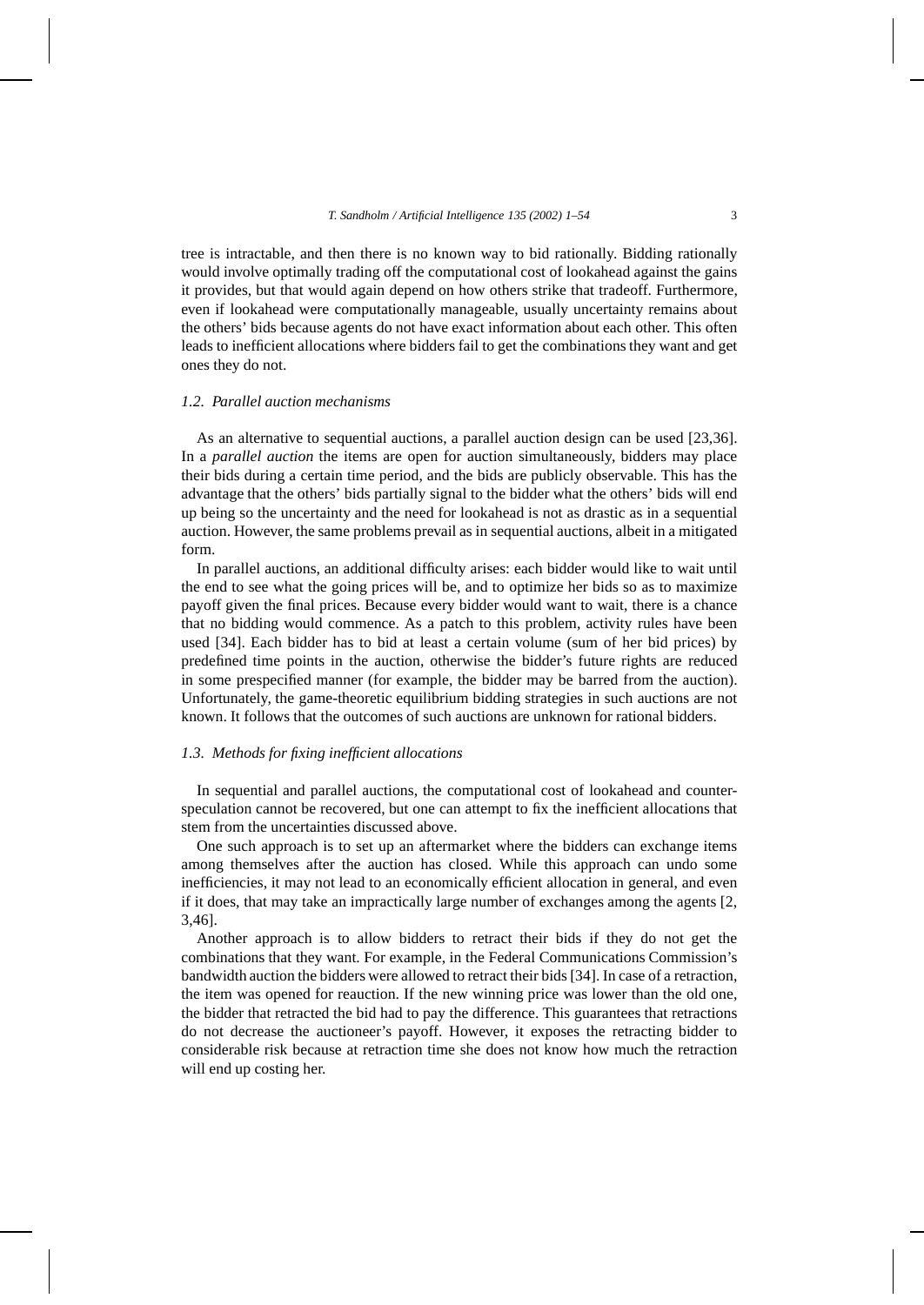This risk can be mitigated by using a *leveled commitment* mechanism [50,51], where the decommitting penalties are set up front, possibly on a per item basis. This mechanism allows the bidders to decommit but it also allows the auctioneer to decommit. A bidder may want to decommit, for example, if she did not get the combination that she wanted but only a subset of it. The auctioneer may want to decommit, for example, if he believes that he can get a higher price for the item from someone else. The leveled commitment mechanism has interesting strategic aspects: the agents do not decommit truthfully because there is a chance that the other agent will decommit, in which case the former agent is freed from the contract obligations, does not have to pay the decommitment penalty, and will collect a penalty from the latter agent. We showed that despite such strategic breach, in Nash equilibrium, the mechanism can increase the expected payoff of both parties and enable contracts which would not be individually rational to both parties via any full commitment contract [45,51]. We also developed algorithms for computing the Nash equilibrium decommitting strategies and algorithms for optimizing the contract parameters [52]. In addition, we experimentally studied sequences of leveled commitment contracts and the associated cascade effects [1,4].

Yet another approach would be to sell options for decommitting, where the price of the option is paid up front whether or not the option is exercised.

Each one of these methods can be used to implement bid retraction before and/or after the winning bids have been determined. While these methods can be used to try to fix inefficient allocations, it would clearly be desirable to get efficient allocations right away in the auction itself so no fixing would be necessary. Combinatorial auctions hold significant promise toward this goal.

#### *1.4. Combinatorial auction mechanisms*

*Combinatorial auctions* can be used to overcome the need for lookahead and the inefficiencies that stem from the related uncertainties [14,35,40,43,44]. In a combinatorial auction, there is one seller (or several sellers acting in concert) and multiple bidders.<sup>1</sup> The bidders may place bids on combinations of items. This allows a bidder to express complementarities between items so she does not have to speculate into an item's valuation the impact of possibly getting other, complementary items. For example, the Federal Communications Commission sees the desirability of combinatorial bidding in their bandwidth auctions, but so far combinatorial bidding has not been allowed—largely due to perceived intractability of winner determination.<sup>2</sup> This paper focuses on winner determination in combinatorial auctions where each bidder can bid on combinations (that is, bundles) of indivisible items, and any number of her bids can be accepted.

<sup>1</sup> Combinatorial auctions can be generalized to *combinatorial exchanges* where there are multiple sellers and multiple buyers [47,53,57].

<sup>&</sup>lt;sup>2</sup> Also, the Commission was directed by Congress in the 1997 Balanced Budget Act to develop a combinatorial bidding system. Specifically, the Balanced Budget Act requires the Commission to " *...* directly or by contract, provide for the design and conduct (for purposes of testing) of competitive bidding using a contingent combinatorial bidding system that permits prospective bidders to bid on combinations or groups of licenses in a single bid and to enter multiple alternative bids within a single bidding round" [59].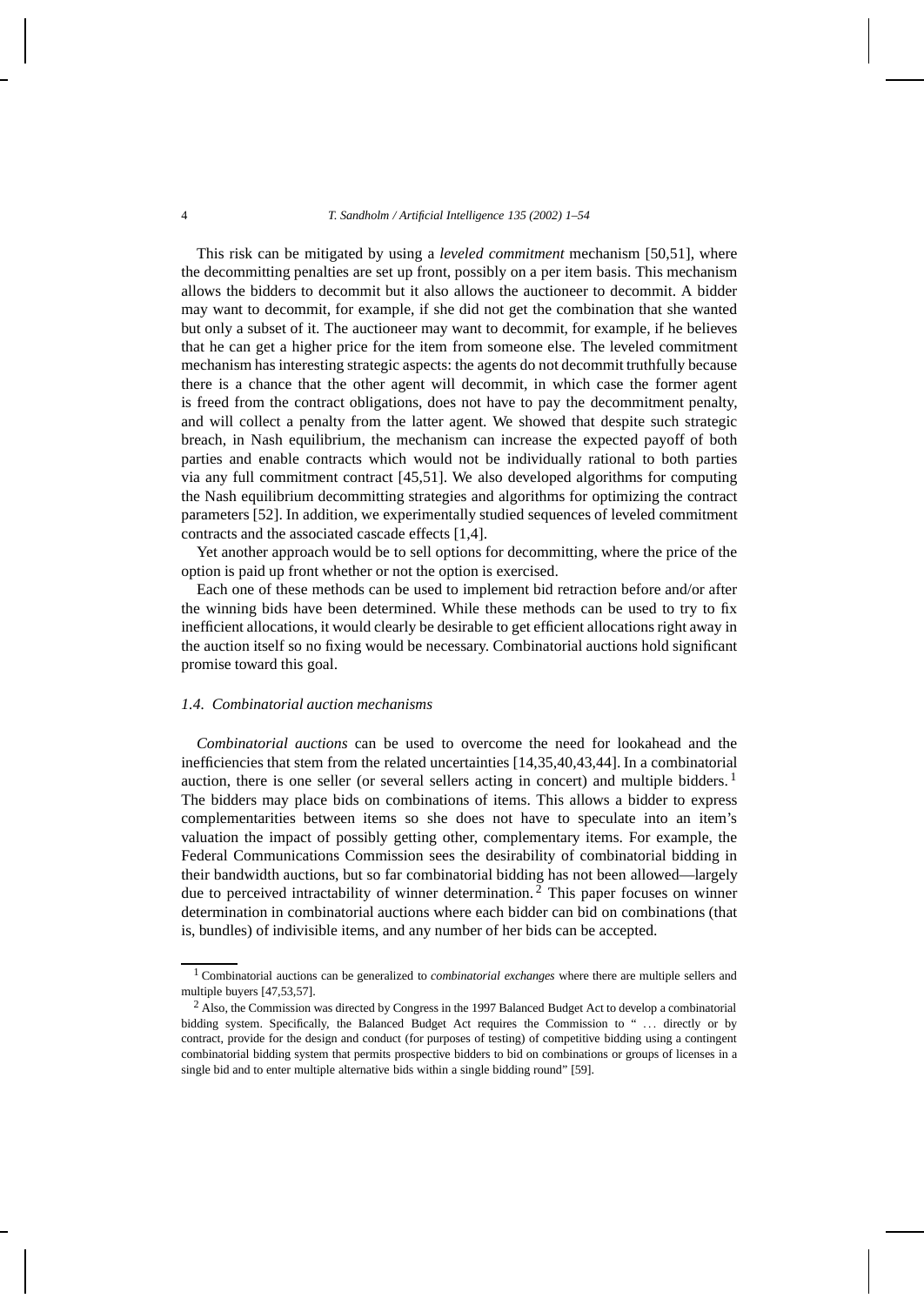The rest of the paper is organized as follows. Section 2 defines the winner determination problem formally, analyzes its complexity, and discusses different approaches to attacking it. Section 3 presents our new optimal algorithm for this problem. Section 4 discusses the setup of our winner determination experiments, and Section 5 discusses the experimental results. Section 6 discusses incremental winner determination and quote computation as well as properties of quotes. Section 7 discusses other applications for the algorithm. Section 8 overviews related tree search algorithms. Section 9 discusses substitutability, introduces bidding languages to handle it, and develops an algorithm for determining winners under those languages. Section 10 presents conclusions and future research directions.

### **2. Winner determination in combinatorial auctions**

We assume that the auctioneer determines the winners—that is, decides which bids are winning and which are losing—so as to maximize the seller's revenue. Such winner determination is easy in non-combinatorial auctions. It can be done by picking the highest bidder for each item separately. This takes O*(am)* time where *a* is the number of bidders, and *m* is the number of items.

Unfortunately, winner determination in combinatorial auctions is hard. Let *M* be the set of items to be auctioned, and let  $m = |M|$ . Then any agent, *i*, can place a bid,  $b_i(S) > 0$ , for any combination  $S \subseteq M$ . We define the *length* of a bid to be the number of items in the bid.

Clearly, if several bids have been submitted on the same combination of items, for winner determination purposes we can simply keep the bid with the highest price, and the others can be discarded as irrelevant since it can never be beneficial for the seller to accept one of these inferior bids.<sup>3</sup> The highest bid price for a combination is

$$
\bar{b}(S) = \max_{i \in \text{bidders}} b_i(S). \tag{1}
$$

If agent *i* has not submitted a bid on combination *S*, we say  $b_i(S) = 0$ .<sup>4</sup> So, if no bidder has submitted a bid on combination *S*, then we say  $\bar{b}(S) = 0.5$ 

Winner determination in a combinatorial auction is the following problem. The goal is to find a solution that maximizes the auctioneer's revenue given that each winning bidder pays the prices of her winning bids:

$$
\max_{\mathcal{W}\in\mathcal{A}}\sum_{S\in\mathcal{W}}\bar{b}(S)
$$
 (2)

where W is a *partition*.

<sup>&</sup>lt;sup>3</sup> Ties in the maximization can be broken in any desired way—for example, randomly or by preferring bids that are received earlier over ones received later.

<sup>&</sup>lt;sup>4</sup> The assignment  $b_i(S) = 0$  need not actually be carried out as long as special care is taken of the combinations that received no bids. As we show later, much of the power of our algorithm stems from not explicitly assigning a value of zero to combinations that have not received bids, and only constructing those parts of the solution space that are actually populated by bids.

<sup>5</sup> This corresponds to the auctioneer being able to keep items, or analogously, to settings where disposal of items is free.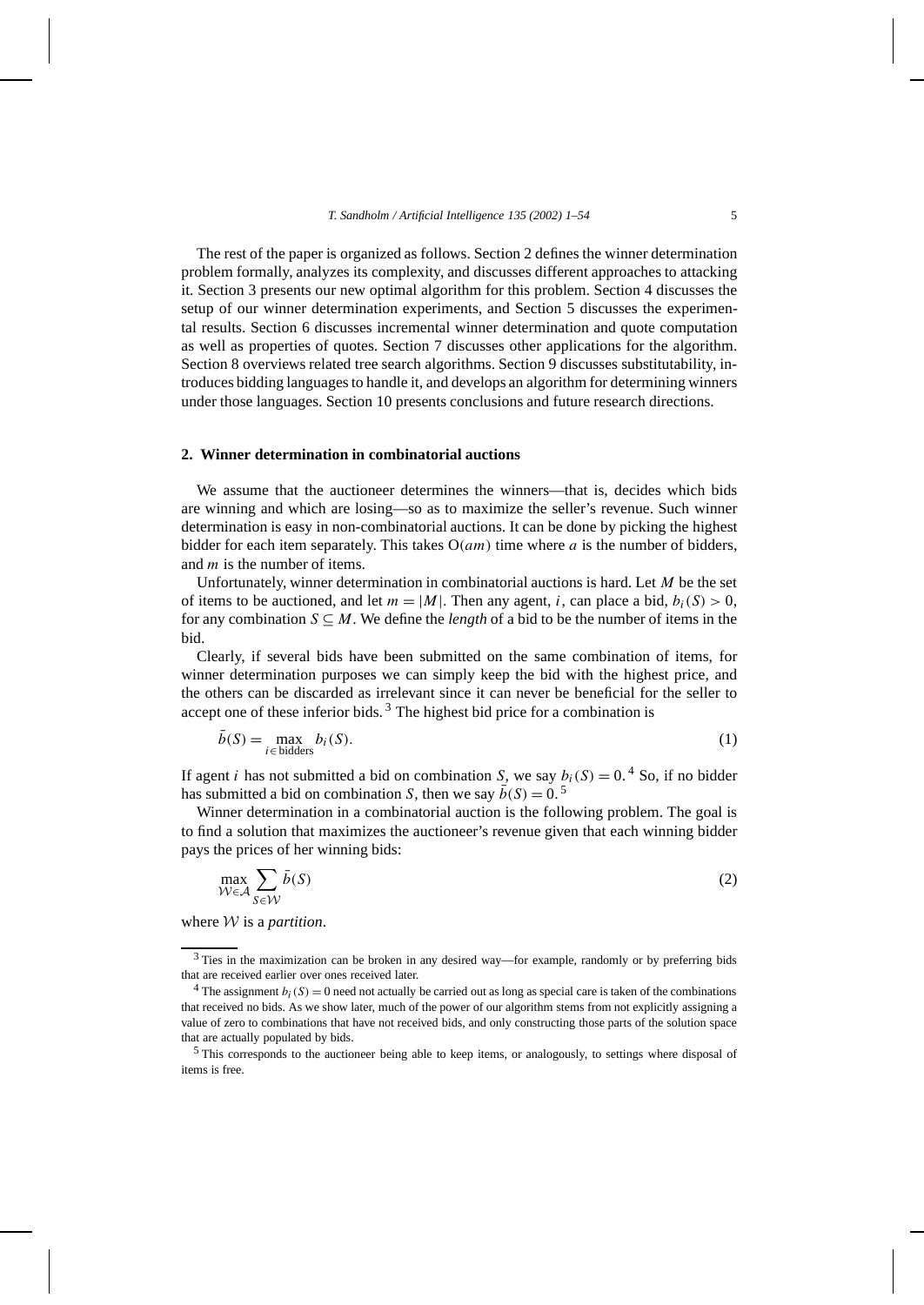**Definition 2.1.** A *partition* is a set of subsets of items so that each item is included in at most one of the subsets. Formally, let  $S = \{S \subseteq M\}$ . Then the set of partitions is

$$
\mathcal{A} = \{ \mathcal{W} \subseteq \mathcal{S} \mid S, S' \in \mathcal{W} \Rightarrow S \cap S' = \emptyset \}. \tag{3}
$$

Note that in a partition  $W$ , some of the items might not be included in any one of the subsets  $S \in \mathcal{W}$ .

We use this notion of a partition for simplicity. It does not explicitly state who the subsets of items should go to. However, given an partition  $W$ , it is trivial to determine which bids are winning and which are not: every combination  $S \in \mathcal{W}$  is given to the bidder who placed the highest bid for *S*. So, a bidder can win more than one combination.

The winner determination problem can also be formulated as an integer programming problem where the decision variable  $x<sub>S</sub> = 1$  if the (highest) bid for combination *S* is chosen to be winning, and  $x_S = 0$  if not. Formally:

$$
\max_{\vec{x}} \sum_{S \in \mathcal{S}} \bar{b}(S)x_S \quad \forall S \in \mathcal{S}: x_S \in \{0, 1\} \text{ and } \forall i \in M: \sum_{S \mid i \in S} x_S \leq 1. \tag{4}
$$

The following subsections discuss different approaches to tackling the winner determination problem.

### *2.1. Enumeration of exhaustive partitions of items*

One way to optimally solve the winner determination problem is to enumerate all *exhaustive partitions* of items.

**Definition 2.2.** An *exhaustive partition* is a partition where each item is included in exactly one subset of the partition.

An example of the space of exhaustive partitions is presented in Fig. 1. The number of exhaustive partitions grows rapidly as the number of items in the auction increases. The exact number of exhaustive partitions is

$$
\sum_{q=1}^{m} Z(m, q),\tag{5}
$$

where  $Z(m, q)$  is the number of exhaustive partitions with *q* subsets, that is, the number of exhaustive partitions on level *q* of the graph. The quantity  $Z(m, q)$ —also known as the Stirling number of the second kind—is captured by the following recurrence:

$$
Z(m,q) = qZ(m-1,q) + Z(m-1,q-1),
$$
\n(6)

where  $Z(m, m) = Z(m, 1) = 1$ . This recurrence can be understood by considering the addition of a new item to a setting with  $m - 1$  items. The first term,  $qZ(m - 1, q)$ , counts the number of exhaustive partitions formed by adding the new item to one of the existing exhaustive partitions. There are *q* choices because the existing exhaustive partitions have *q* subsets each. The second term,  $Z(m - 1, q - 1)$ , considers using the new item in a subset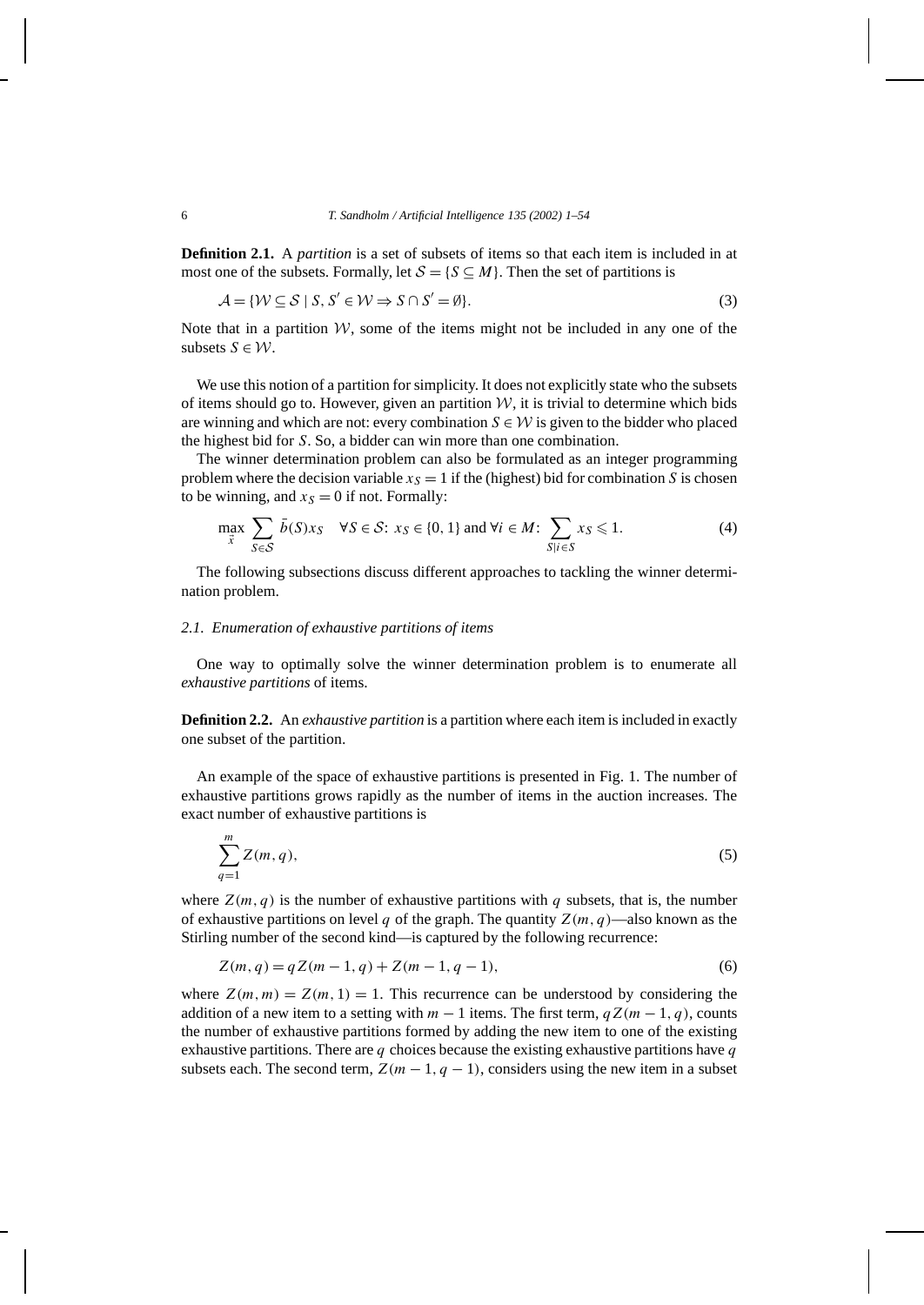

Fig. 1. Space of exhaustive partitions (in a 4-item example). Each vertex represents one exhaustive partition. Followed upward, each arc represents dividing one of the bundles within an exhaustive partition into two. Followed downward, each arc represents merging two bundles within an exhaustive partition into one.

of its own, and therefore existing exhaustive partitions with only *m* − 1 previous subsets are counted.

The following proposition characterizes the asymptotic complexity in closed form. The proof is presented in Appendix A.

### **Proposition 2.1.** *The number of exhaustive partitions is*  $O(m^m)$  *and*  $\omega(m^{m/2})$ *.*

The number of exhaustive partitions is so large that it is impossible to enumerate all of them unless the number of items in the auction is extremely small—below a dozen or so in practice. Therefore, any winner determination algorithm that completely enumerates the exhaustive partitions would not be viable in most settings.

### *2.2. Dynamic programming*

Rather than enumerating the exhaustive partitions as above, the space of exhaustive partitions can be explored more efficiently using dynamic programming [42]. Based on the  $\bar{b}(S)$  function, the dynamic program determines for each set *S* of items the highest possible revenue that can be obtained using only the items in *S*. The algorithm proceeds systematically from small sets to large ones. The needed optimal substructure property comes from the fact that for each set, *S*, the maximal revenue comes either from a single bid (with price  $\bar{b}(S)$ ) or from the sum of the maximal revenues of *two* disjoint exhaustive subsets of *S*. In the algorithm below,  $C(S)$  corresponds to the smaller of these two subsets (or to the entire set *S* if that has higher revenue than the two subsets together). For each *S*, all possible subsets (together with that subset's complement in *S*) are tried. The dynamic programming algorithm is restated below.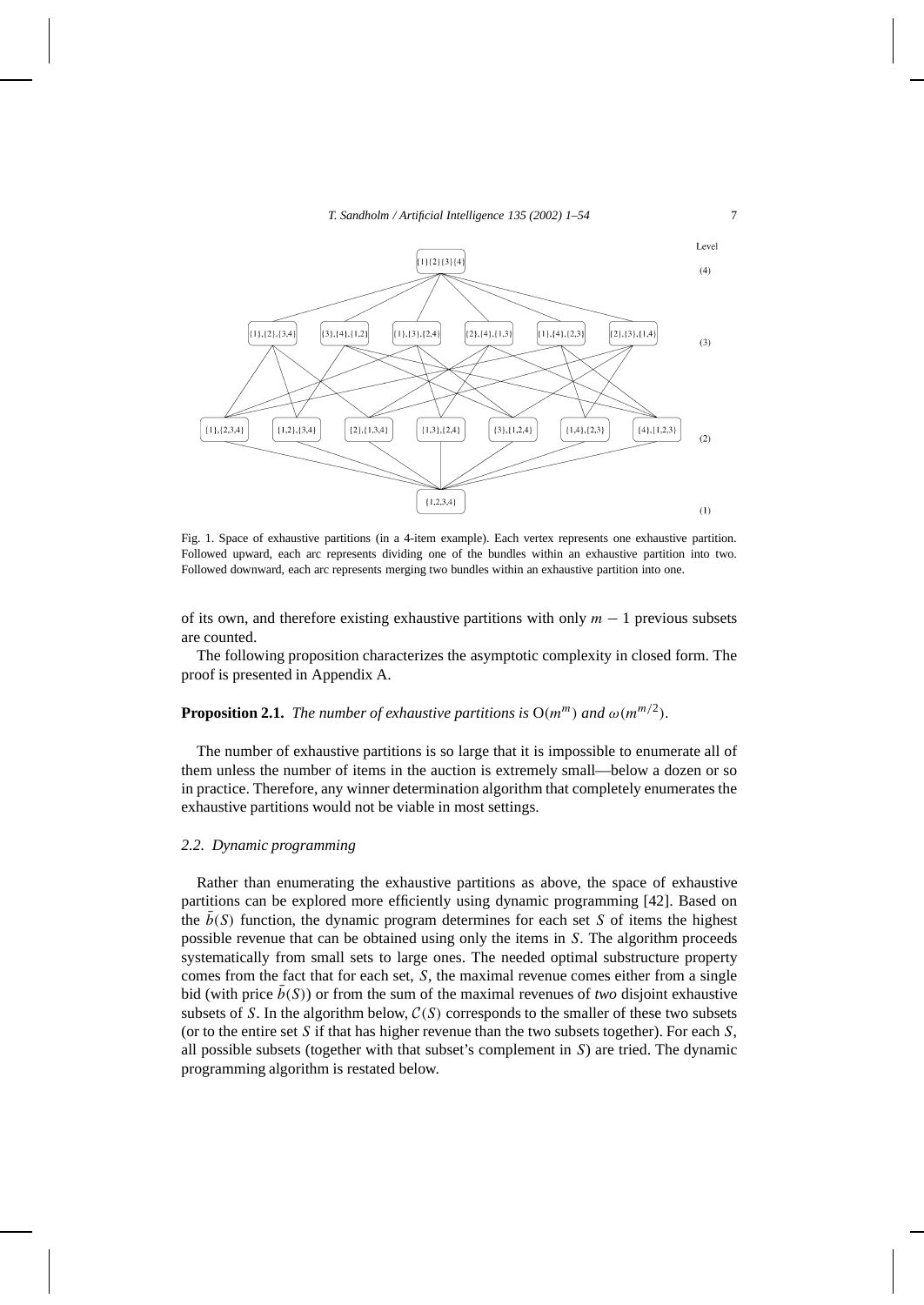**Algorithm 2.1** (*Dynamic program for winner determination*).

INPUT:  $b(S)$  for all  $S \subseteq A$ . If no  $b(S)$  is specified in the input (no bids were received for that *S*), then  $\bar{b}(S) = 0$ .

OUTPUT: An optimal exhaustive partition W*opt*.

- 1. For all  $x \in M$ , set  $\pi(x) := \bar{b}(\{x\})$ ,  $C(\{x\}) := \{x\}$
- 2. For  $i = 2$  to  $m$ , do:
	- For all  $S \subseteq M$  such that  $|S| = i$ , do:
	- (a)  $\pi(S) := \max{\pi(S \setminus S') + \pi(S') : S' \subseteq S \text{ and } 1 \leq |S'| \leq \frac{|S|}{2}}$
	- (b) If  $\pi(S) \ge \bar{b}(S)$ , then  $C(S) := S^*$  where  $S^*$  maximizes the right hand side of (a)
	- (c) If  $\pi(S) < \bar{b}(S)$ , then  $\pi(S) := \bar{b}(S)$  and  $\mathcal{C}(S) := S$
- 3.  $W_{opt} := \{M\}$
- 4. For every  $S \in \mathcal{W}_{opt}$ , do:
	- If  $C(S) \neq S$ , then
	- (a)  $W_{opt} := (W_{opt} \setminus \{S\}) \cup \{C(S), S \setminus C(S)\}$
	- (b) Goto 4 and start with the new W*opt*

The time savings from dynamic programming compared to enumeration come from the fact that the revenue maximizing solutions for the subsets need not be computed over and over again, but only once. The dynamic program runs in  $O(3<sup>m</sup>)$  time [42]. This is significantly faster than enumeration. Clearly, the dynamic program also takes  $\Omega(2^m)$  time because it looks at every  $S \subseteq M$ . Therefore, the dynamic program is still too complex to scale to large numbers of items—above about 20–30 in practice.

The dynamic program executes the same steps independent of the number of bids. This is because the algorithm generates each combination *S* even if no bids have been placed on *S*. Interpreted positively this means that the auctioneer can determine *ex ante* how long winner determination will take regardless of the number of bids that will be received. So, independent of the number of bids, dynamic programming is the algorithm of choice if the number of items is small. Interpreted negatively this means that the algorithm will scale only to a small number of items even if the number of bids is small. In Section 3 we present a search algorithm that avoids the generation of partitions that include combinations of items for which bids have not been submitted. That allows our algorithm to scale up to significantly larger numbers of items.

### *2.3. More compact problem representation and* N P*-completeness*

If no bid is received on some combination *S*, then those partitions  $W$  that include *S* need not be considered. The enumeration and the dynamic program discussed above do not capitalize on this observation. By capitalizing on this observation, one can restrict attention to *relevant partitions*.

**Definition 2.3.** The set of *relevant partitions* is

$$
\mathcal{A}' = \{ \mathcal{W} \in \mathcal{A} \mid S \in \mathcal{W} \Rightarrow \text{ bid has been received on } S \}. \tag{7}
$$

That is, one can restrict attention to the following set of combinations of items:

$$
S' = \{ S \subseteq M \mid \text{bid has been received on } S \}. \tag{8}
$$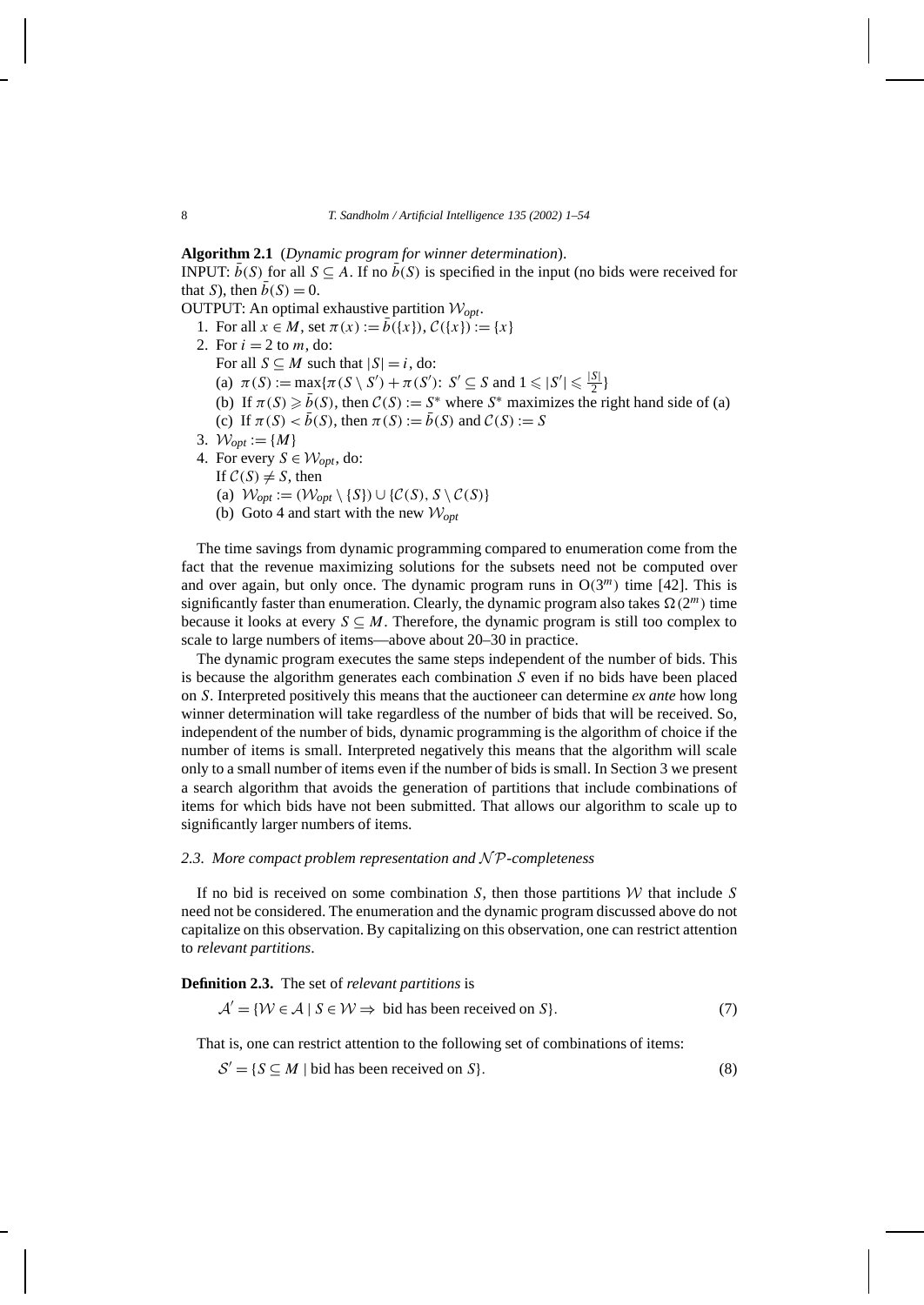Let  $n = |\mathcal{S}'|$ . This is the number of relevant bids. Recall that for each combination *S* that has received a bid, only the highest bid is relevant; all other bids are discarded.

Now, winner determination can be formulated as the following integer program:

$$
\max_{\vec{x}} \sum_{S \in \mathcal{S}'} \bar{b}(S)x_S \quad \forall S \in \mathcal{S}' : x_S \in \{0, 1\} \text{ and } \forall i \in M : \sum_{S \mid i \in S} x_S \leq 1. \tag{9}
$$

This integer program has fewer (or an equal number of ) variables and constraints than integer program (4) because  $S' \subseteq S$ . The numbers are the same if and only if every combination has received a bid.

As discussed above, the complexity of dynamic programming is O*(*3*m)*. Furthermore,  $O(3^m) = O(2^{(\log_2 3)m}) = O((2^m)^{\log_2 3})$ . If each combination of items has received a bid, the input includes  $O(2<sup>m</sup>)$  numbers, which means that the algorithm's running time,  $O((2^m)^{\log_2 3})$ , is polynomial in the size of the input. The following proposition states the general condition under which the dynamic program runs in polynomial time.

**Proposition 2.2.** *If the dynamic program runs in*  $O((n + m)^{\rho})$  *time for some constant*  $\rho > 1$ *, then*  $n \in \Omega(2^{m/\rho})$ *. If*  $n \in \Omega(2^{m/\rho})$  *for some constant*  $\rho > 1$ *, then the dynamic program runs in*  $O(n^{\rho \log_2 3})$  *time.* 

**Proof.** Since the complexity of the dynamic program  $f(n, m) \in \Omega(2^m)$ , there exists a constant  $c_1 > 0$  such that  $f(n, m) \ge c_1 2^m$  for large *m*. If  $f(n, m) \in O((n + m)^{\rho})$ , then there exists a constant  $c_2 > 0$  such that  $f(n, m) \leq c_2(n + m)^\rho$  for large  $n + m$ . Therefore, it must be the case that  $c_1 2^m \leqslant c_2(n+m)^{\rho}$ . Solving for *n* we get

$$
n \geqslant \left[\frac{c_1}{c_2}(2^m)\right]^{1/\rho} - m. \tag{10}
$$

This implies  $n \in \Omega(2^{m/\rho})$ .

If  $n \in \Omega(2^{m/\rho})$ , then there exists a constant  $c_3 > 0$  such that  $n \ge c_3 2^{m/\rho}$  for large *m*. This means  $m \le \rho(\log n - \log c_3)$ . Since  $f(n, m) \in O(3^m)$ , there exists a constant  $c_4 > 0$  such that  $f(n, m) \leq c_4 3^m$  for large *m*. Now we can substitute *m* to get  $f(n, m) \leq c_4 3^m$  $c_43^{\rho(\log n - \log c_3)}$ . Since  $3^{\rho \log n} = n^{\rho \log 3}$ , we get  $f(n, m) \in O(n^{\rho \log_2 3})$ .  $\Box$ 

However, the important question is not how complex the dynamic program is, because it executes the same steps regardless of what bids have been received. Rather, the important question is whether there exists an algorithm that runs fast in the size of the actual input, which might not include bids on all combinations. In other words, what is the complexity of problem (9)? Unfortunately, no algorithm can, in general, solve it in polynomial time in the size of the input (unless  $P = \mathcal{NP}$ ): the problem is  $\mathcal{NP}$ -complete [42]. Integer programming formulation (9) is the same problem as *weighted set packing* (once we view each bid as a set (of items) and the price,  $\bar{b}(S)$ , as the weight of the set *S*).  $N\mathcal{P}$ completeness of winner determination then follows from the fact that weighted set packing is  $\mathcal{NP}$ -complete [26].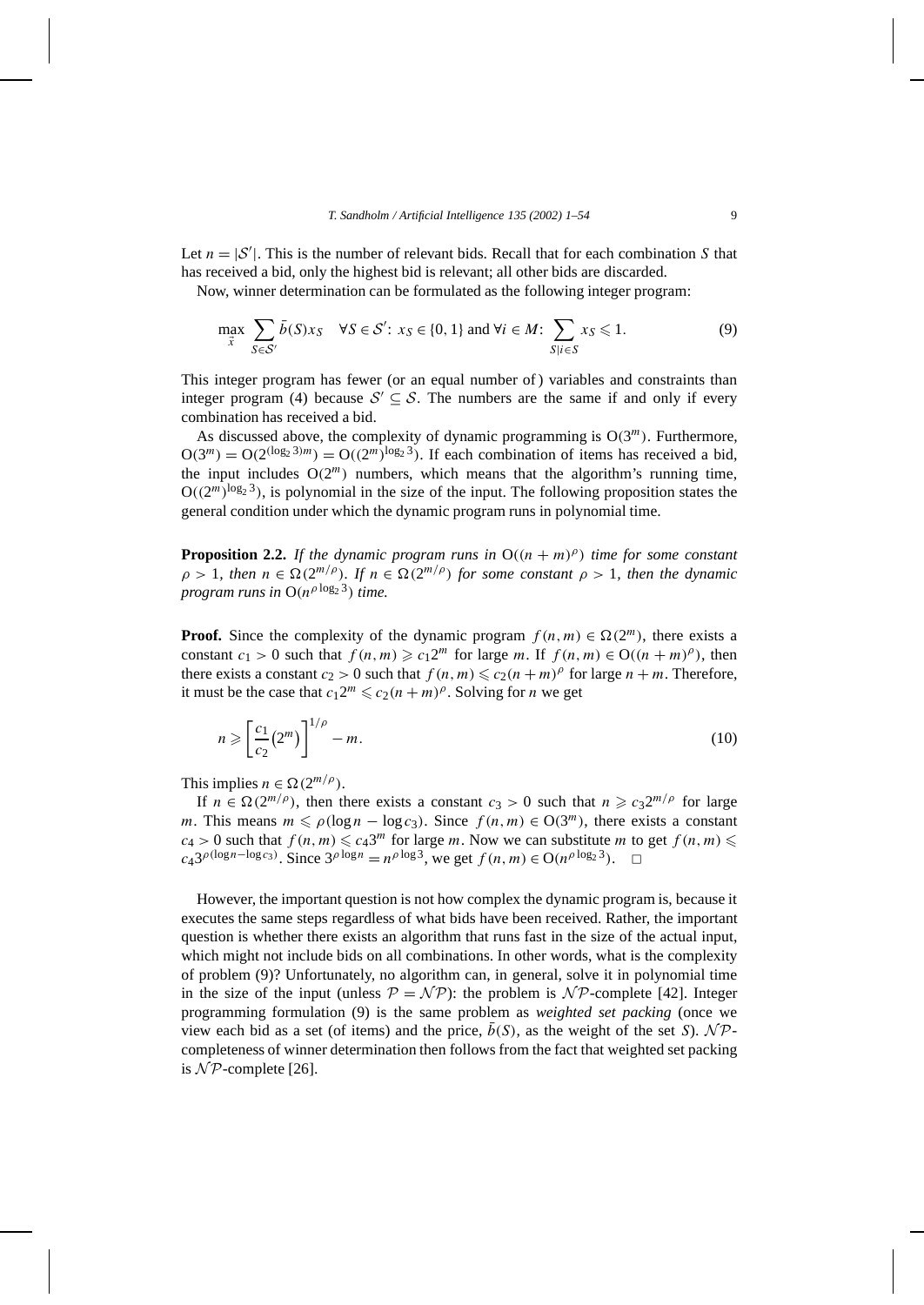### *2.4. Polynomial-time approximation algorithms*

One way to attempt to achieve tractability is to try to find a reasonably good relevant partition,  $W \in A'$ , instead of an optimal one. One would then like to trade off the expected cost of additional computation (cost of the computational resources and cost associated with delaying the result) against the expected improvement in the solution.

Instead of using expectations, one could try to devise an algorithm that will establish a worst case bound, that is, guarantee that the revenue from the optimal solution is no greater than some positive constant, *k*, times the revenue of the best solution found by the algorithm. A considerable amount of research has focused on generating such approximation algorithms that run in polynomial time in the size of the input. The relevant approximation algorithms were developed for the weighted set packing problem or the weighted independent set problem [25], but they can be used for winner determination. In this section we translate the known algorithms and inapproximability results from the theory of combinatorial algorithms into the winner determination problem.

### *2.4.1. General case*

There has been considerable interest in taming the computational complexity of winner determination in combinatorial auctions by approximate winner determination [15,31,40]. The question of how close to optimal such algorithms get has been understood to be important, but has remained open. The following negative result shows that no polynomialtime algorithm can be constructed for achieving a reasonable worst case guarantee. The proof is based on a recent inapproximability result for maximum clique [22].

**Proposition 2.3** (Inapproximability). *For the winner determination problem (*9*), no polynomial-time algorithm can guarantee a bound*  $k \leq n^{1-\epsilon}$  *for any*  $\epsilon > 0$  (*unless*  $\mathcal{NP} =$ ZPP)*.* <sup>6</sup>

**Proof.** Assume for contradiction that there exists a polynomial-time approximation algorithm that establishes some bound  $k \leq n^{1-\epsilon}$  for the winner determination problem. Then that algorithm could be used to solve the *weighted independent set* problem to the same  $k$  in polynomial time.<sup>7</sup> This is because a weighted independent set problem instance can be polynomially converted into a winner determination instance while preserving approximability. This can be done by generating one item for each edge in the graph. A bid is generated for each vertex in the graph. The bid includes exactly those items that correspond to the edges connected to the vertex.

Since the algorithm will *k*-approximate the weighted independent set problem in polynomial time, it will also *k*-approximate the independent set problem in polynomial time. A polynomial-time *k*-approximation algorithm for the independent set problem could directly be used to *k*-approximate the *maximum clique* problem in polynomial time. This is

 $6ZPP$  is the class of problems that can be solved in polynomial time with a randomized algorithm with zero probability of error [38].

 $<sup>7</sup>$  The weighted independent set problem is the problem of finding a maximally weighted collection of vertices</sup> in an undirected graph such that no two vertices are adjacent.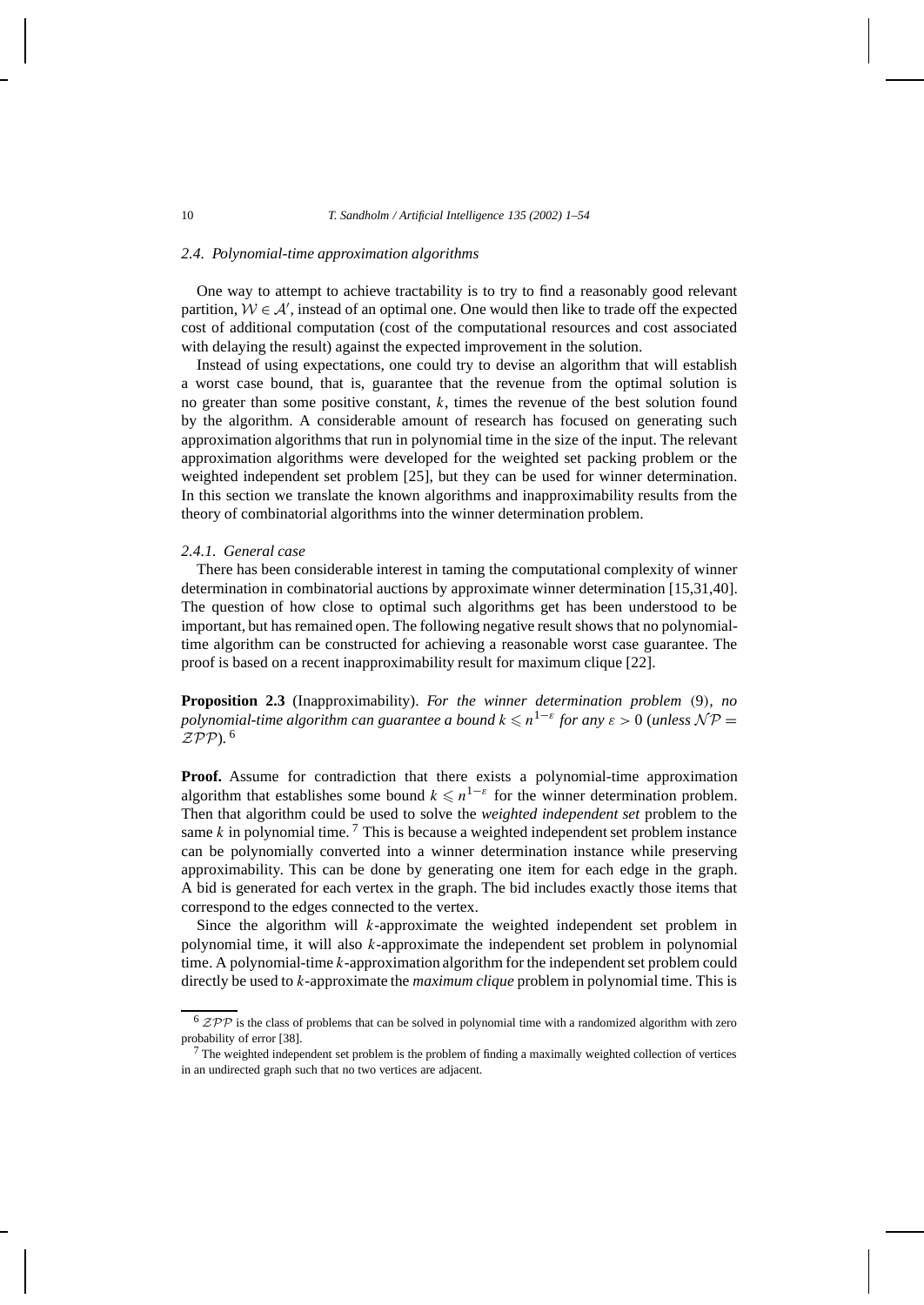because the maximum clique problem is the independent set problem on the complement graph. But Håstad recently showed that no polynomial-time algorithm can establish a  $k \leq n^{1-\epsilon}$  for any  $\epsilon > 0$  for the maximum clique problem (unless  $\mathcal{NP} = \mathcal{ZPP}$ ) [22]. Contradiction.  $\Box$ 

From a practical perspective the question of polynomial-time approximation with worst case guarantees has been answered since algorithms that come very close to the bound of the inapproximability result have been constructed. The asymptotically best algorithm establishes a bound  $k \in O(n/(\log n)^2)$  [19].

One could also ask whether randomized algorithms would help in the winner determination problem. It is conceivable that randomization could provide some improvement over the  $k \in O(n/(\log n)^2)$  bound. However, Proposition 2.3 applies to randomized algorithms as well, so no meaningful advantage could be gained from randomization.

A bound that depends only on the number of items, *m*, can be established in polynomial time. The following algorithm, originally devised by Halldórsson for weighted set packing, time. The following argorithm, originally devised by Halldorsson for weighted set packing, establishes a bound  $k = 2\sqrt{m/c}$  [19]. The auctioneer can choose the value for *c*. As *c* increases, the bound improves but the running time increases. Specifically, steps 1 and 2 are  $O(\binom{n}{c})$  which is  $O(n^c)$ , step 3 is  $O(n)$ , step 4 is  $O(1)$ , step 5 can be naively implemented to be  $O(m^2n^2)$ , and step 6 is  $O(1)$ . So, overall the algorithm is  $O(max(n^c, m^2n^2))$ , which is polynomial for any given *c*.

### **Algorithm 2.2** (*Greedy winner determination*).

INPUT:  $S'$ , and  $\bar{b}(S)$  for all  $S \in S'$ , and an integer  $c, 1 \leq c \leq m$ . OUTPUT: An approximately optimal relevant partition  $W_{approx} \in \mathcal{A}'$ . 1.  $\mathcal{A}'_c := \{ \mathcal{W} \subseteq \mathcal{S}' : S, S' \in \mathcal{W} \Rightarrow S \cap \mathcal{S}' = \emptyset, \ |\mathcal{W}| \leq c \}$ 

- 2.  $W_c^* := \arg \max_{\mathcal{W} \in \mathcal{A}_c'} \sum_{S \in \mathcal{W}} \bar{b}(S)$
- 3.  $S'' := \{S \in S': |S| \le \sqrt{m/c}\}$
- 4.  $t := 0, S_0'' := S''$
- 5. Repeat
	- (a)  $t := t + 1$
- (b)  $X_t := \arg \max_{S \in \mathcal{S}'_{t-1}} \bar{b}(S)$ (c)  $Z_t := \{ S \in S''_{t-1}: X_t \cap S \neq \emptyset \}$ (d)  $S_t'' := S_{t-1}'' - Z_t$ until  $S_t'' = \mathfrak{G}$ 6. If  $\sum_{S \in \{X_1, X_2, ..., X_t\}} \bar{b}(S) > \sum_{S \in \mathcal{W}_c^*} \bar{b}(S)$ then return  $\{\tilde{X}_1, X_2, ..., X_t\}$ else return <sup>W</sup><sup>∗</sup> *c*

Another greedy algorithm for winner determination simply inserts bids into the allocation in largest  $\bar{b}(S)/\sqrt{|S|}$  first order (if the bid shares items with another bid that is already in the allocation, the bid is discarded) [32]. This algorithm establishes a bound  $k = \sqrt{m}$ . If  $c > 4$ , the bound that Algorithm 2.2 establishes is better than that of this algorithm  $\left(\frac{2\sqrt{m/c}}{2} \right)$ . On the other hand, the computational complexity of Algorithm 2.2 quickly exceeds that of this algorithm as *c* grows.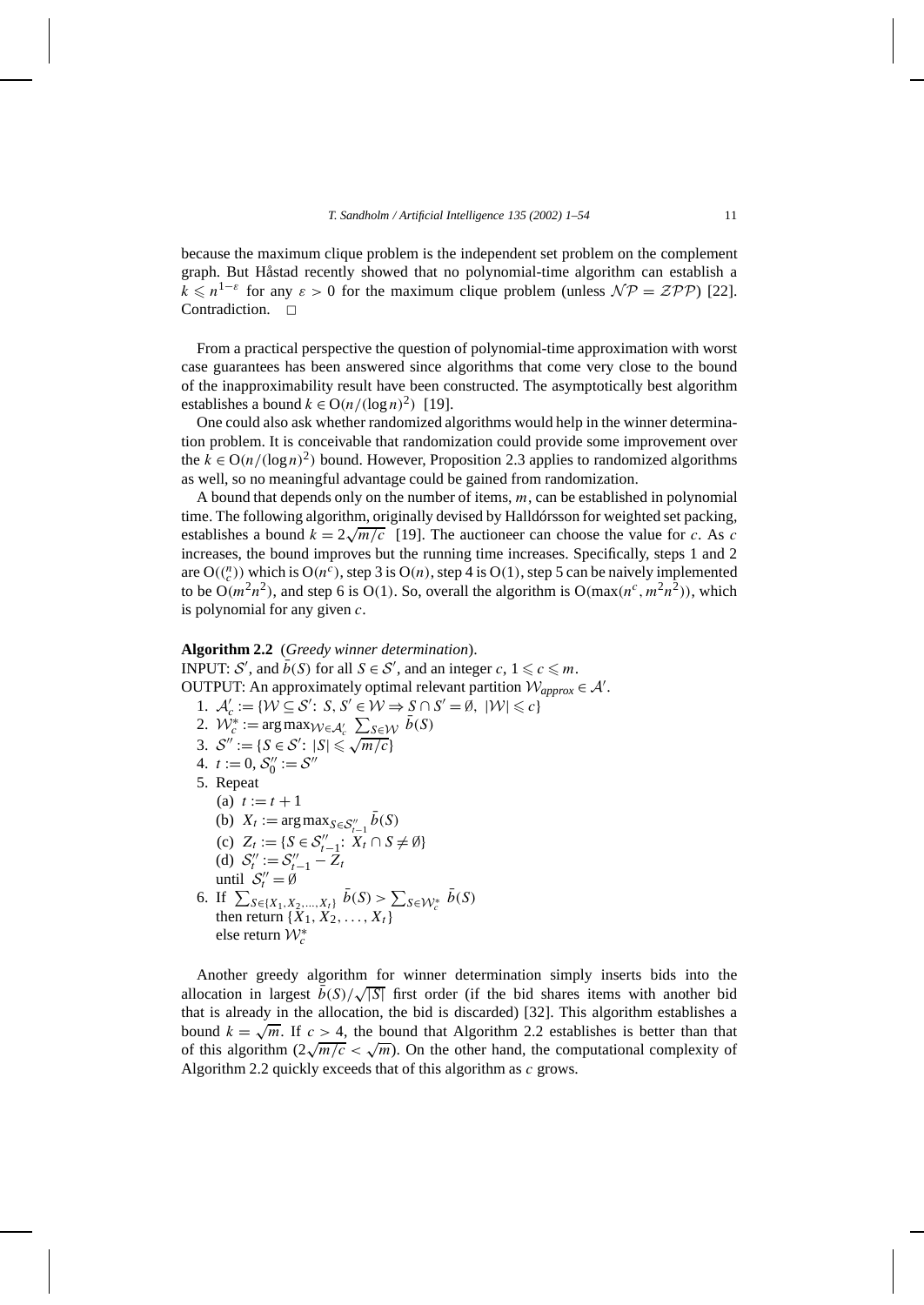If the number of items is small compared to the number of bids  $\left(2\sqrt{m/c} < n \right)$  or  $\sqrt{m} <$ *n*), as will probably be the case in most combinatorial auctions, then these algorithms establish a better bound than that of Proposition 2.3. The bound that Algorithm 2.2 establishes is about the best that one can obtain: Halldórsson et al. showed (using [22]) that a bound  $k \leq m^{1/2-\epsilon}$  cannot be established in polynomial time for any positive  $\varepsilon$ (unless  $N P = Z P P$ ) [20]. However, the bound  $k = m^{1/2-\epsilon}$  is so high that it is likely to be of limited value for auctions. Similarly, the bound  $k = 2\sqrt{m/c} \ge 2$ . Even a bound to be of limited value for auctions. Similarly, the bound  $k = 2\sqrt{m/c} \ge 2$ . Even a bound  $k = 2$  would mean that the algorithm might only capture 50% of the available revenue. To summarize, the approach of constructing polynomial-time approximation algorithms with worst case guarantees seems futile in the general winner determination problem.

#### *2.4.2. Special cases*

While the general winner determination problem (9) is inapproximable in polynomial time, one can do somewhat better in special cases where the bids have special structure. For example, there might be some cap on the number of items per bid, or there might be a cap on the number of bids with which a bid can share items.

The desired special structure could be enforced on the bidders by restricting the allowable bids. However, that can lead to the same inefficiencies as non-combinatorial auctions because bidders may not be allowed to bid on the combinations they want. Alternatively, the auctioneer can allow general bids and use these special case algorithms if the bids happen to exhibit the desired special structure.

This section reviews the best polynomial-time algorithms for the known special cases. These algorithms were developed for the weighted independent set problem or the weighted set packing problem. Here we show how they apply to the winner determination problem:

- 1. If the bids have at most *w* items each, a bound  $k = 2(w + 1)/3$  can be established in  $O(nw^2\Delta^w)$  time, where  $\Delta$  is the number of bids that any given bid can share items with (note that  $\Delta$  < *n*) [6]. First, bids are greedily inserted into the solution on a highest-price-first basis. Then local search is used to improve the solution, and this search is terminated after a given number of steps. At each step, one new bid is inserted into the solution, and the old bids that share items with the new bid are removed from the solution. These improvements are chosen so as to maximize the ratio of the new bid's price divided by the sum of the prices of the old bids that would have to be removed.
- 2. Several algorithms have been developed for the case where each bid shares items with at most  $\Delta$  other bids. A bound  $k = \lfloor (\Delta + 1)/3 \rfloor$  can be established in linear time in the size of the input by partitioning the set of bids into  $[(\Delta + 1)/3]$  subsets such that  $\Delta \leq 2$  in each subset, and then using dynamic programming to solve the weighted set packing problem in each subset [18]. Other polynomial-time algorithms for this setting establish bounds  $k = \Delta/2$  [24] and  $k = (\Delta + 2)/3$  [21].
- 3. If the bids can be colored with *c* colors so that no two bids that share items have the same color, then a bound  $k = c/2$  can be established in polynomial time [24].
- 4. The bids have a *κ*-claw if there is some bid that shares items with *κ* other bids which themselves do not share items. If the bids are free of *κ*-claws, a bound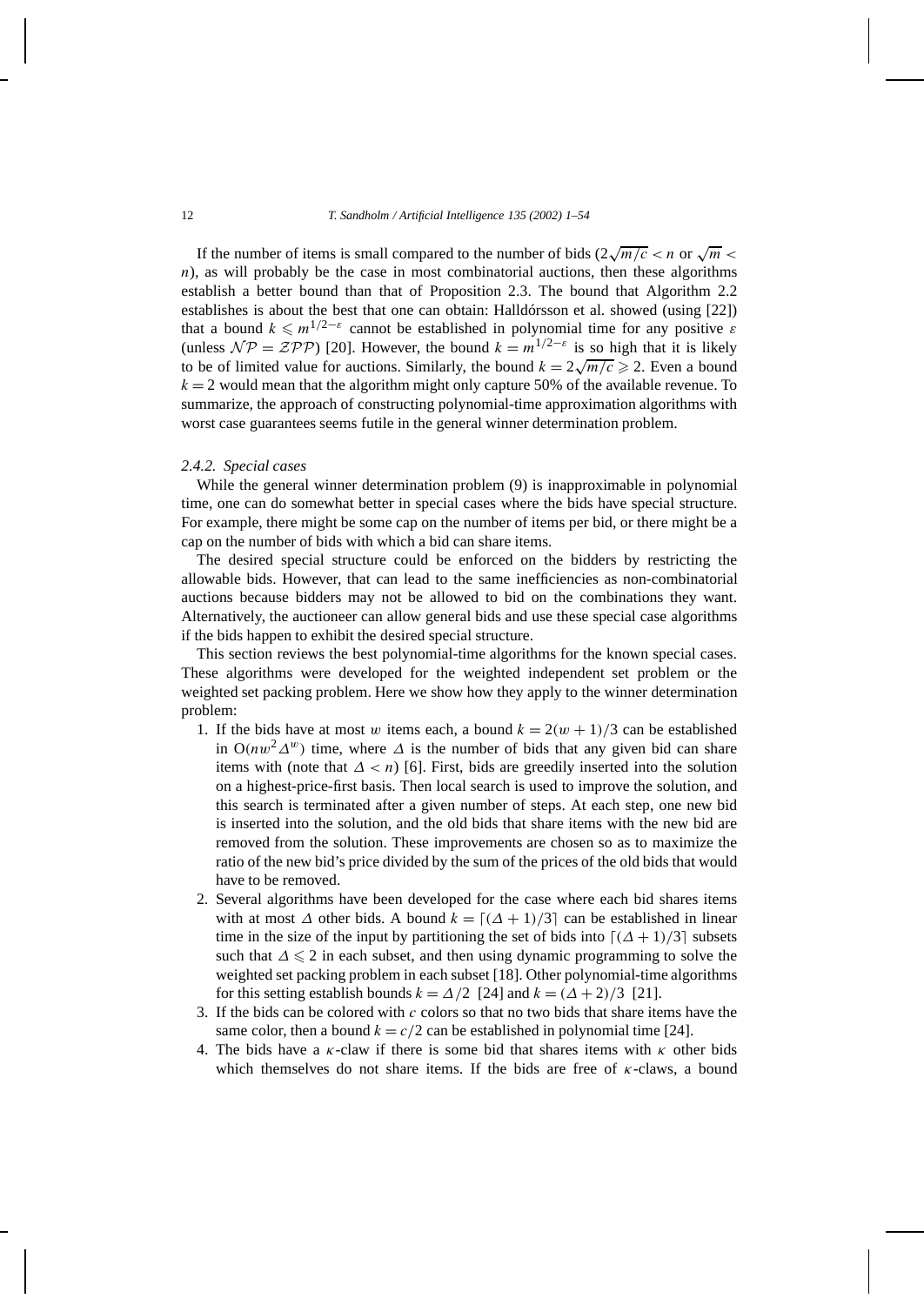$k = \kappa - 2 + \varepsilon$  can be established with local search in  $n^{O(1/\varepsilon)}$  time [18]. Another algorithm establishes a bound  $k = (4k + 2)/5$  in  $n^{O(k)}$  time [18].

5. Let *D* be the largest *d* such that there is some subset of bids in which every bid shares items with at least *d* bids in that subset. Then, a bound  $k = (D + 1)/2$  can be established in polynomial time [24].

Approximation algorithms for these known special cases have been improved repeatedly. There is also the possibility that probabilistic algorithms could improve upon the deterministic ones. In addition, it is possible that additional special cases with desirable approximability properties will be found. For example, while the current approximation algorithms are based on restrictions on the structure of bids and items, a new family of restrictions that will very likely lend itself to approximation stems from limitations on the prices. For example, if the function  $b(S)$  is close to additive, approximation should be easy. Unfortunately it does not seem reasonable for the auctioneer to restrict the bid prices or to discard outlier bids. Setting an upper bound could reduce the auctioneer's revenue because higher bids would not occur. Setting a lower bound above zero would disable bidders with lower valuations from bidding, and if no bidder has a valuation above the bound, no bids on those combinations would be placed. That can again reduce the auctioneer's revenue. Although forcing such special structure does therefore not make sense, the auctioneer could capitalize on special price structure if such structure happens to be present.

Put together, considerable work has been done on approximation algorithms for special cases of combinatorial problems, and these algorithms can be used for special cases of the winner determination problem. However, the worst case guarantees provided by the current algorithms are so far from optimum that they are of limited importance for auctions in practice.

### *2.5. Restricting the combinations to guarantee optimal winner determination in polynomial time*

If even more severe restrictions apply to the bids, winner determination can be carried out optimally in polynomial time. To capitalize on this idea in practice, the restrictions would have to be imposed by the auctioneer since they—at least the currently known ones—are so severe that it is unlikely that they would hold by chance. In this section we review the bid restrictions that have been suggested for achieving polynomial winner determination:

- 1. If the bids have at most 2 items each, the winners can be optimally determined in  $O(m^3)$  time using an algorithm for maximum-weight matching [42]. The problem is  $N$ P-complete if the bids can have 3 items (this can be proven via a reduction from 3-set packing).
- 2. If the bids are of length 1, 2, or greater than  $m/c$ , then the winners can be optimally determined in  $O((n_{long})^{c-1}m^3)$  time, where  $n_{long}$  is the number of bids of length greater than  $m/c$  [42]. The  $(n_{long})^{c-1}$  factor comes from exhaustively trying all combinations of  $c - 1$  long bids. Because each long bid uses up a large number of items, a solution can include at most  $c - 1$  long bids. The  $m<sup>3</sup>$  factor follows from solving the rest of the problem according to case 1 above. This part of the problem uses bids of length 1 and 2 on the items that were not allocated to the long bids.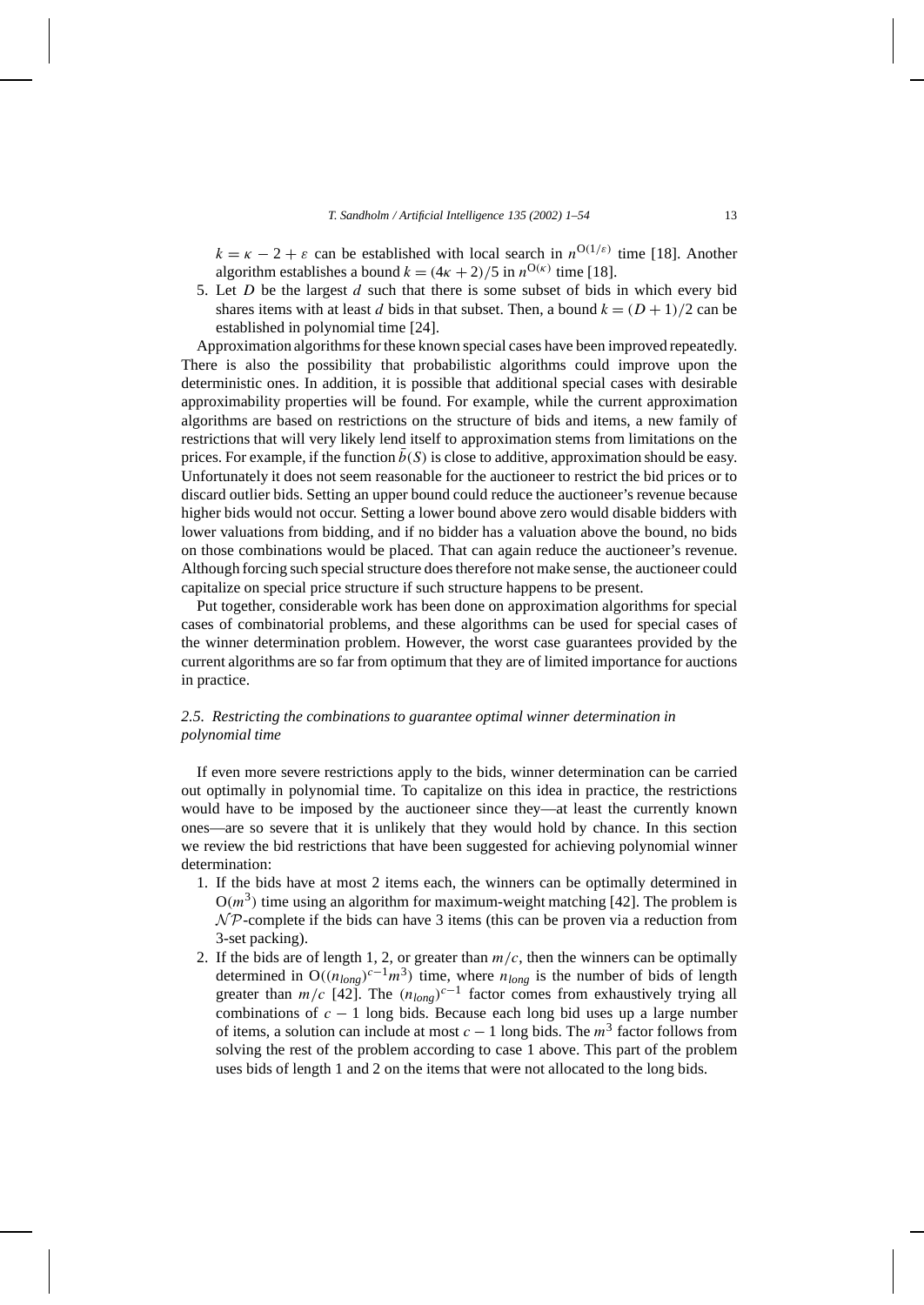

Fig. 2. Left: Allowable bids in a tree structure. Right: Interval bids.

- 3. If the allowable combinations are in a tree structure such that leaves correspond to items and bids can be submitted on any node (internal or leaf ), winners can be optimally determined in  $O(m^2)$  time [42]. For example, in Fig. 2 left, a bid on 4 and 5 would be allowed while a bid for 5 and 6 would not. In tree structures the winners can be optimally determined by propagating information once up the tree. At every node, the best decision is to accept either a single bid for all the items in that node or the best solutions in the children of that node.
- 4. The items can be ordered and it can be required that bids are only placed on consecutive items [42]. For example, in Fig. 2 right, a bid on 5, 6, 1, and 2 would be allowed while a bid on 5 and 1 would not. Without wrap-around, the winners can be optimally determined using dynamic programming. The algorithm starts from item 1, then does 1 and 2, then 1, 2, and 3, etc. The needed optimal substructure property comes from the fact that the highest revenue that can be achieved from items 1*,* 2*,...,h* can be achieved either by picking a bid that has been placed on that entire combination, or by picking a bid that has been placed on the combination *g,...,h* and doing what was best for  $1, \ldots, g - 1$  (all choices  $1 < g \leq h$  are tried). The algorithm runs in  $O(m^2)$  time. Recently, Sandholm and Suri developed a faster dynamic program for this problem that runs in  $O(m + n)$  time [53]. This is asymptotically the best one can hope for.

If wrap-around is allowed, the winners can be optimally determined in  $O(m^3)$  time by rerunning the  $O(m^2)$  algorithm *m* times, each time cutting the chain at a different point [42]. Using the faster algorithm of Sandholm and Suri for each of these runs, this takes only  $O(m(n+m))$  time [53].

- 5. One could introduce families of combinations of items where the winner determination is easy within each family, and any two combinations from different families intersect. The winner determination problem can then be solved within each family separately, and the solution from the family with the highest revenue chosen [42]. For example, one could lay the items in a rectangular grid. One family could then be columns and another family could be rows.
- 6. One could lay the items in a tree structure, and allow bidding on any subtree. This can be solved in  $O(nm)$  time using a dynamic program [53]. The problem becomes  $\mathcal{NP}$ -complete already if the items are structured in a directed acyclic graph, and bids are allowed on any directed subtree.

Imposing restrictions on the bids introduces some of the same inefficiencies that are present in non-combinatorial auctions because the bidders may be barred from bidding on the combinations that they want. There is an inherent tradeoff here between computational speed and economic efficiency. Imposing certain restrictions on bids achieves provably polynomial-time winner determination but gives rise to economic inefficiencies.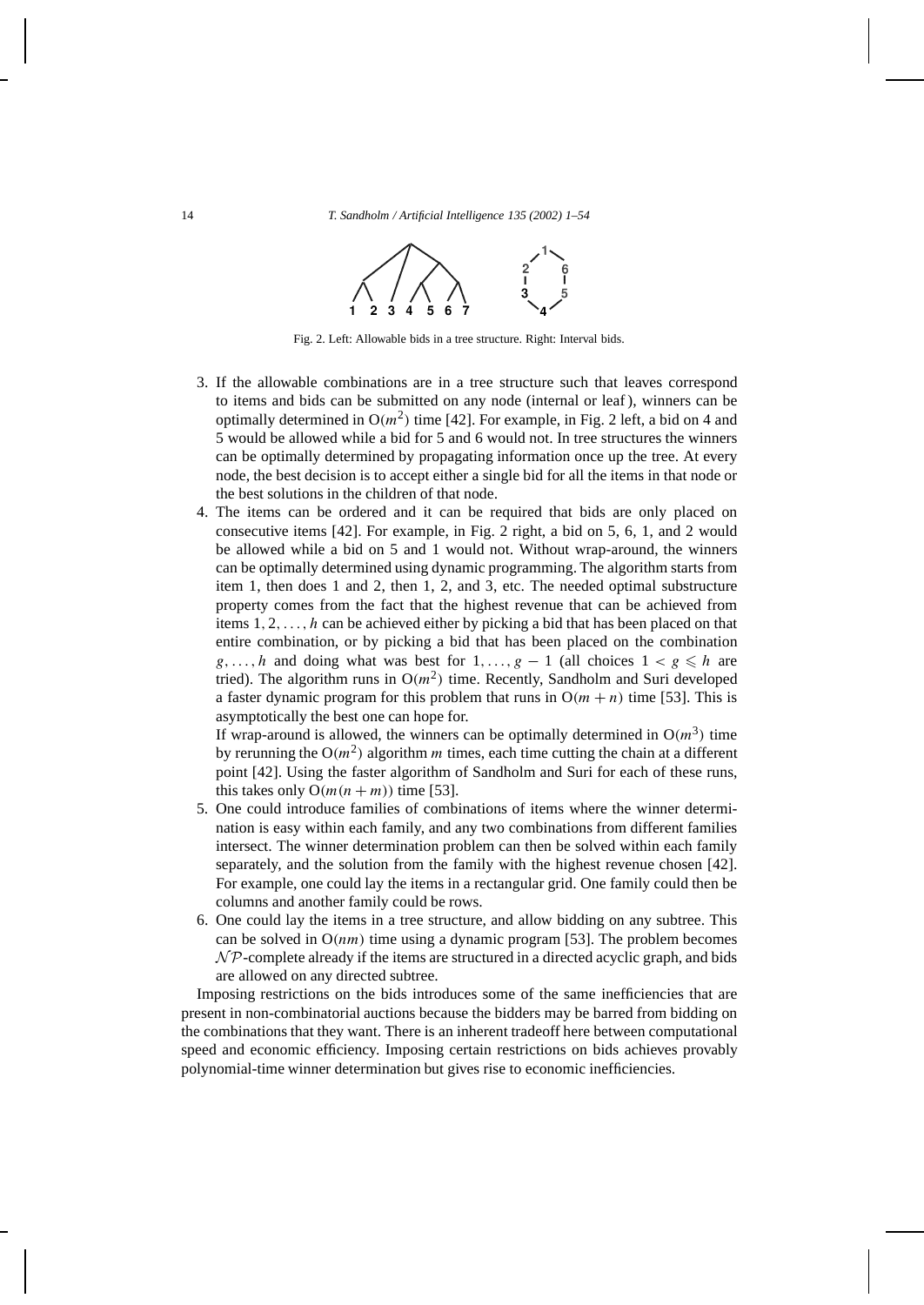### **3. Our optimal search algorithm**

We generated another approach to optimal winner determination. It is based on highly optimized search. The motivation behind our approach is to

- allow bidding on all combinations—unlike the approach above that restricts the combinations. This is in order to avoid all of the inefficiencies that occur in noncombinatorial auctions. Recall that those auctions lead to economic inefficiency and computational burden for the bidders that need to look ahead in a game tree and counterspeculate each other.
- find the optimal solution (given enough time), unlike the approximation algorithms. This maximizes the revenue that the seller can obtain from the bids. Optimal winner determination also enables auction designs where every bidder has incentive to bid truthfully regardless of how others bid (this will be discussed later in the paper). This removes the bidder's motivation to counterspeculate and to bid strategically. If the bidders truthfully express their preferences through bids, revenue-maximizing winner determination also maximizes welfare in the system since the goods end up in the hands of the agents that value them the most.
- completely avoid loops and redundant generation of vertices, that are natural concerns for algorithms that would try to search the graph of exhaustive partitions (Fig. 1) directly. Our algorithm does not search in that space directly, but instead searches in a more fruitful space.
- capitalize heavily on the sparseness of bids—unlike the dynamic program which uses the same amount of time irrespective of the number of bids. In practice the space of bids is likely to be extremely sparsely populated. For example, even if there are only 100 items to be auctioned, there are  $2^{100} - 1$  combinations, and it would take longer than the life of the universe to bid on all of them even if every person in the world submitted a bid per second, and these people happened to bid on different combinations. <sup>8</sup> Sparseness of bids implies that the relevant partitions are a small subset of all partitions. Unlike the dynamic program, our algorithm only searches in the space of relevant partitions. It follows that the run time of our algorithm depends on the number of bids received, while in the dynamic program it does not.

#### *3.1. Search space (SEARCH1)*

We use tree search to achieve these goals. The input (after only the highest bid is kept for every combination of items for which a bid was received—all other bids are deleted) is a list of bids, one for each  $S \in \mathcal{S}'$ :

$$
\{B_1, \ldots, B_n\} = \{(B_1.S, B_1.\overline{b}), \ldots, (B_n.S, B_n.\overline{b})\}\tag{11}
$$

where  $B_j$ . S is the set of items in bid *j*, and  $B_j$ .  $\bar{b}$  is the price in bid *j*.

<sup>&</sup>lt;sup>8</sup> However, in some settings there might be compact representations that the bidders can make that expand to a large number of bids. For example, a bidder may state that she is ready to pay \$20 for any 5 items in some set *S* of items. This would expand to  $\binom{|S|}{5}$  bids.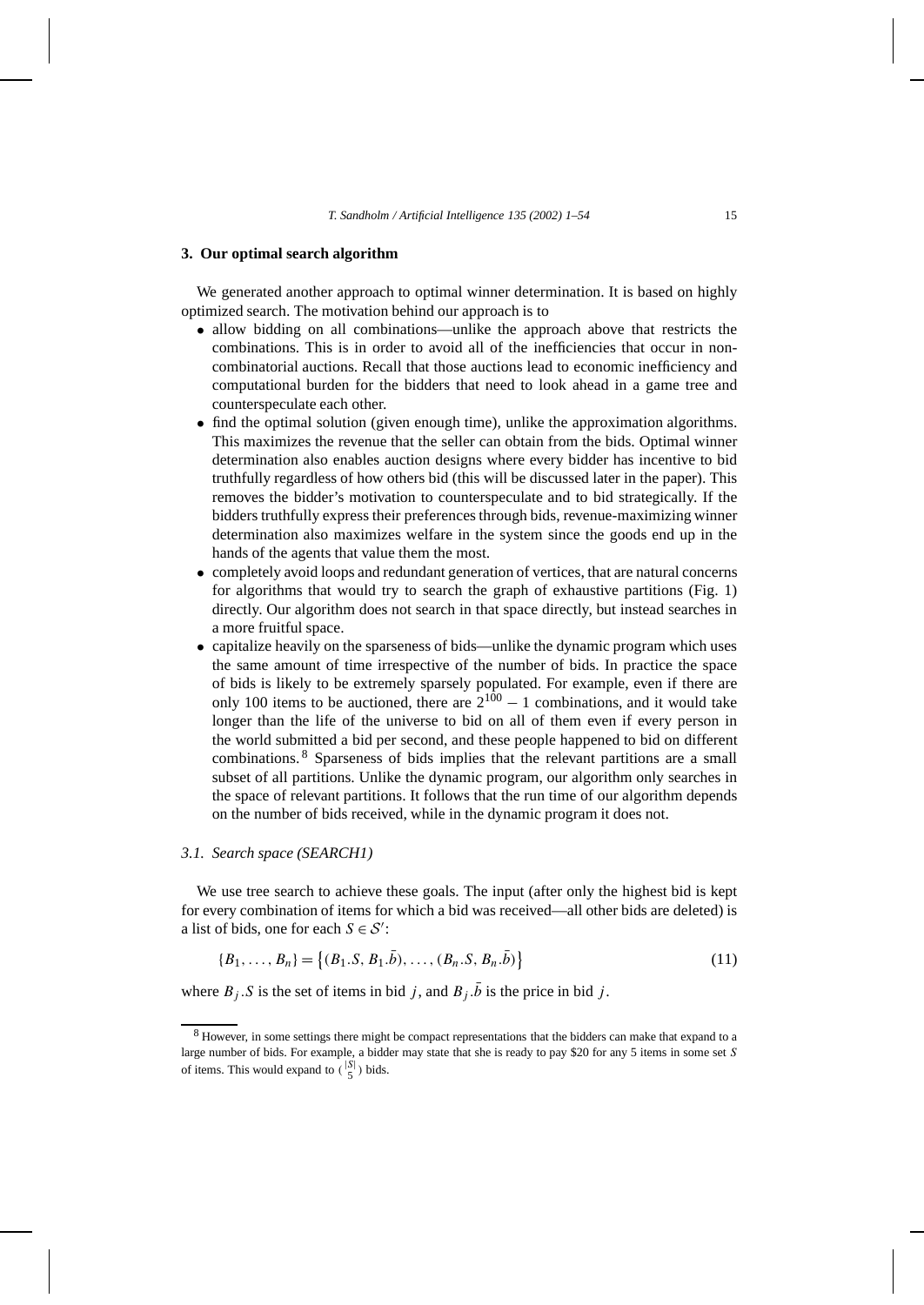Each path in our search tree consists of a sequence of disjoint bids, that is, bids that do not share items with each other  $(B_i.S \cap B_k.S = \emptyset$  for all bids *j* and *k* on the same path). So, at any point in the search, a path corresponds to a relevant partition.

Let *U* be the set of items that are already used on the path:

$$
U = \bigcup_{j|B_j \text{ is on the path}} B_j.S \tag{12}
$$

and let *F* be the set of free items:

$$
F = M - U.\tag{13}
$$

A path ends when no bid can be added to the path. This occurs when for every bid, some of its items have already been used on the path  $(\forall j, B_j, S \cap U \neq \emptyset)$ .

As the search proceeds down a path, a tally *g* is kept of the sum of the prices of the bids on the path:

$$
g = \sum_{j|B_j \text{ is on the path}} B_j . \bar{b}.
$$
 (14)

At every search node, the revenue from the path, that is, the *g*-value, is compared to the best *g*-value found so far in the search tree to determine whether the current solution (path) is the best one so far. If so, it is stored as the best solution found so far. Once the search completes, the stored solution is an optimal solution.

However, care has to be taken to correctly treat the possibility that the auctioneer may be able to keep items:

**Proposition 3.1.** *The auctioneer's revenue can increase if she can keep items, that is, if she does not have to allocate all items to the bidders. Keeping items increases revenue only if there is some item such that no bids* (*of positive price*) *have been submitted on that item alone.*

**Proof.** Consider an auction of two items: 1 and 2. Say there is no bid for item 1, a \$5 bid for item 2, and a \$3 bid for the combination of 1 and 2. Then it is more profitable (revenue \$5) for the auctioneer to keep 1 and to allocate 2 alone than it would be to allocate both 1 and 2 together (revenue \$3).

If there are bids of positive price for each item alone, the auctioneer would receive a positive revenue by allocating each item alone to a bidder (regardless of how the auctioneer allocates the other items). Therefore, the auctioneer's revenue would be strictly lower if he kept items.  $\square$ 

The auctioneer's possibility of keeping items can be implemented as a preprocessing step to the algorithm by placing *dummy bids* of price zero on those individual items that received no bids alone. For example in Fig. 3, if item 1 had no bids on it alone and dummy bids were not used, the tree under 1 would not be generated and optimality could be lost. When dummy bids are included in the set of bids, every relevant partition  $W \in \mathcal{A}'$  is captured by at least one path from the root to a node (interior or leaf ) in the search tree. This guarantees that the algorithm finds the optimal solution. Throughout the rest of the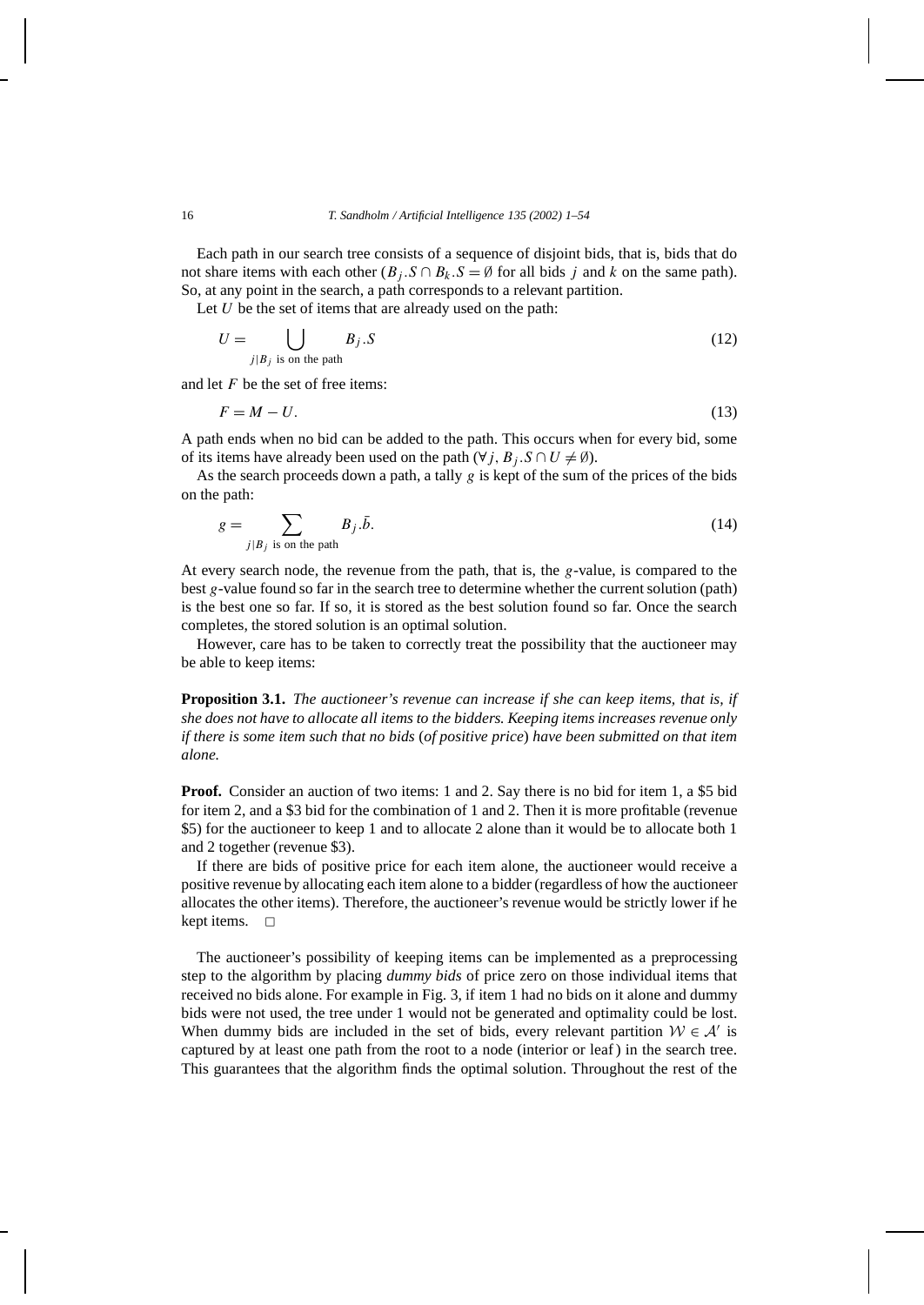

Fig. 3. SEARCH1. This example search space corresponds to the bids listed on the left. In the figure, for each bid, the items are shown but the price is not.

paper, we use this dummy bid technique. In terms of the notation, we will say that the dummy bids are already included in the list of bids  ${B_1, \ldots, B_n}$ , so the total number of bids, including the dummy bids, is *n*. It follows that  $n \ge m$ .

A naive method of constructing the search tree would include all bids (that do not include items that are already on the path) as the children of each node. Instead, the following proposition enables a significant reduction of the branching factor by capitalizing on the fact that the order of the bids on a path does not matter.

**Proposition 3.2.** *Every relevant partition*  $W \in \mathcal{A}'$  *is represented in the tree by exactly one path* <sup>9</sup> *from the root to a node* (*interior or leaf*) *if the children of a node are those bids that*

- *include the item with the smallest index among the items that have not been used on the path yet* ( $i^* = \min\{i \in \{1, ..., m\} : i \notin U\}$ *), and*
- *do not include items that have already been used on the path.*

*Formally, for any node, θ , of the search tree,*

*children(θ )* = *B* ∈ {*B*1*,...,Bn*}: *i* <sup>∗</sup> ∈ *B.S, B.S* ∩ *U* = ∅ *.* (15)

**Proof.** We first prove that each relevant partition  $W \in \mathcal{A}'$  is represented by at most one path from the root to a node. The first condition of the proposition leads to the fact that a partition can only be generated in one order of bids on the path. So, for there to exist more than one path for a given partition, some bid would have to occur multiple times as a child of some node. However, the tree uses each bid as a child for a given node only once.

What remains to be proven is that each relevant partition is represented by some path from the root to a node in the tree. Assume for contradiction that some relevant partition  $W \in \mathcal{A}'$  is not. Then, at some point, there has to be a bid in that partition such that it is the

<sup>&</sup>lt;sup>9</sup> At any search node, an item can be allocated to a bidder via a bid, or to the auctioneer via a dummy bid, or it might not yet be allocated. Note the difference between the latter two possibilities: allocating one of the unallocated items to a dummy bid yields a new relevant partition. At any leaf of the search tree, each item is allocated either to a bidder via a bid or to the auctioneer via a dummy bid.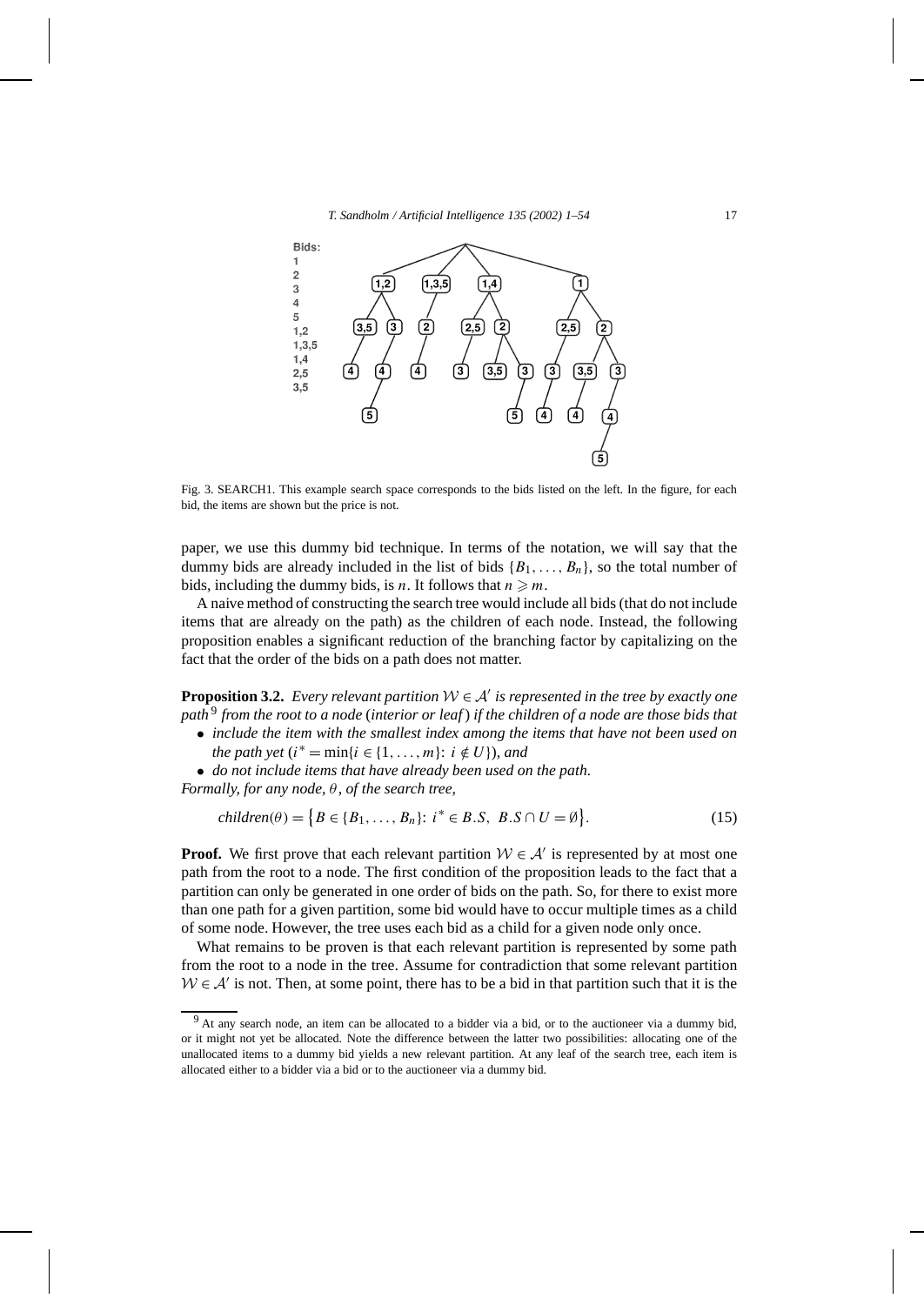bid with the item with the smallest index among those not on the path, but that bid is not inserted to the path. Contradiction.  $\Box$ 

Our search algorithm restricts the children according to Proposition 3.2. This can be seen, for example, at the first level of Fig. 3 because all the bids considered at the first level include item 1. Fig. 3 also illustrates the fact that the minimal index, *i*∗, does not coincide with the depth of the search tree in general.

To summarize, in the search tree, a path from the root to a node (interior or leaf ) corresponds to a relevant partition. Each relevant partition  $W \in \mathcal{A}'$  is represented by exactly one such path. The other partitions  $W \in \mathcal{A} - \mathcal{A}'$  are not generated. We call this search SEARCH1.

#### *3.1.1. Size of the tree in SEARCH1*

In this section we analyze the worst case size of the tree in SEARCH1.

**Proposition 3.3.** *The number of leaves in SEARCH1 is no greater than (n/m)m. Also, the number of leaves in SEARCH1 is no greater than*  $\sum_{q=1}^{m} Z(m, q) \in O(m^m)$  *(see Eqs.* (5) *and (*6*) for the definition of Z*)*. Furthermore, the number of leaves in SEARCH1 is no greater than* 2*n.*

*The number of nodes in SEARCH1* (*excluding the root*) *is no greater than m times the number of leaves. The number of nodes in SEARCH1 is no greater than* 2*n.*

**Proof.** We first prove that the number of leaves is no greater than  $(n/m)^m$ . The depth of the tree is at most  $m$  since every node on a path uses up at least one item. Let  $N_i$  be the set of bids that include item *i* but no items with a smaller index than *i*. Let  $n_i = |N_i|$ . Clearly,  $∀i, j, N_i ∩ N_j = ∅$ , so  $n_1 + n_2 + \cdots + n_m = n$ . An upper bound on the number of leaves in the tree is given by  $n_1 \cdot n_2 \cdot \cdots \cdot n_m$  because the branching factor at a node is at most  $n_{i^*}$ , and *i*<sup>∗</sup> increases strictly along every path in the tree. The maximization problem

max  $n_1 \cdot n_2 \cdot \cdots \cdot n_m$  s.t.  $n_1 + n_2 + \cdots + n_m = n$ 

is solved by  $n_1 = n_2 = \cdots = n_m = n/m$ . Even if *n* is not divisible by *m*, the value of the maximization is an upper bound. Therefore, the number of leaves in the tree is no greater than  $(n/m)^m$ .

Now we prove that the number of leaves in SEARCH1 is no greater than  $\sum_{q=1}^{m} Z(m, q)$  $\in$  O( $m^m$ ). Since dummy bids are used, each path from the root to a leaf corresponds to a relevant exhaustive partition. Therefore the number of leaves is no greater than the number of exhaustive partitions (and is generally lower since not all exhaustive partitions are relevant). In Section 2.1 we showed that that the number of exhaustive partitions is  $\sum_{q=1}^{m} Z(m, q)$ . By Proposition 2.1, this is O( $m^m$ ).

Next we prove that the number of nodes (and thus also the number of leaves) is no greater than  $2^n$ . There are  $2^n$  combinations of bids (including the one with no bids). In the search tree, each path from a root to a node corresponds to a unique combination of bids (the reverse is not true because in some combinations bids share items, so those combinations are not represented by any path in the tree). Therefore, the number of nodes is no greater than  $2^n$ .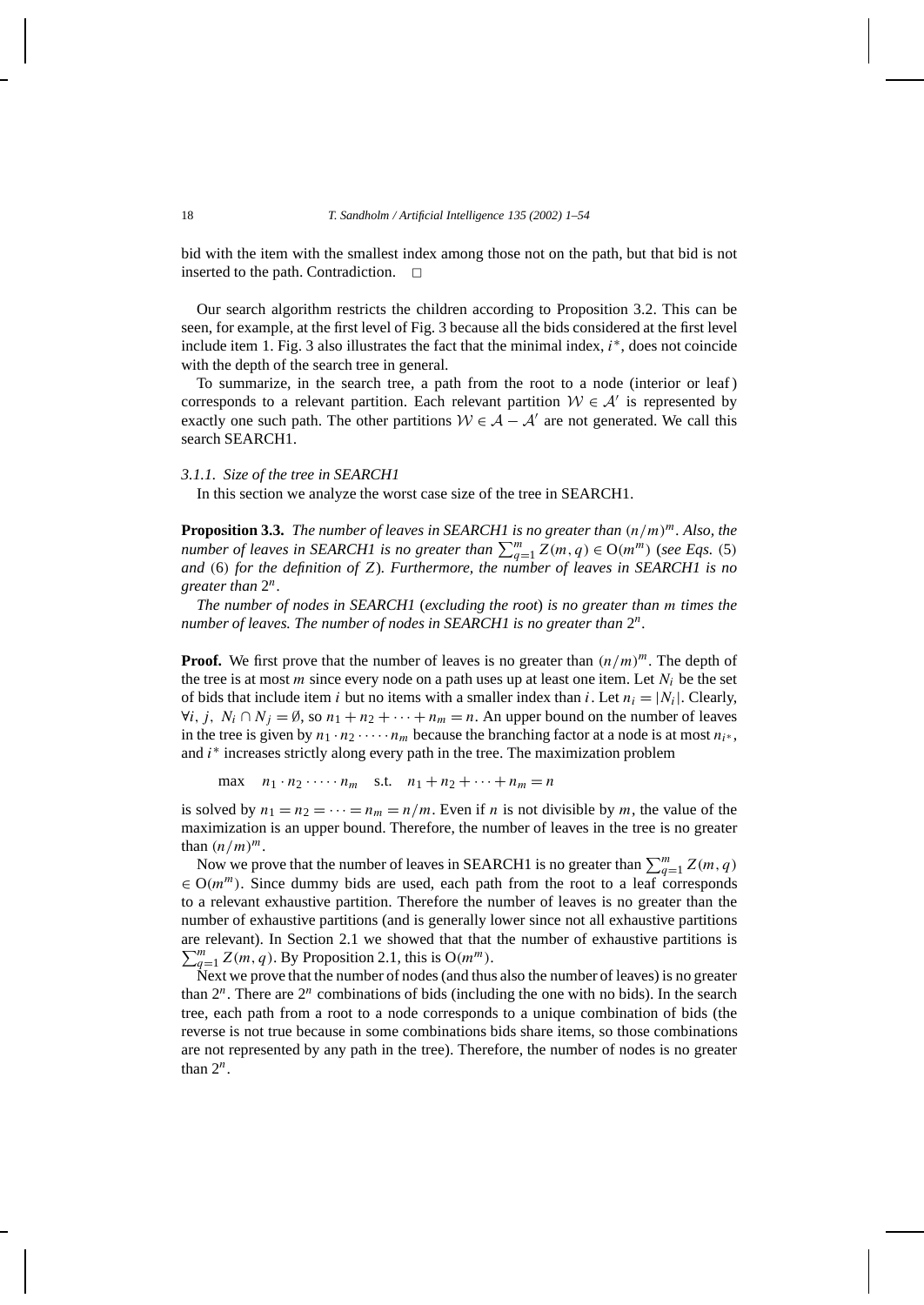Because there are at most *m* nodes on a path (excluding the root), the number of nodes in the tree (excluding the root) is no greater than  $m$  times the number of leaves.  $\Box$ 

**Proposition 3.4.** *The bound*  $(n/m)^m$  *is always tighter* (*lower*) *than the bound*  $2^n$ *.* 

**Proof.**

$$
\left(\frac{n}{m}\right)^m < 2^n \iff m \log \frac{n}{m} < n \iff \log \frac{n}{m} < \frac{n}{m}
$$

which holds for all positive numbers *n* and *m*.  $\Box$ 

The bound  $(n/m)^m$  shows that the number of leaves (and nodes) in SEARCH1 is polynomial in the number of bids even in the worst case if the number of items is fixed. On the other hand, as the number of items increases, the number of bids also increases ( $n \ge m$ due to dummy bids), so in the worst case, the number of leaves (and nodes) in SEARCH1 remains exponential in the number of items *m*.

### *3.2. Fast generation of children (SEARCH2)*

At any given node,  $\theta$ , of the tree, SEARCH1 has to determine *children* $(\theta)$ . In other words, it needs to find those bids that satisfy the two conditions of Proposition 3.2. A naive approach is to loop through a list of all bids at every search node, and accept a bid as a child if it includes  $i^*$ , and does not include items in *U*. This takes  $\Theta(nm)$  time per search node because it loops through the list of bids, and for each bid it loops through the list of items.<sup>10</sup>

We use a more sophisticated scheme to make child generation faster. Our version of SEARCH1 uses a secondary depth-first search, SEARCH2, to quickly determine the children of a node. SEARCH2 takes place in a different space: a data structure which we call the *Bidtree*. It is a binary tree in which the bids are inserted up front as the leaves (only those parts of the tree are generated for which bids are received) (Fig. 4).

The use of a *Stopmask* differentiates the Bidtree from a classic binary tree. The Stopmask is a vector with one variable for each item,  $i \in M$ . Stopmask[ $i$ ] can take on any one of three values: BLOCKED, MUST, or ANY. If Stopmask[*i*] = BLOCKED, SEARCH2 will never progress left at depth  $i$ . <sup>11</sup> This has the effect that those bids that include item  $i$  are pruned instantly and in place. If, instead, Stopmask $[i] = MUST$ , then SEARCH2 cannot progress right at depth *i*. This has the effect that all other bids except those that include item *i* are pruned instantly and in place. Stopmask $[i]$  = ANY corresponds to no pruning based on item *i*: SEARCH2 may go left or right at depth *i*. Fig. 4 illustrates how particular values in the Stopmask prune the Bidtree.

SEARCH2 is used to generate children in SEARCH1. The basic principle is that at any given node of SEARCH1, Stopmask[ $i$ ] = BLOCKED for all  $i \in U$ , and Stopmask[ $i$ <sup>\*</sup>] =

<sup>10</sup> On a *k*-bit architecture, this time can be reduced by a factor of *k* by representing *B.S* as a bitmask of items, and by representing *U* as a bitmask of items. The machine can then compute *B.S* XOR *U* on the bitmasks *k* bits at a time. If this does not return 0, then the bid includes items in *U*.

 $11$  The root of the tree is at depth 1.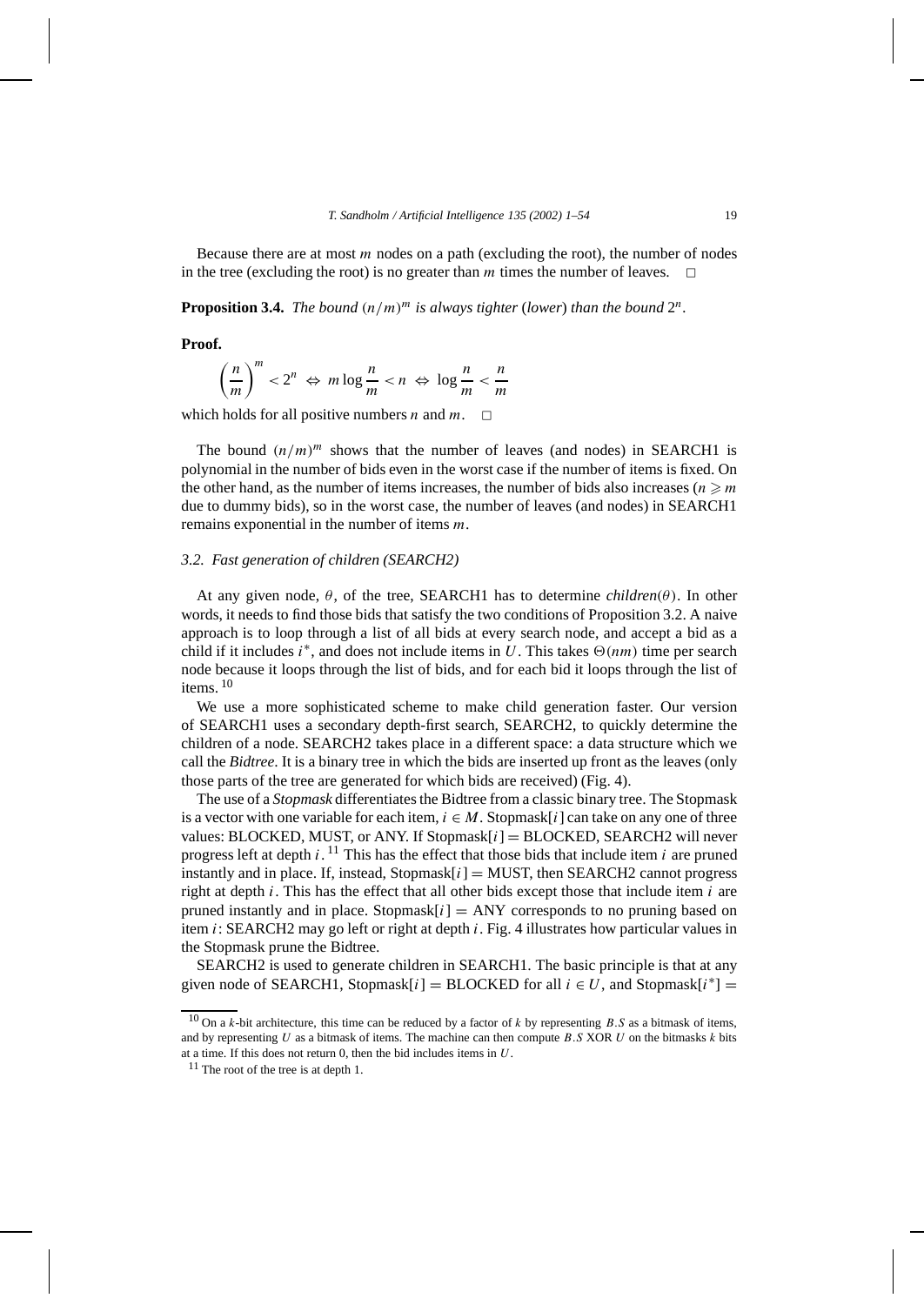

Fig. 4. Bidtree data structure. The Stopmask is used to select parts of the Bidtree where SEARCH2 is allowed to go.

MUST, and Stopmask $[i] = \text{ANY}$  for all other values of *i*. Given these variable settings, SEARCH2 will return exactly those bids that satisfy Proposition 3.2.<sup>12</sup>

A naive implementation of this would set the Stopmask values anew at every node, *θ* , of SEARCH1, and would generate the entire list *children(θ )* before continuing SEARCH1 to the first child of  $\theta$ . We deploy a faster method for setting the Stopmask values. We also only generate one child of  $\theta$  at a time. In what follows, we present the technique in detail.

When SEARCH1 begins, Stopmask[1] = MUST, and Stopmask[ $i$ ] = ANY for  $i \in$  $\{2, \ldots, m\}$ . The first child of any given node,  $\theta$ , of SEARCH1 is determined by a depthfirst search (SEARCH2) from the top of the Bidtree until a leaf (bid) is reached. This bid becomes the node that is added to the path of SEARCH1. Every time a bid, *B*, is appended to the path of SEARCH1, the algorithm sets Stopmask $[i] = \text{BLOCKED}$  for all  $i \in B.S$  and  $Stopmask[i^*] = MUST$ . These  $MUST$  and  $BLOCKED$  values are changed back to  $ANY$ when backtracking a bid from the path of SEARCH1, and the MUST value is reallocated to the place in the Stopmask where it was before that bid was appended to the path. The next unexplored sibling of any child, *η*, of SEARCH1 is determined by continuing SEARCH2 by backtracking in the Bidtree <sup>13</sup> after SEARCH1 has explored the tree under *η*. Note that SEARCH2 never needs to backtrack above depth *i*<sup>∗</sup> in the Bidtree because all items with smaller indices than  $i^*$  are already used on the path of SEARCH1.

#### *3.2.1. Ordering of children in SEARCH1 via SEARCH2*

Since SEARCH2 is a depth-first search in the Bidtree, *children* $(\theta)$  for any given SEARCH1 node  $\theta$  are generated in lexicographic order of the bid's set of items, viewed as a vector of 0's and 1's. For example, in an auction with five items, the item vector of a bid that contains items 2 and 4 would be  $(0, 1, 0, 1, 0)$ . To demonstrate the lexicographic

<sup>&</sup>lt;sup>12</sup> We implemented SEARCH2 to execute in place, that is, without memory allocation during search. That is accomplished via the observation that an open list (or a recursion stack) is not required here—unlike in most search algorithms. This is because in depth-first search where the search tree is entirely kept in memory, to decide where to go next, it suffices to know where the search focus is now, and from where it most recently came.

<sup>&</sup>lt;sup>13</sup> To enable this, our algorithm stores, for each depth of SEARCH1 separately, where the search focus of SEARCH2 in the Bidtree is, and from where it most recently came.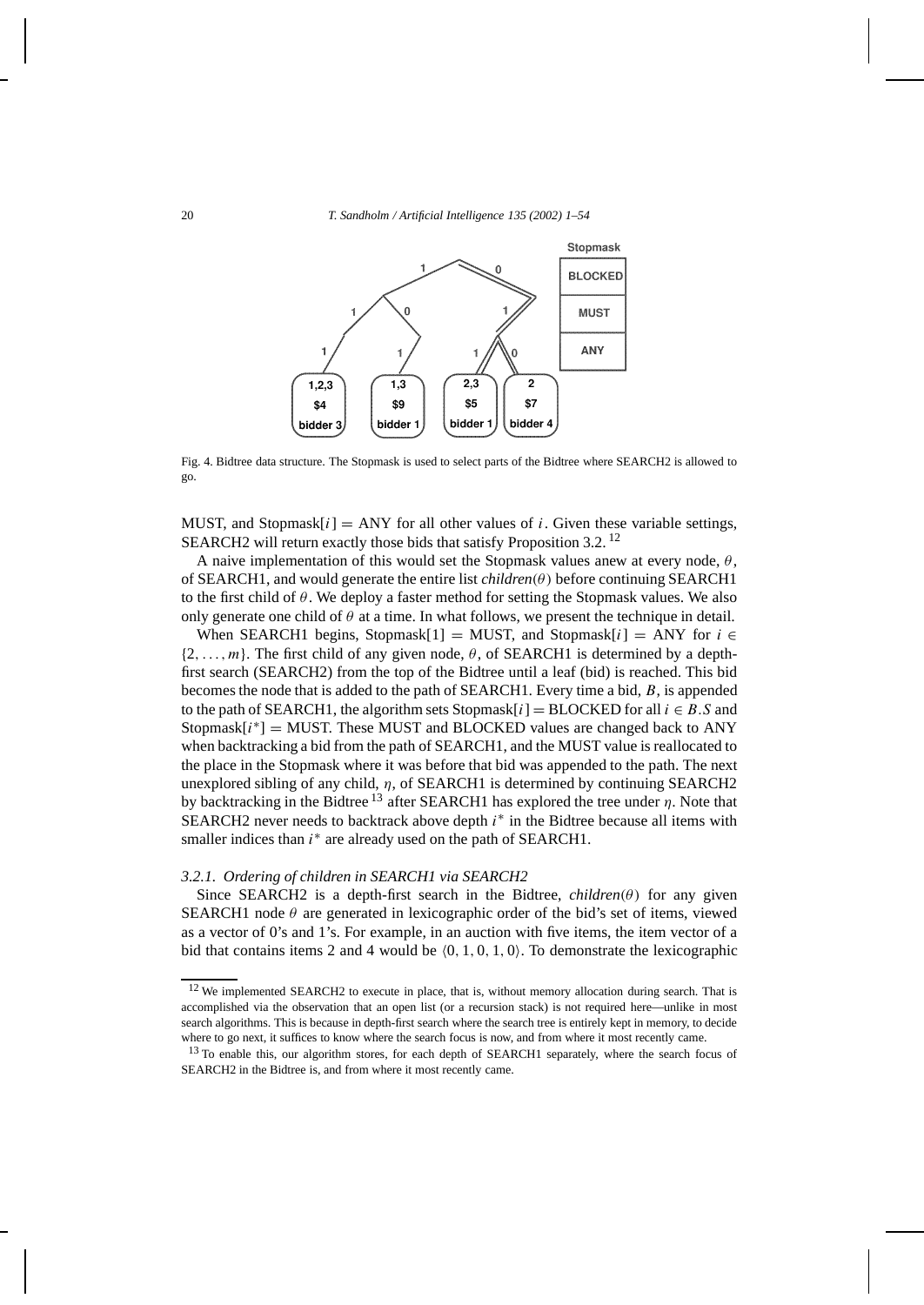order, let  $i^* = 2$  for the current  $\theta$ , and let there be two other bids that include item 2. Let their item vectors be

 $(0, 1, 0, 1, 1)$  and  $(0, 1, 1, 0, 0)$ .

Now, the children of  $\theta$  would be generated in the following order of item vectors:

 $(0, 1, 1, 0, 0), (0, 1, 0, 1, 1), (0, 1, 0, 1, 0).$ 

Since the children are generated—and the subtrees under them explored—one by one, this order of generating the children is also the order in which the search branches are explored. One implication of this ordering is that a bid with only one item is always the last child to be explored (Fig. 3).

Alternatively, one could generate all the children of a SEARCH1 node one after the other using SEARCH2, and store them (for example, in a linked list) before exploring any of them. This would allow the children to be ordered based on additional considerations. Exploring more promising children first could improve the performance of SEARCH1 because good solutions would be found earlier. This has two main advantages. First, if SEARCH1 needs to be terminated before it has completed, a better solution will be available. Second, finding good solutions earlier allows more pruning of later search paths in SEARCH1 based on a bounding technique, discussed later in Section 3.5.

#### *3.2.2. Complexity of SEARCH2*

As discussed in the beginning of the previous section, the naive approach to generating *children* $(\theta)$  takes  $\Theta(nm)$  time in the worst case. As desired, the use of SEARCH2 to generate *children* $(\theta)$  reduces this complexity, even in the worst case. For any given  $\theta$ , finding the entire set *children* $(\theta)$ , one at a time, corresponds to conducting a depth-first search (SEARCH2) in the Bidtree. The complexity of SEARCH2 is no greater than the number of edges in the Bidtree times two (to account for backtracks). The following proposition gives a tight upper bound on the number of edges in the Bidtree.

**Proposition 3.5.** *In a tree that has uniform depth m* + 1 (*under the convention that the root is at depth* 1)*, n leaves, and where any node has at most two children* (*as is the case in SEARCH2*)*, the number of edges is at most*

$$
nm - n\lfloor \log n \rfloor + 2 \cdot 2^{\lfloor \log n \rfloor} - 2. \tag{16}
$$

*This bound is tight. Under the innocuous assumption that m* − log*n* - *c for some constant c >* 0*, this is*

$$
O(n \cdot (m - \log n)).\tag{17}
$$

*On the other hand, under the assumption that*  $m - \log n < c$ , this is

 $O(n)$ . (18)

The proof of Proposition 3.5 is given in Appendix B.

While the complexity reduction from using SEARCH2 instead of the naive method is only moderate in the worst case, in many cases, the complexity reduction is significantly greater. As an extreme example, in the best case SEARCH2 only takes O*(*1*)* time (for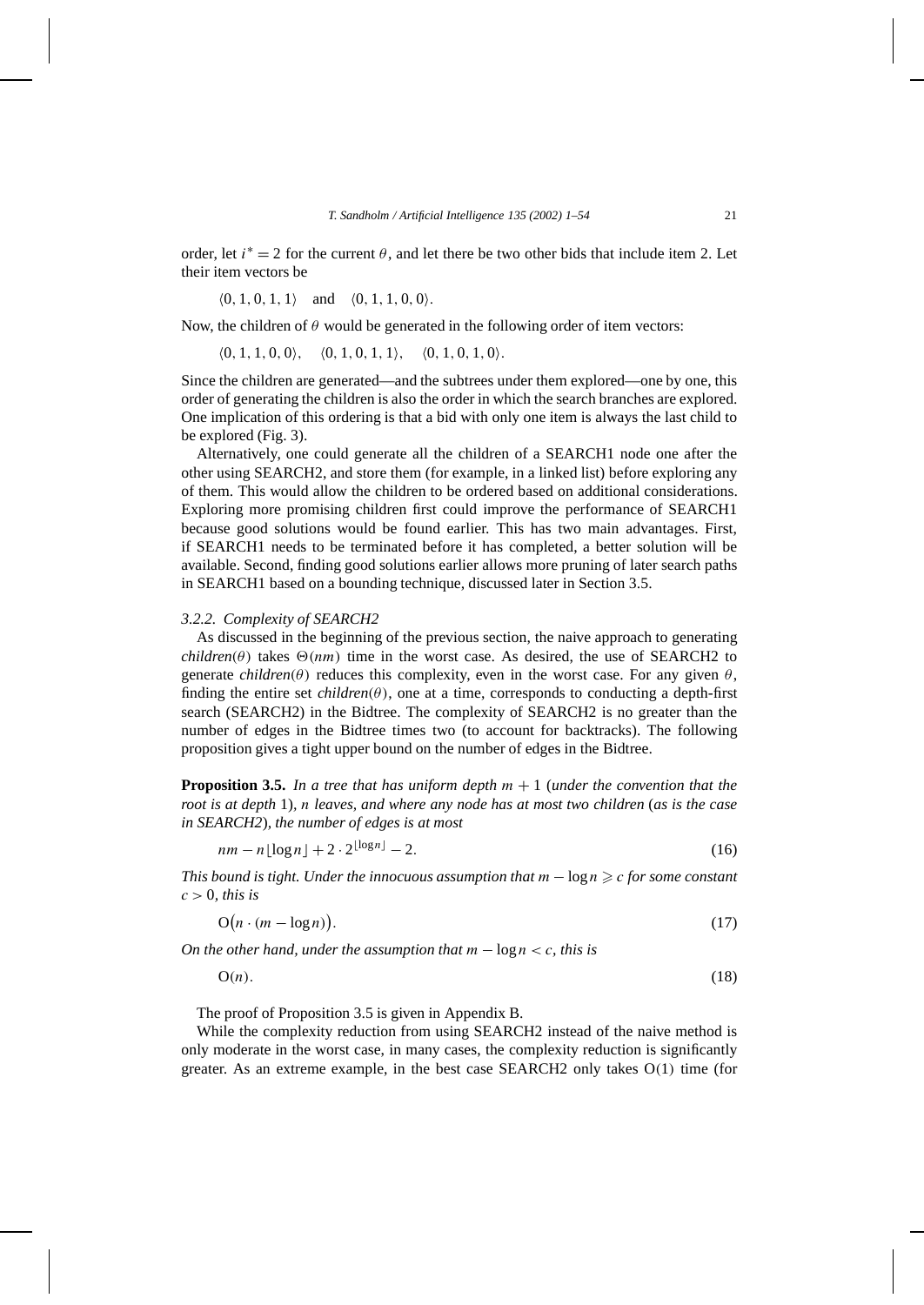example, if all bids include item 1 and item 1 is already used on the path), while the complexity of the naive approach remains  $\Theta(nm)$ . Another good case for SEARCH2 is a wide-late-tree (Fig. B.1 right), where the upper part has  $O(m - \log n)$  edges and the lower part has  $O(2^{\log n}) = O(n)$  edges, so the overall complexity is  $O(\max(m - \log n, n))$ .

Also, the analysis in this section pertains to a single SEARCH1 node. Due to substantial pruning using the Stopmask, all nodes in SEARCH1 cannot suffer this worst case in child generation. Future research should further study the complexity of child generation when amortized over all SEARCH1 nodes. As will be discussed later in this paper, some of the SEARCH1 nodes will be pruned. Therefore, a sophisticated analysis of child generation would only amortize over those SEARCH1 nodes for which children are actually generated.

### *3.3. Anytime winner determination: Using a depth-first search strategy for SEARCH1*

We first implemented the main search (SEARCH1) as depth-first search. It runs in linear space (not counting the statically allocated Bidtree data structure that uses slightly more memory as shown in Proposition 3.5). Feasible solutions are found quickly. The first relevant exhaustive partition is found at the end of the first search path (that is, at the leftmost leaf ). In fact, even a path from the root to an interior node could be converted into a feasible solution by having the auctioneer keep the items *F* that have not been allocated on the path so far.

The solution improves monotonically since our algorithm keeps track of the best solution found so far. This implements the anytime feature: if the algorithm does not complete in the desired amount of time, it can be terminated prematurely, and it guarantees a feasible solution that improves monotonically. When testing the anytime feature, it turned out that in practice most of the revenue was generated early on as desired, and there were diminishing returns to computation.

#### *3.4. Preprocessing*

Our algorithm preprocesses the bids in four ways to make the main search faster without compromising optimality. The preprocessors could also be used in conjunction with approaches to winner determination other than our search algorithm. The next subsections present the preprocessors in the order in which they are executed.

### *3.4.1. PRE1: Keep only the highest bid for a combination*

When a bid arrives, it is inserted into the Bidtree. If a bid for the same set of items *S* already exists in the Bidtree (that is, the leaf that would have been created for the new bid already exists), only the bid with the higher price is kept, and the other bid is discarded. Ties can be broken randomly or, for example, in favor of the bid that was received earlier. Inserting a bid into the Bidtree is  $\Theta(m)$  because insertion involves following or creating a path of length *m*. There are *n* bids to insert. So, the overall time complexity of PRE1 is *\*(mn)*.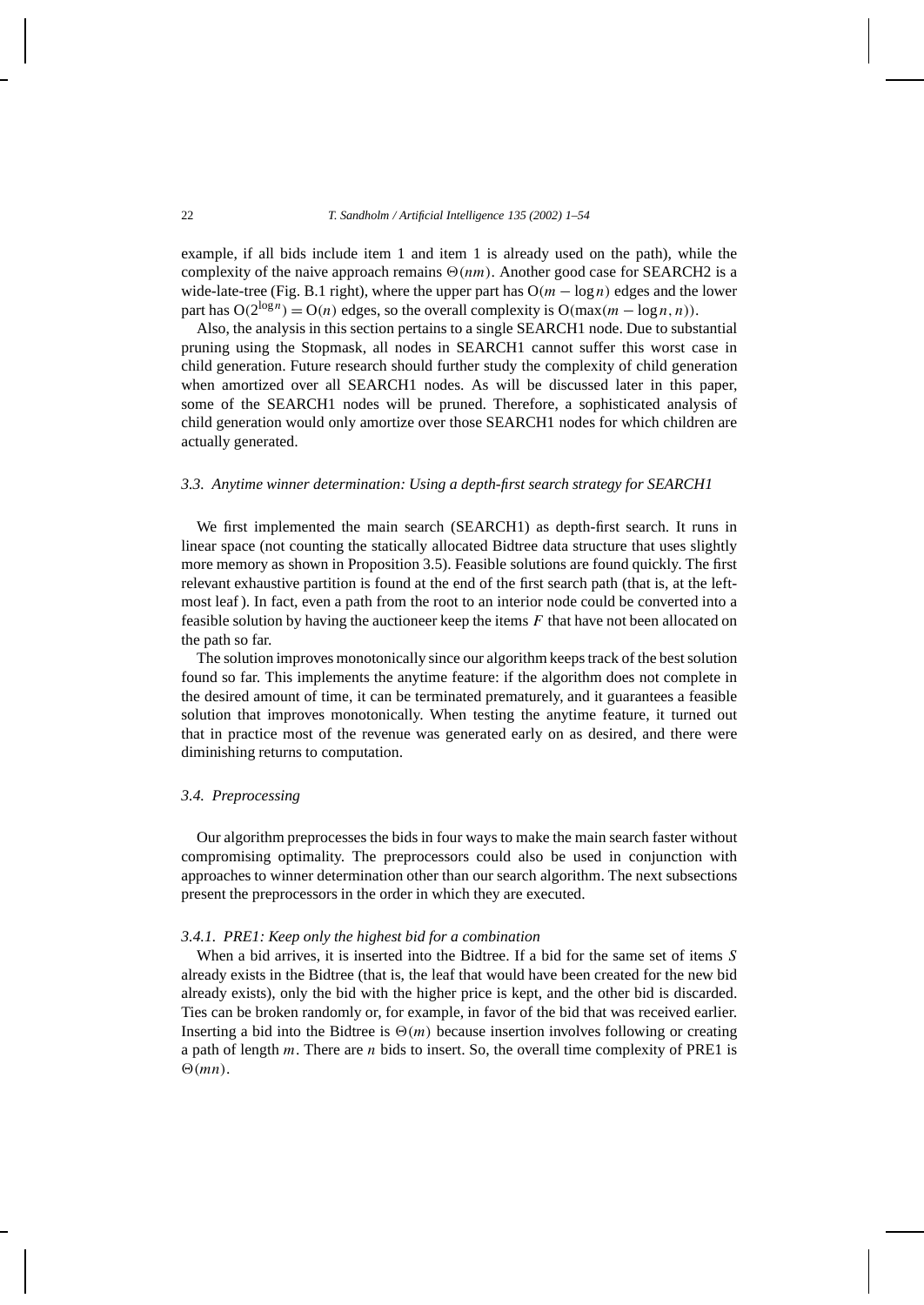

Fig. 5. A search tree generated for one prunee in PRE2. The dotted paths are not generated because pruning occurs before they are reached.

### *3.4.2. PRE2: Remove provably noncompetitive bids*

This preprocessor removes bids that are provably noncompetitive. A bid ( *prunee*) is noncompetitive if there is some disjoint collection of subsets of that bid such that the sum of the bid prices of the subsets exceeds or equals the price of the prunee bid. For example, a \$10 bid for items 1, 2, 3, and 4 would be pruned by a \$4 bid for items 1 and 3, and a \$7 bid for items 2 and 4.

To determine this we search, for each bid (potential prunee), through all combinations of its disjoint subset bids. This is the same depth-first search as the main search except that it restricts the search to those bids that only include items that the prunee includes (Fig. 5): BLOCKED is kept in the Stopmask for other items. This ensures that only subset bids contribute to the pruning.

If the prunee is determined to be noncompetitive, it is permanently discarded. It does not participate in later pruning of other bids.

Especially with bids that contain a large number of items, PRE2 can take more time than it saves in the main search. In the extreme, if some bid contains all items, the preprocessing search with that bid as the prunee is the same as the main search (except for one main search path that contains that bid only). To save preprocessing time, PRE2 is carried out partially. With such partial pruning, some of the noncompetitive bids are left unpruned. That will not compromise optimality of the main search although the main search might not be sped up as much compared to full pruning. We implemented two ways of restricting PRE2:

- 1. A cap *Γ* on the number of pruner bids that can be combined to try to prune a particular prunee bid. This limits the depth of the search in PRE2 to *Γ* .
- 2. A cap  $\Phi$  on the number of items in a prunee bid. Longer bids would then not be targets of pruning. This entails a cap  $\Phi$  on tree depth. It also tends to exclude wide trees because long prunees usually lead to trees with large branching factors.

With either method, PRE2 takes  $O(n^{cap+2}(m - log n))$  time, which is polynomial for a constant cap (there are *n* prunees, the tree for each is  $O(n^{cap})$ , and finding a child in the Bidtree is  $O(n \cdot (m - \log n))$ . <sup>14</sup> The latter method is usually preferable. It does not

<sup>&</sup>lt;sup>14</sup> This analysis makes the innocuous assumption that  $m - \log n \geqslant c$  for some constant  $c > 0$  (recall Proposition 3.5). Otherwise, the complexity of finding a child (actually, all children) is only O*(n)*.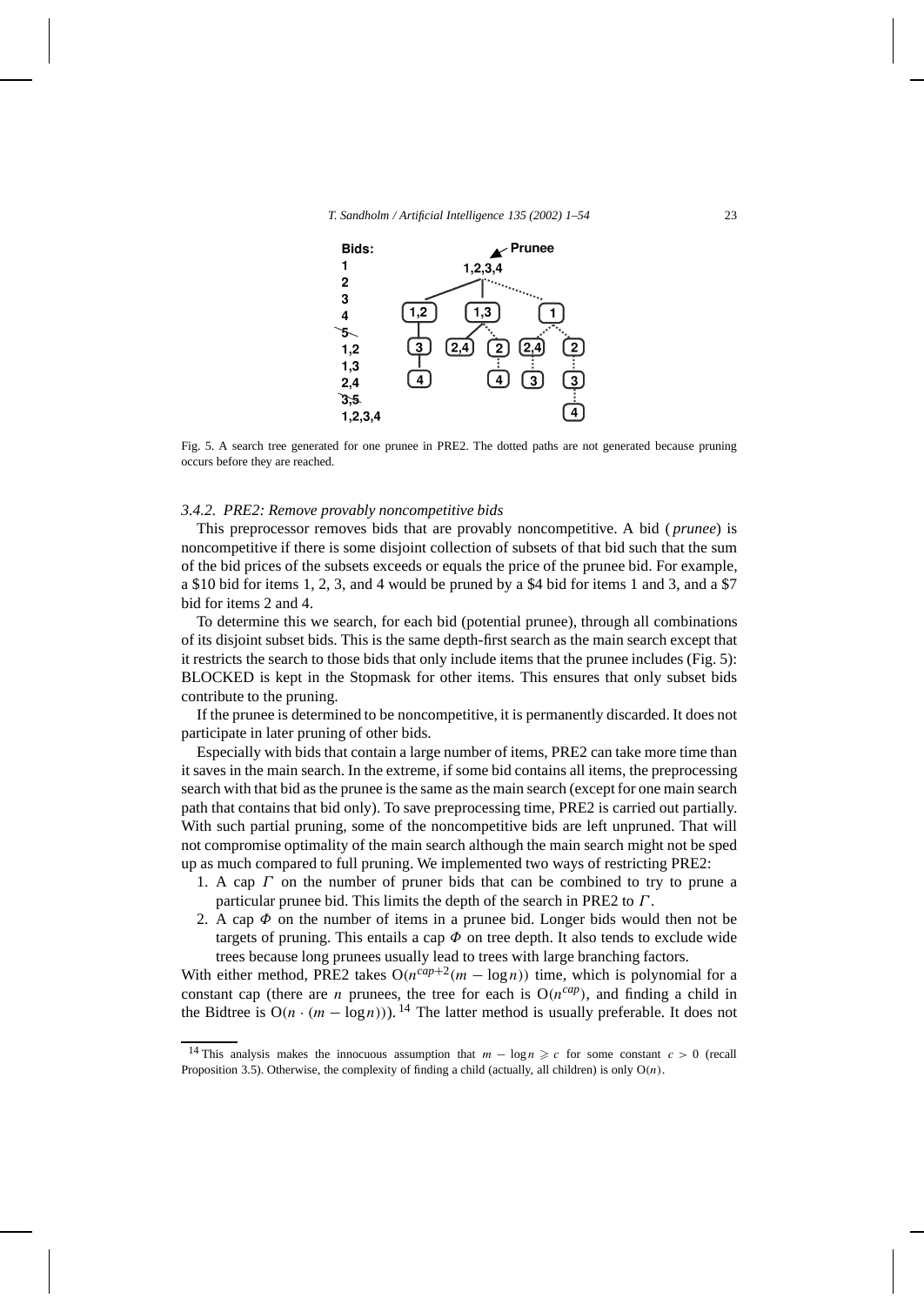waste computation on long prunees which take a lot of preprocessing time and do not significantly increase the main search time. This is because the main search is shallow along the branches that include long bids due to the fact that each item can occur only once on a path and a long bid uses up many items. Second, if the bid prices are close to additive, the former method does not lead to pruning when a path is cut prematurely based on the cap.

### *3.4.3. PRE3: Decompose the set of bids into connected components*

The bids are divided into sets such that no item is shared by bids from different sets. The sets are determined as follows. We define a graph where bids are vertices, and two vertices share an edge if the bids share items. We generate an adjacency list representation of the graph in  $O(mn^2)$  time. Let *e* be the number of edges in the graph. Clearly,  $e \leq (n^2 - n)/2$ .

We use depth-first search to generate a depth-first forest of the graph in  $O(n + e)$ time [12]. Each tree in the forest is then a set with the desired property. PRE4 and the main search are then done in each set of bids independently, and using only items included in the bids of the set. In the presentation that follows we will denote by  $m'$  the number of items in the connected component in question, and by  $n'$  the number of bids in the connected component in question.

### *3.4.4. PRE4: Mark noncompetitive tuples of bids*

Noncompetitive tuples of disjoint bids are marked so that they need not be considered on the same path in SEARCH1. For example, the pair of bids \$5 for items 1 and 3, and \$4 for items 2 and 5 is noncompetitive if there is a bid of \$3 for items 1 and 2, and a bid of \$7 for items 3 and 5. Formally:

**Definition 3.1.** A tuple  ${B_i, B_j, ..., B_k}$  (where *B, B'* ∈  ${B_i, B_j, ..., B_k}$ ) ⇒ *B* ∩ *B'* = ∅) is *excludable based on noncompetitiveness* if there exists  $\{B_x, B_y, \ldots, B_z\}$  such that

$$
\{B_i, B_j, \dots, B_k\} \cap \{B_x, B_y, \dots, B_z\} = \emptyset, \quad \text{and} \tag{19}
$$

$$
B, B' \in \{B_x, B_y, \dots, B_z\} \Rightarrow B \cap B' = \emptyset, \text{ and } (20)
$$

$$
\bigcup_{B \in \{B_x, B_y, \dots, B_z\}} B.S \subseteq \bigcup_{B \in \{B_i, B_j, \dots, B_k\}} B.S, \quad \text{and} \tag{21}
$$

$$
\sum_{B \in \{B_x, B_y, ..., B_z\}} B.\bar{b} > \sum_{B \in \{B_i, B_j, ..., B_k\}} B.\bar{b}.
$$
\n(22)

Noncompetitive tuples are determined as in PRE2 except that now each prunee is a virtual bid that contains the items of the bids in the tuple ( $\bigcup_{B \in \{B_i, B_j, ..., B_k\}} B.S$ ), and the prunee price is the sum of the prices of those bids ( $\sum_{B \in \{B_i, B_j, ..., B_k\}} B.\overline{b}$ ). Unlike in PRE2, here the inequality for price comparison is strict so that tuples that are equally good do not all get excluded, which could compromise optimality. <sup>15</sup> In PRE2 this was not a concern because bids were discarded as they were determined noncompetitive.

<sup>&</sup>lt;sup>15</sup> It would also be sound to exclude all but one of the tuples that are in a draw. In order to avoid the overhead of keeping track of such rare occurrences, we do not exclude any of the tuples that are in a draw.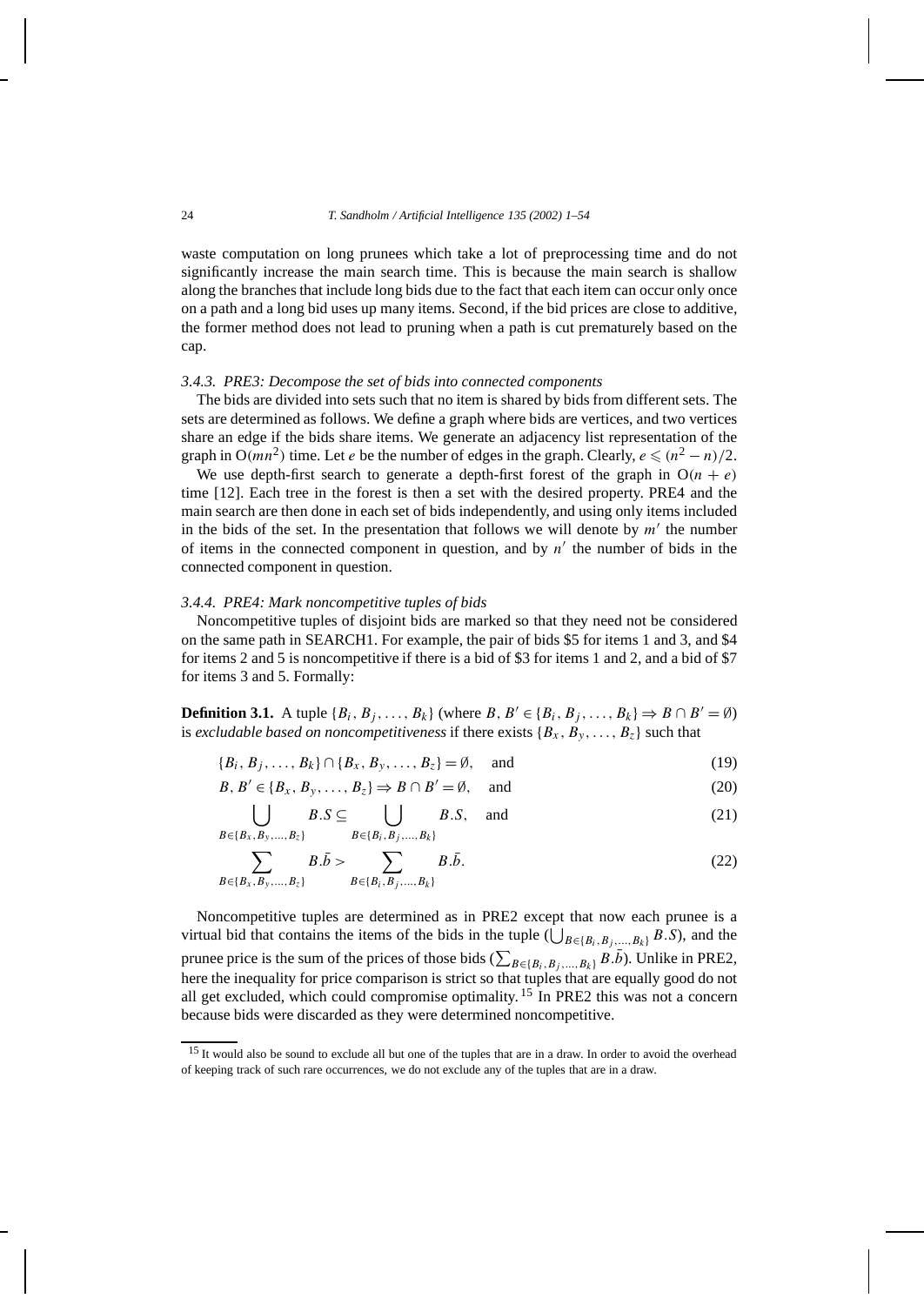For computational speed, we only determine the noncompetitiveness of 2-tuples, that is, pairs of bids. PRE4 is used as a partial preprocessor like PRE2, with caps  $\Gamma'$  or  $\Phi'$ instead of *Γ* or  $\Phi$ . PRE4 runs in  $O(n^{cap++3}(m' - log n'))$  time. This is because considering all pairs of bids is  $O(n^2)$ , the tree for each such pair is  $O(n^{cap})$ , and finding a child in the Bidtree is  $O(n' \cdot (m' - \log n'))$ . <sup>16</sup> Handling 3-tuples would increase the complexity to  $O(n^{\prime \textit{cap}+4}(m^{\prime} - \log n^{\prime}))$ , etc. Handling large tuples also slows the main search because it needs to ensure that noncompetitive tuples do not exist on the path.

As a bid is appended to the path in SEARCH1, it excludes from the rest of the path those other bids that constitute a noncompetitive pair with it, and those bids that share items with it. Our algorithm determines this quickly as follows. For each bid, a list of bids to exclude is determined in PRE4. In SEARCH1, an exclusion count is kept for each bid, starting at 0. As a bid is appended to the path, the exclusion counts of those bids that it excludes are incremented. As a bid is backtracked from the path, those exclusion counts are decremented. Then, when searching for bids to append to the SEARCH1 path from the Bidtree, only bids with exclusion count 0 are accepted. <sup>17</sup>

### *3.5. Iterative deepening A*<sup>∗</sup> *and heuristics*

We sped up the main search by using an iterative deepening  $A^*$  (IDA<sup>\*</sup>) search strategy [28] instead of depth-first search. The search tree, use of SEARCH2 in the Bidtree to generate children of a SEARCH1 node, and the preprocessors stay the same. In practice, IDA<sup>∗</sup> finds the provably optimal solution while searching a very small fraction of the entire search tree of SEARCH1 (Fig. 3). The following pseudocode shows how we applied the IDA<sup> $*$ </sup> search strategy to the winner determination problem. The function  $h(F)$ , discussed in detail later, gives an upper bound on how much revenue the items *F* that are not yet allocated on the current search path can contribute. As defined earlier in this paper, *g* is the sum of the prices of the bids that are on the current search path. At any search node, an upper bound on the total revenue that can be obtained by including that search node in the solution is given by  $f = g + h(F)$ .

Instead of using basic IDA<sup>∗</sup> throughout the search, on the last IDA<sup>∗</sup> iteration we keep incrementing the f-limit to equal the revenue of the best solution found so far in order to avoid futile search. In other words, once the first solution is found, our algorithm converts to branch-and-bound with the same heuristic function, *h*. This modification is included in the pseudocode below.

<sup>&</sup>lt;sup>16</sup> This analysis makes the innocuous assumption that  $m' - \log n' \geq c$  for some constant  $c > 0$  (recall Proposition 3.5). Otherwise, the complexity of finding a child (actually, all children) is only  $O(n')$ .

<sup>&</sup>lt;sup>17</sup> PRE2 and PRE4 could be converted into anytime preprocessors without compromising optimality by starting with a small cap, conducting the searches, increasing the cap, reconducting the searches, etc. Preprocessing would stop when it is complete  $(cap = n')$ , the user decides to stop it, or some other stopping criterion is met. PRE2 and PRE4 could also be converted into approximate preprocessors by allowing pruning when the sum of the pruners' prices exceeds a fixed fraction of the prunee's price. This would allow more bids to be pruned which can make the main search faster, but it can compromise optimality.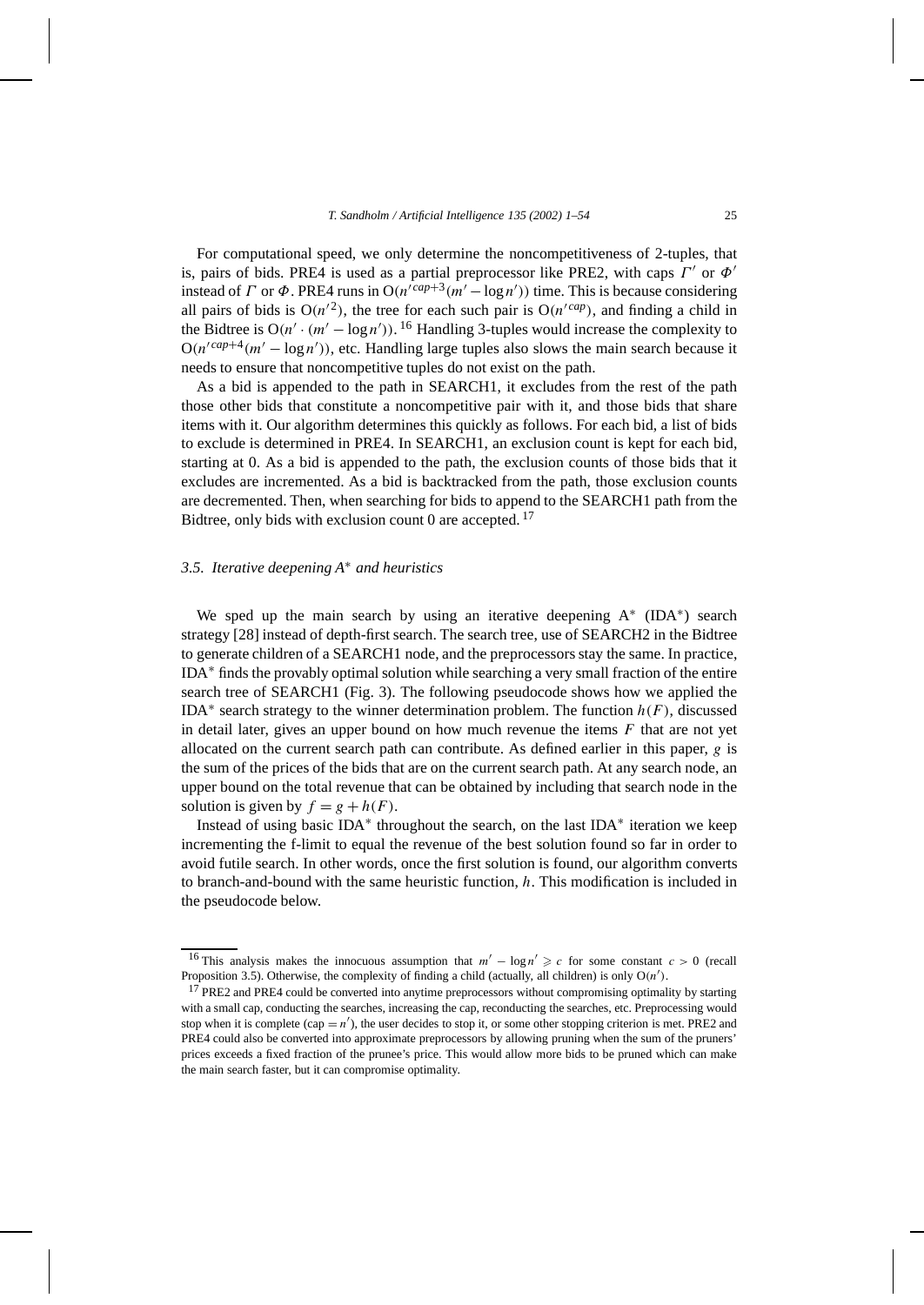*Global variable*: f-limit

### **Algorithm 3.1** (*IDA*<sup>∗</sup> *for winner determination*).

// Returns a set of winning bids that maximizes the sum of the bid prices

- 1. f-limit :=  $\infty$
- 2. Loop
	- (a) winners, new-f := DFS-CONTOUR( $M'$ ,  $\emptyset$ , 0)
	- (b) if winners  $\neq$  null then return winners
	- (c) f-limit := min(new-f,  $0.95 \cdot$  f-limit)<sup>18</sup>

### **Algorithm 3.2** DFS-CONTOUR(*F*, winners, *g*).

// Returns a set of winning bids and a new f-cost

- 1. Compute  $h(F)$  // Methods for doing this are presented later
- 2. If  $g + h(F) <$  f-limit then return null,  $g + h(F)$  // Pruning
- 3. IF SEARCH2 returns no children, then // End of a path reached (a) f-limit  $:= g$  // Revert to Branch&Bound once first leaf is reached
	- (b) return winners, *g*
- 4. maxRevenue := 0, bestWinners := null, next-f := 0
- 5. For each bid ∈ children  $\#$  Children are found using SEARCH2 (a) solution, new- $f :=$ 
	- DFS-CONTOUR( $F$ − bid*.S*, winners  $\cup$  {bid},  $g$  + bid*.b*<sup>†</sup>)
	- (b) If solution  $\neq$  null and new-f  $>$  maxRevenue, then
		- i.  $max$ Revenue := new-f
		- ii. bestWinners  $:=$  solution
	- (c)  $next-f := max(next-f, new-f)$
- 6. If bestWinners  $\neq$  null then return bestWinners, maxRevenue else return null, next-f

At each iteration of IDA<sup>∗</sup> (except the last), f-limit gives an upper bound on solution quality (revenue). It can be used, for example, to communicate search progress to the auctioneer.

Since winner determination is a maximization problem, the heuristic function  $h(F)$ should never underestimate the revenue from the items  $F$  that are not yet allocated in bids on the path because that could compromise optimality. We designed two such admissible heuristics.

**Heuristic 3.1.** *Take the sum over unallocated items of the item's maximal contribution. An item's maximal contribution is the price of the bid divided by the number of items in that bid, maximized over the bids to which the item belongs. Formally*:

$$
h(F) = \sum_{i \in F} c(i) \quad \text{where } c(i) = \max_{S|i \in S} \frac{\bar{b}(S)}{|S|}.
$$
 (23)

<sup>&</sup>lt;sup>18</sup> The constant 0.95 was determined experimentally from the range [0,1], as will be discussed later.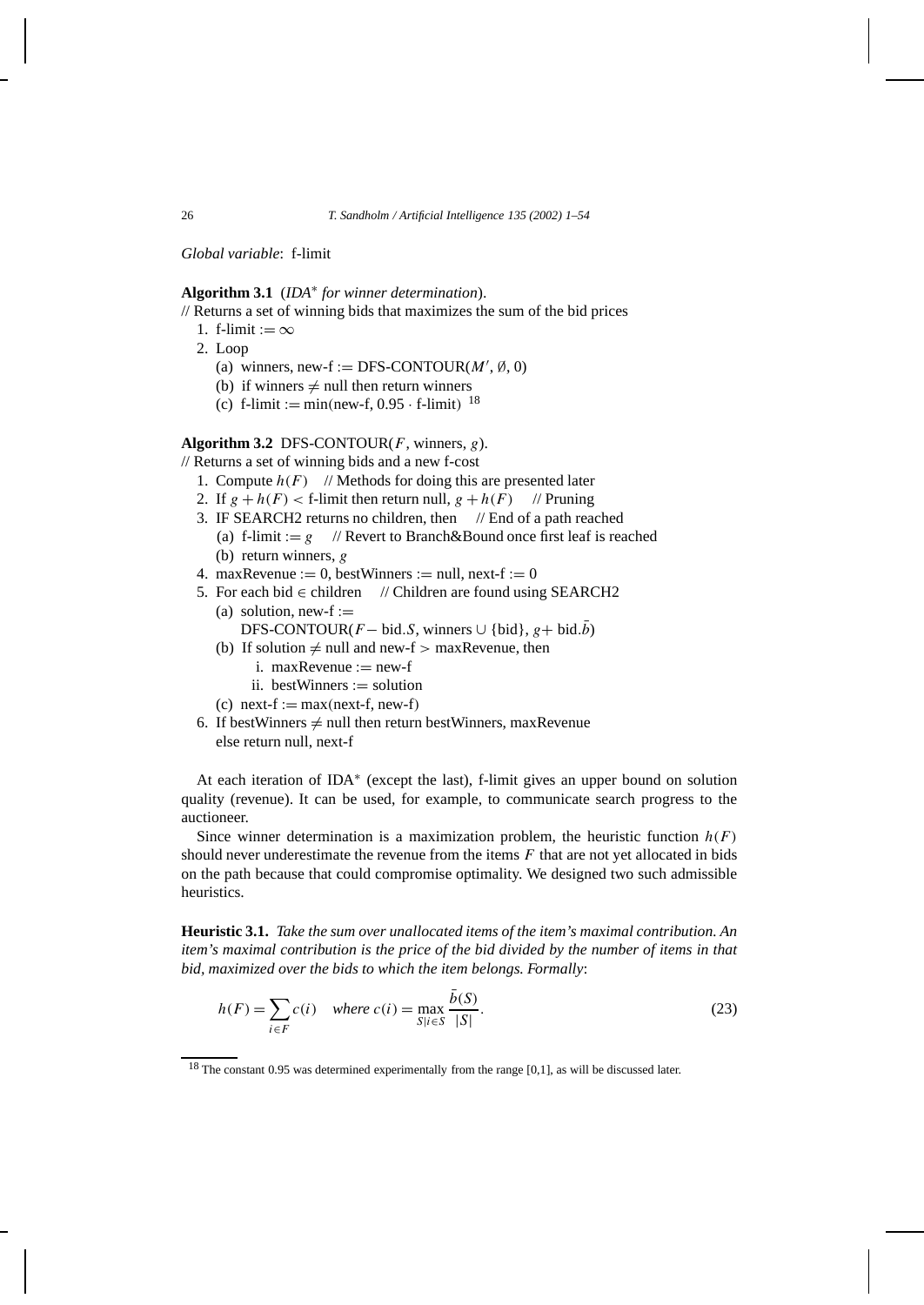**Proposition 3.6.** *h(F ) from Heuristic* 3*.*1 *gives an upper bound on how much revenue the unallocated items F can contribute.*

**Proof.** For any set  $S \in F$ , if a bid for *S* is determined to be winning, then each of the items in *S* contributes  $\bar{b}(S)/|S|$  toward the revenue. Every item can be in only one winning bid. Therefore, the revenue contribution of any one item *i* can be at most  $\max_{S\setminus i\in S}(\bar{b}(S)/|S|)$ . To get an upper bound on how much all the unallocated items *F* together can contribute, simply sum max<sub>*S*|*i*∈*S*</sub>( $\overline{b}(S)/|S|$ ) over all *i* ∈ *F*.  $\Box$ 

**Heuristic 3.2.** *Identical to Heuristic* 3*.*1 *except that accuracy is increased by recomputing c(i) every time a bid is appended to the path since some other bids may now be excluded. A bid is excluded if some of its items are already used on the current path in SEARCH1, or if it constitutes a noncompetitive pair* (*as determined in PRE4*) *with some bid on the current path in SEARCH1.*

**Proposition 3.7.** *h(F ) from Heuristic* 3*.*2 *gives an upper bound on how much revenue the unallocated items F can contribute.*

**Proof.** Excluded bids cannot affect the revenue because they cannot be designated as winning. Therefore,  $c(i)$  can be recomputed without the excluded bids, and the proof of Proposition 3.6 holds.  $\Box$ 

We use Heuristic 3.2 with several methods for speeding it up. A tally of *h* is kept, and only some of the  $c(i)$  values in *h* need to be updated when a bid is appended to the path. In PRE4 we precompute for each bid the list of items that must be updated: items included in the bid and in bids that are on the bid's exclude list. To make the update even faster, we keep for each item a list of the bids in which it belongs. The  $c(i)$  value is computed by traversing that list and choosing the highest  $\bar{b}(S)/|S|$  among the bids that have exclusion count 0. So, recomputing *h* takes  $O(m'n')$  time, where  $m'$  is the number of items that need to be updated, and  $n'$  is the (average or greatest) number of bids in which those items belong. <sup>19</sup>

### *3.6. Time complexity of the main search (SEARCH1)*

The worst case time complexity of the main search is polynomial in bids and exponential in items. This is desirable since the auctioneer can control the number of items for sale, but usually cannot control (and does not want to restrict) the number of bids received.

<sup>&</sup>lt;sup>19</sup> PRE2 and PRE4 use depth-first search because due to the caps their execution time is negligible compared to the main search time. Alternatively they could use IDA∗. Unlike in the main search, the *c(i)* values should be computed using only combinations *S* that are subsets of the prunee. The f-limit in IDA<sup>\*</sup> can be set to equal the prunee bid's price (or a fraction thereof in the case of approximation), so IDA<sup>∗</sup> will complete in one iteration. Finally, care needs to be taken that the heuristic and the tuple exclusion are handled correctly since they are based on the results of the preprocessing itself.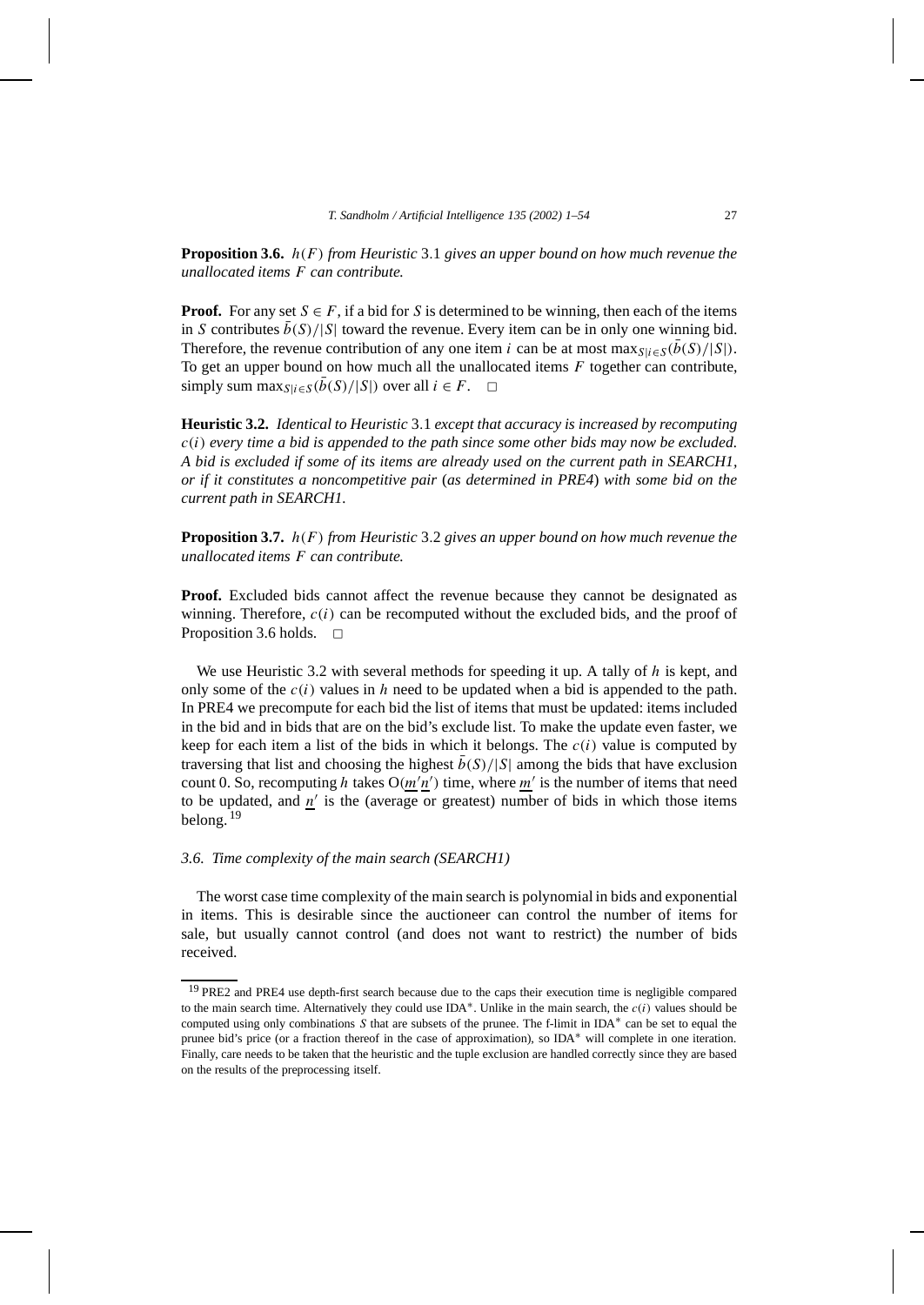Specifically, by Proposition 3.3 the number of SEARCH1 nodes is  $O(m' \cdot (n'/m')^{m'})$ even without pruning. The time per each SEARCH1 node is  $O(n'm')$  because each of the per node activities (child generation, *h*-function updating, etc.) is  $O(n'm')$ . IDA<sup>\*</sup> generates some nodes multiple times because all of the nodes generated in one iteration are regenerated in the next iteration. However, given that the new f-limit is lowered to the maximum *f* -value that was lower than the f-limit in the previous iteration (or to an even lower value), each iteration generates at least one more search node than the previous iteration. Therefore, if the number of nodes in a search tree is  $x$ , then IDA<sup> $*$ </sup> will generate at most  $x \frac{1+x}{2}$  search nodes. In practice it will generate significantly fewer because the f-limit is decreased more across iterations, as was presented in the pseudocode and as will be discussed further in the section on experimental results. Nevertheless, even in the hypothetical worst case, the overall worst case complexity remains polynomial in bids because the regeneration of nodes in IDA<sup>∗</sup> only increases the complexity polynomially.

The complexity in the number of bids is complexity in the number of bids actually received. This is in contrast to approaches such as the dynamic program which executes the same steps independent of the bids that have been received.

### **4. Experimental setup**

To determine the efficiency of the algorithm in practice, we ran experiments on a generalpurpose uniprocessor workstation (450 MHz Sun Ultra 80 with 1 Gigabyte of RAM) in C++ with four different bid distributions:

- *Random*: For each bid, pick the number of items randomly from 1*,* 2*,...,m*. Randomly choose that many items without replacement. Pick the price randomly from [0, 1].
- *Weighted random*: As above, but pick the price between 0 and the number of items in the bid.
- *Uniform*: Draw the same number of randomly chosen items for each bid. Pick the prices from [0*,* 1].
- *Decay*: Give the bid one random item. Then repeatedly add a new random item with probability  $\alpha$  until an item is not added or the bid includes all  $m$  items. Pick the price between 0 and the number of items in the bid.

If the same bid was generated twice, the new version was deleted and regenerated. So, for example, if the generator was asked to produce 500 bids, it produced 500 different bids.

We let all the bids have the same bidder. This conservative method causes PRE1 to prune no bids. This is a good model of reality if the number of items is large and bidders place their bids on randomly chosen combinations, because then the chance that two agents bid on the same combination is small due to the number of combinations being large  $(2<sup>m</sup> - 1)$ . However, in some cases PRE1 is very effective. In the extreme, it prunes all of the bids except one if all bids are placed on the same combination by different bidders. When PRE1 is effective, our algorithm will run faster than suggested by the conservative experiments of this paper.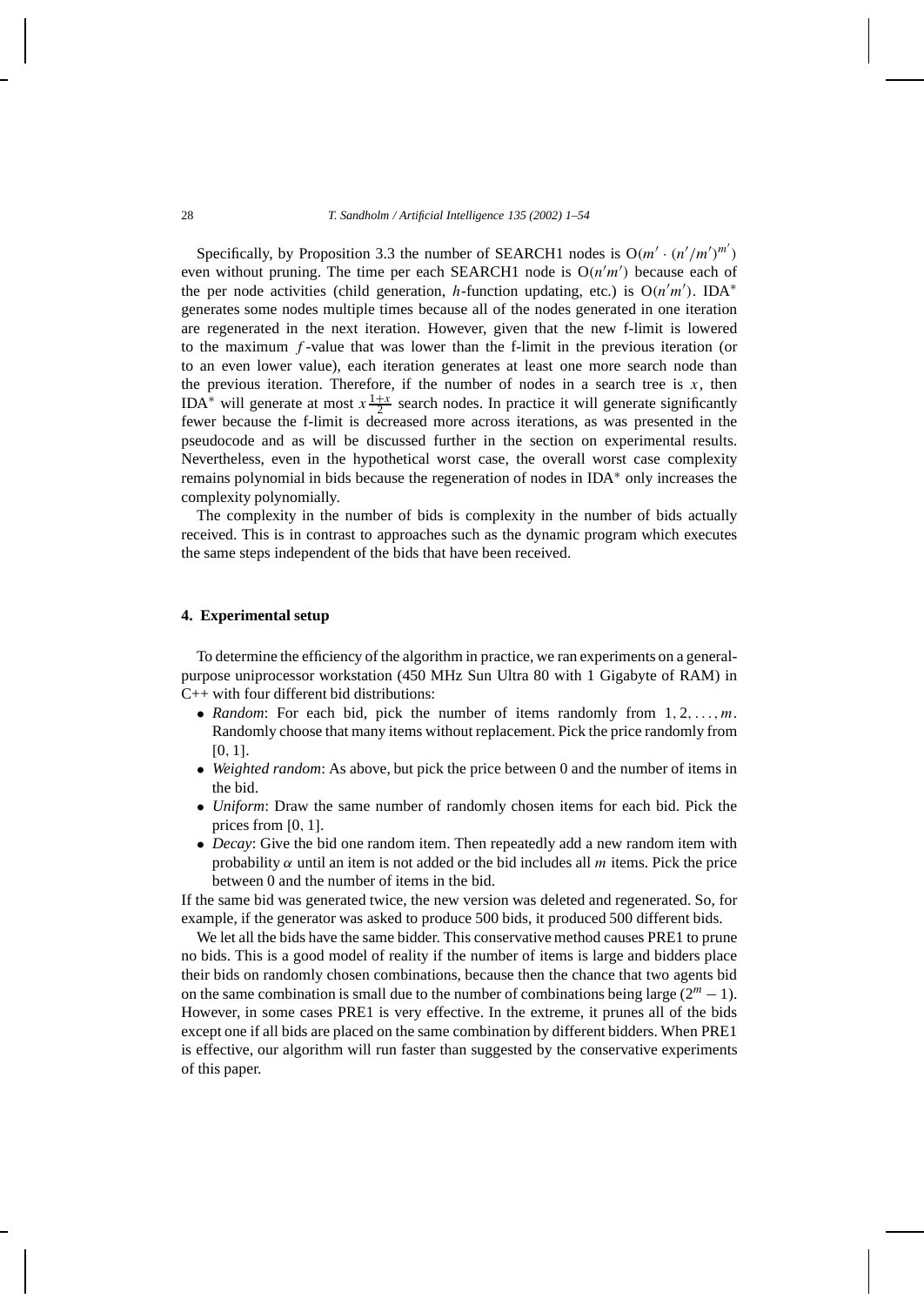### **5. Experimental results**

We focus on IDA<sup>∗</sup> (with branch-and-bound on the last iteration after the first leaf has been reached) because it was two orders of magnitude faster than depth-first search. We lower the f-limit between iterations to 95% of the previous f-limit or to the highest value of *f* that was lower than the f-limit in the previous IDA<sup>∗</sup> iteration, whichever is smaller (as shown in the pseudocode of the previous section). Clearly, there is never any reason to use an f-limit that is higher than the highest value of *f* that was lower than the f-limit in the previous IDA<sup>∗</sup> iteration. The 95% criterion is used to decrease the f-limit even faster. Experimentally, this tended to be a good rate of decreasing the f-limit. If it is decreased too fast, the overall number of search nodes increases because the last iteration will lead to a large number of search nodes in DFS-CONTOUR. If it is decreased too slowly, the overall number of search nodes increases because new iterations repeat a large portion of the search from previous iterations.

For PRE2, the cap  $\Phi = 8$  gave a good compromise between preprocessing time and main search time. For PRE4,  $\Phi' = 5$  led to a good compromise. These values are used in the rest of the experiments. With these caps, the hard problem instances with short bids get preprocessed completely, and PRE2 and PRE4 tend to take negligible time compared to the main search because the trees under such short prunees are small. The caps only take effect in the easy cases with long bids. In the uniform distribution all bids are the same length, so PRE2 does not prune any bids because no bid is a subset of another.

As expected, PRE3 saved significant time on the uniform and decay distributions by partitioning the bids into connected components when the number of bids was small compared to the number of items, and the bids were short. On the other hand, in almost all of the experiments on the random and weighted random distributions, the bids fell into the same connected component because the bids were long. In real world combinatorial auctions it is likely that the number of bids will significantly exceed the number of items which would suggest that PRE3 does not help. However, in many practical settings the bids will most likely be short, and the bidders' interests often have special structure which leads to some items being independent of each other, and PRE3 will automatically capitalize on that.

The main search generated 35,000–40,000 nodes per second when the number of items was small (25) and the bids were short (3 items per bid). This rate decreased slightly with the number of bids, but significantly with the number of items and bid size. With the weighted random distribution with 400 items and 2,000 bids, the search generated only 12 nodes per second. However, the algorithm solved these cases easily because the search paths were short and the heuristic focused the search well. Long bids make the heuristic and exclusion checking slower but the search tree shallower which makes them easier for our algorithm than short bids overall. This observation is further supported by the results below. Each point in each graph represents an average over 15 problem instances. The execution times presented include all preprocessing times. For the problem sizes that we consider, previous optimal winner determination approaches (exhaustive enumeration and dynamic programming) cannot be used at all in practice because they would take prohibitively long, as was discussed earlier in this paper.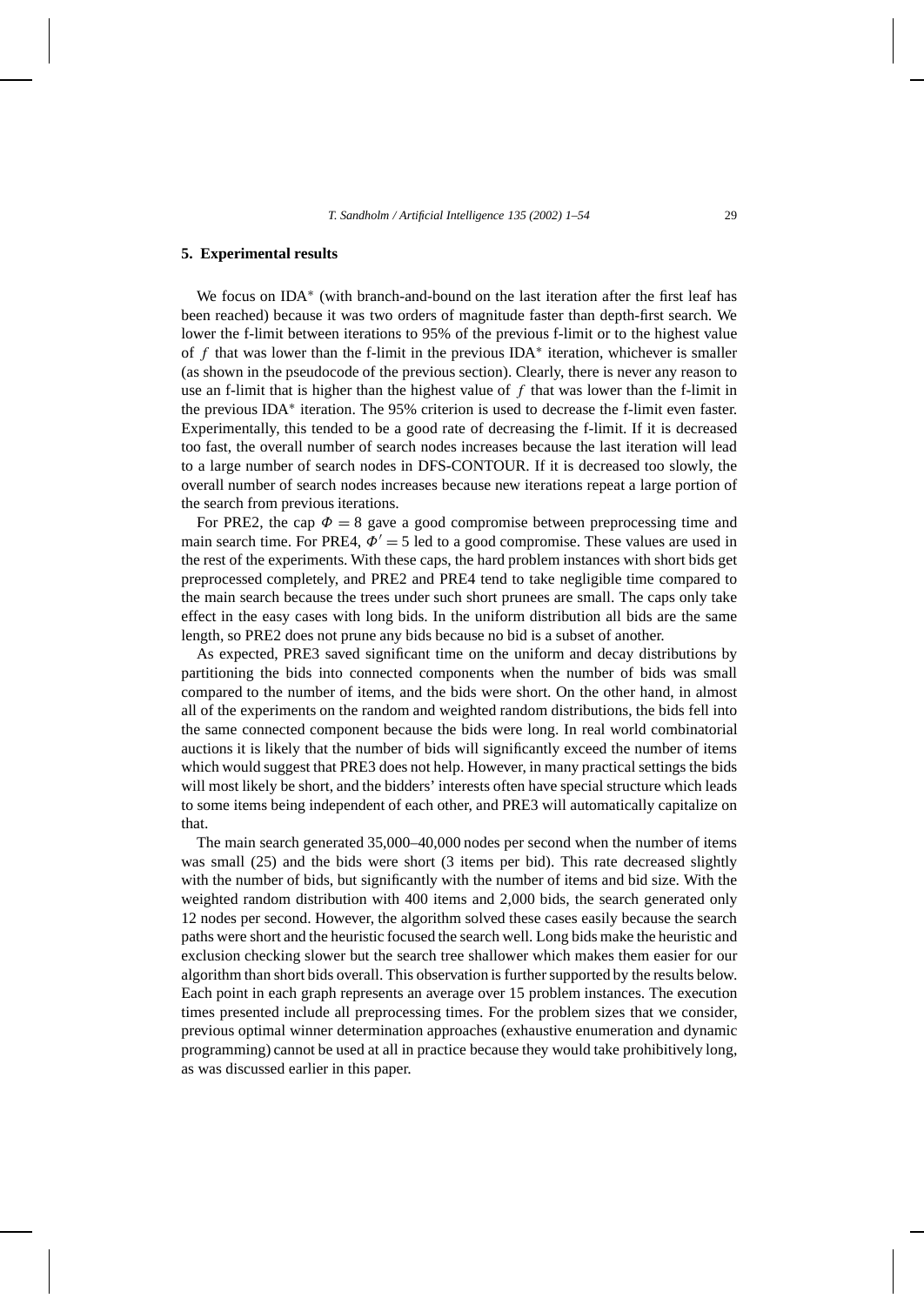### *5.1. Basic experiments on the different bid distributions*

Problem instances drawn from the random distribution tended to be easy (Fig. 6). The reason is that the search was shallow because the bids were long. Each bid uses up a large number of items, so there can only be a small number of bids on a search path.

The weighted random distribution was even easier (Fig. 7). In both the weighted and the unweighted case, the curves are sublinear meaning that execution time is polynomial in bids. This is less clear in the unweighted case. Later in this paper we extend the experiments to a higher ratio of bids to items. Then the sublinearity becomes apparent even in the unweighted case.

Comparing Figs. 7 and 8, one can see that on the weighted random distribution, the bulk of the execution time was spent preprocessing rather than searching. This could be avoided by turning off the preprocessors for that distribution. However, to keep the experiments honest and the algorithm (and its parameterization) distribution independent, we used the



Fig. 6. Execution time on the random distribution. The run times for any given point (number of items, number of bids) varied by more than an order of magnitude. Despite the averaging over 15 instances, the points (300 items, 750 bids) and (200 items, 1000 bids) are unusually high because those points happened to encounter unusually hard instances.



Fig. 7. Execution time (preprocessing time plus search time) on the weighted random distribution.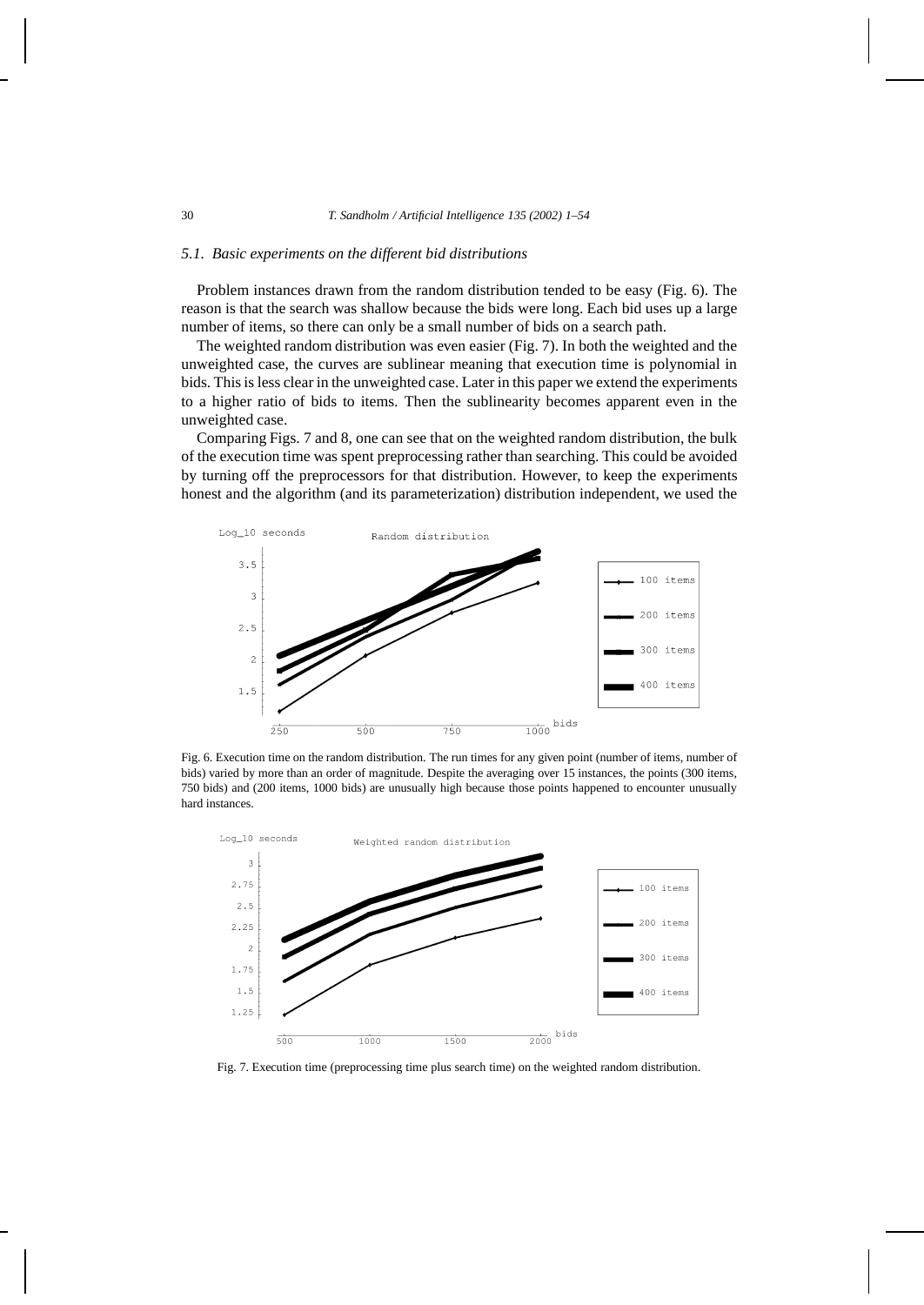

Fig. 8. Search time on the weighted random distribution.



Fig. 9. Execution time on the uniform distribution.

same preprocessor caps,  $\Phi = 8$  and  $\Phi' = 5$ , for all of the distributions. Future research could focus on automatically identifying how the caps should be set based on the problem instance. On all of the other distributions than weighted random, the preprocessing time was a small fraction of the search time. The plots for execution time and search time were almost identical, so we only present the plots for execution time.

The uniform distribution was harder (Fig. 9). The bids were shorter so the search was deeper. Fig. 10 shows the complexity decrease as the bids get longer, that is, the search gets shallower.

The decay distribution was also hard (Fig. 11). Complexity first increases in  $\alpha$ , and then decreases (Fig. 12). Left of the maximum, PRE3 decomposes the problem leading to small, fast searches. The hardness peak moves slightly left as the number of bids grows because the decomposition becomes less successful. Right of the maximum, all bids are in the same set. The complexity then decreases with  $\alpha$  because longer bids lead to shallower search. In all the other graphs for the decay distribution, we fix  $\alpha$  at the hardest value, 0.75.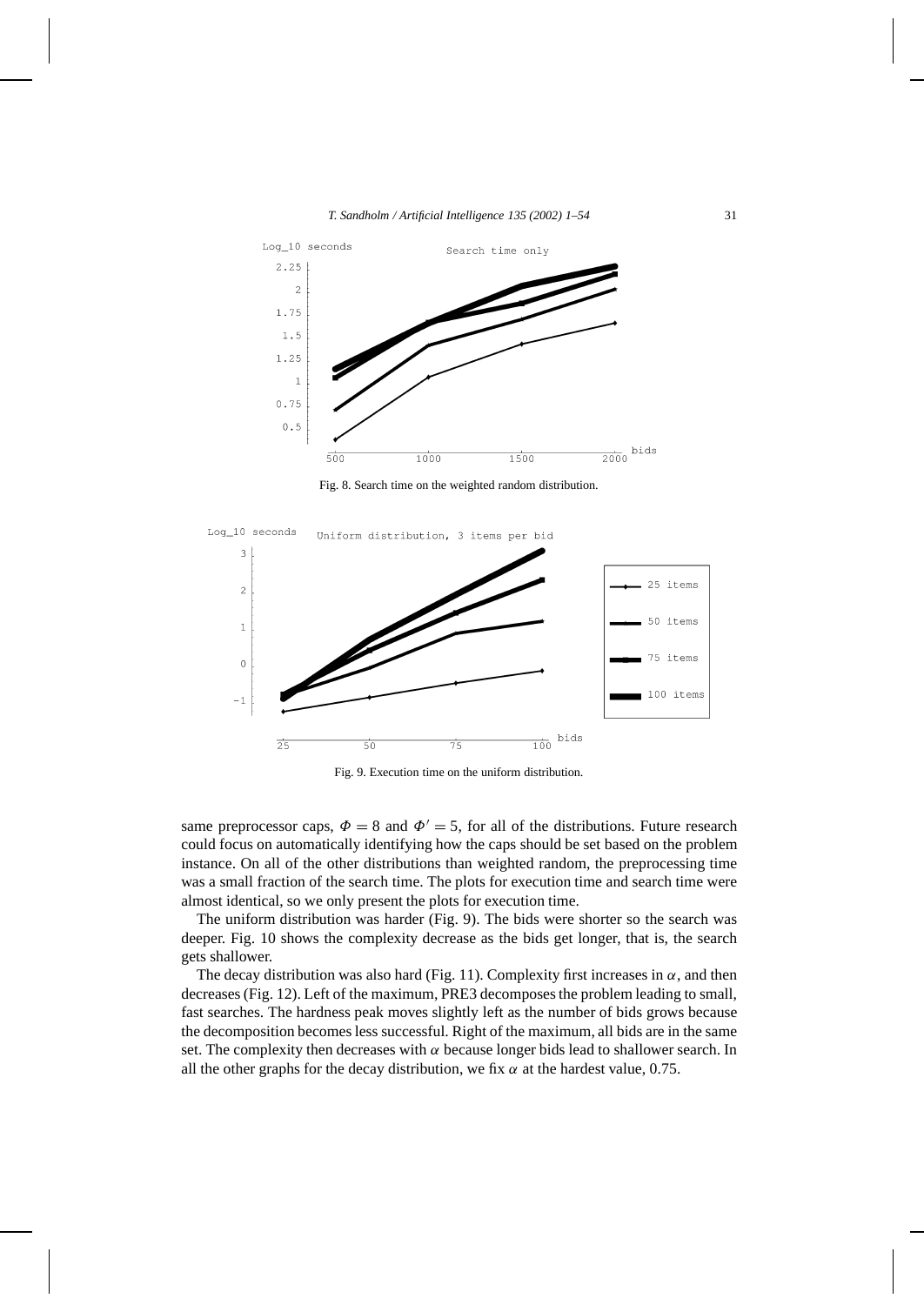

Fig. 10. Execution time on the uniform distribution when the number of items per bid varies.



Fig. 11. Execution time on the decay distribution. Despite the averaging over 15 instances, the points (150 items, 100 bids) and (150 items, 150 bids) are unusually high because those points happened to encounter unusually hard instances.



 $\begin{tabular}{c|cccccc} \hline & 0.05 & 0.15 & 0.25 & 0.35 & 0.45 & 0.55 & 0.65 & 0.75 & 0.85 & 0.95 \end{tabular} \begin{tabular}{c} \end{tabular} \begin{tabular}{c} \hline \end{tabular} \end{tabular} \end{tabular}$ 

Fig. 12. Execution time on the decay distribution when *α* varies.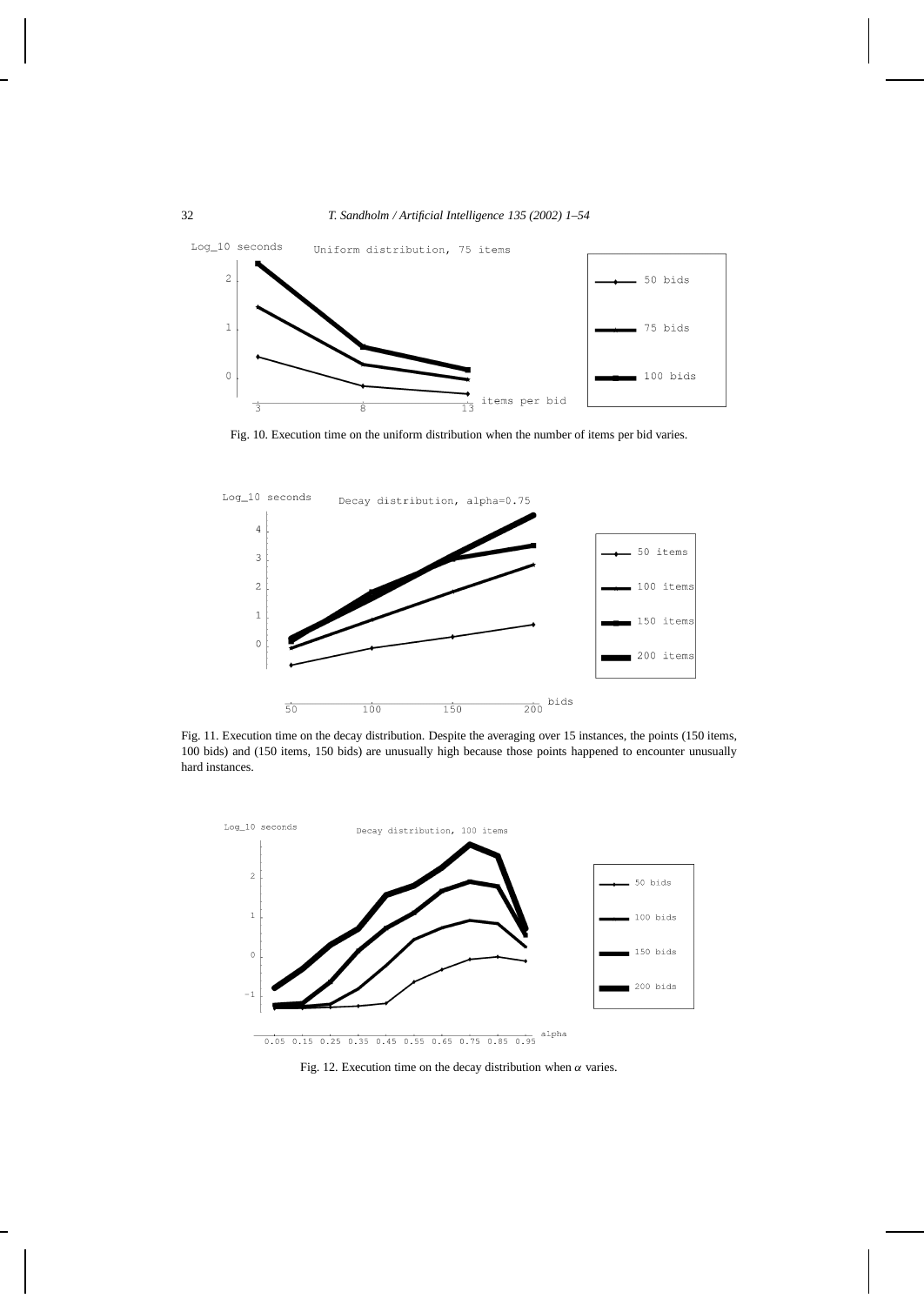### *5.2. Scaling up to larger numbers of bids*

In practice, the auctioneer usually can control the number of items that are being sold in a combinatorial auction, but cannot control the number of bids that end up being submitted. Therefore, it is particularly important that the winner determination algorithm scales up well to large numbers of bids. In this section we test how our algorithm scales to large numbers of bids when we fix the number of items ( $m = 50$ ).

Fig. 13 shows that on the random and weighted random distributions, the algorithm scales very well to large numbers of bids. The complexity is clearly polynomial in bids, and once the number of bids reaches a certain level, additional bids increase the complexity only slightly.

The uniform and decay distributions were again harder (Fig. 14). However, even on these distribution, the curves are sublinear, meaning that execution time is polynomial in bids.



Fig. 13. Execution time on the random and weighted random distributions.



Fig. 14. Execution time on the uniform and decay distributions.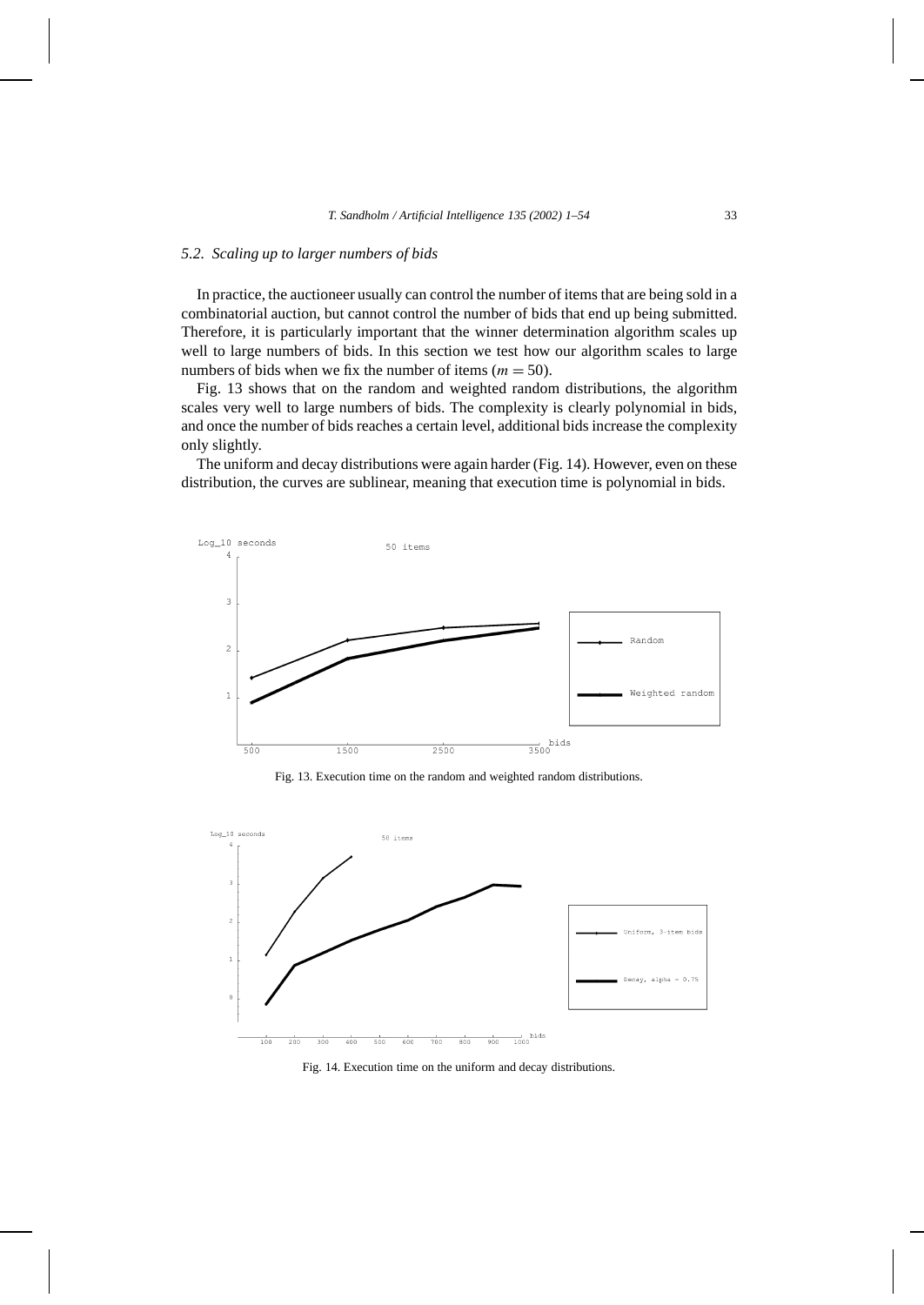### *5.3. Varying the number of items while fixing the number of bids*

We also studied the complexity in the number of items by fixing the number of bids. Fig. 15 shows that on the random and weighted random distributions, the algorithm scales very well to large numbers of items. The curves are sublinear, meaning that execution time is polynomial in items.

Figs. 16 and 17 show that the uniform and decay distributions were again harder. Execution time increases rapidly as the number of items increases. However, even on these distributions, the curves are sublinear, meaning that execution time is polynomial in items.







Fig. 16. Execution time on the uniform distribution for a varying number of items.



Fig. 17. Execution time on the decay distribution for a varying number of items.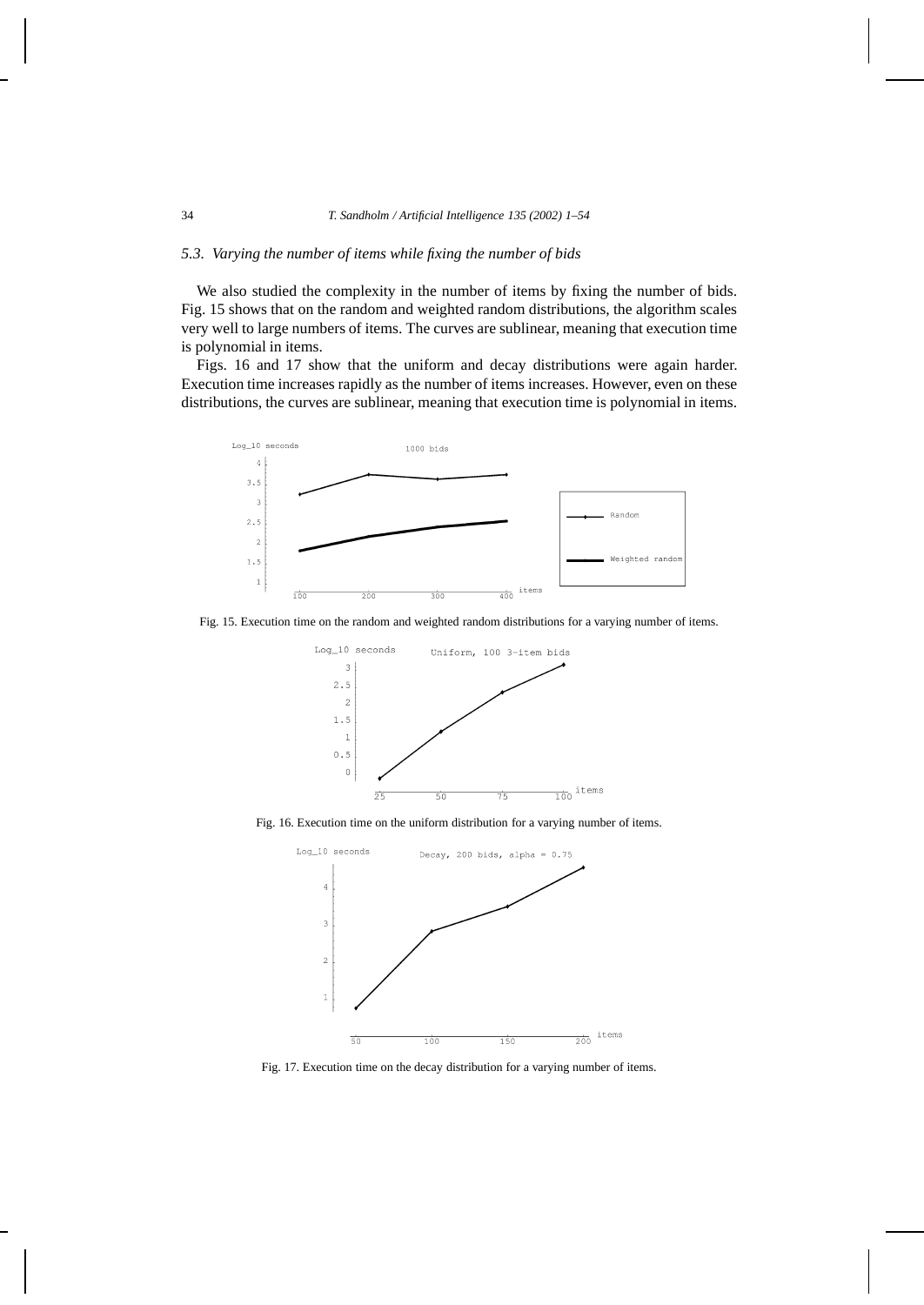### *5.4. Fixing the ratio of bids to items*

From a practical perspective it seems reasonable that the number of bids grows as the number of items grows. Therefore, an additional experiment was called for where neither the number of items nor the number of bids was fixed. In this experiment we fixed the ratio of bids to items  $(n/m = 10)$ .

Fig. 18 presents the execution times for the random and weighted random distributions. The curves are sublinear, which means that the execution time is polynomial in bids and in items.

Fig. 19 presents the execution times for the uniform and decay distributions. These were again significantly harder than the random and weighted random distributions.



Fig. 18. Execution time on the random and weighted random distributions.



Fig. 19. Execution time on the uniform and decay distributions.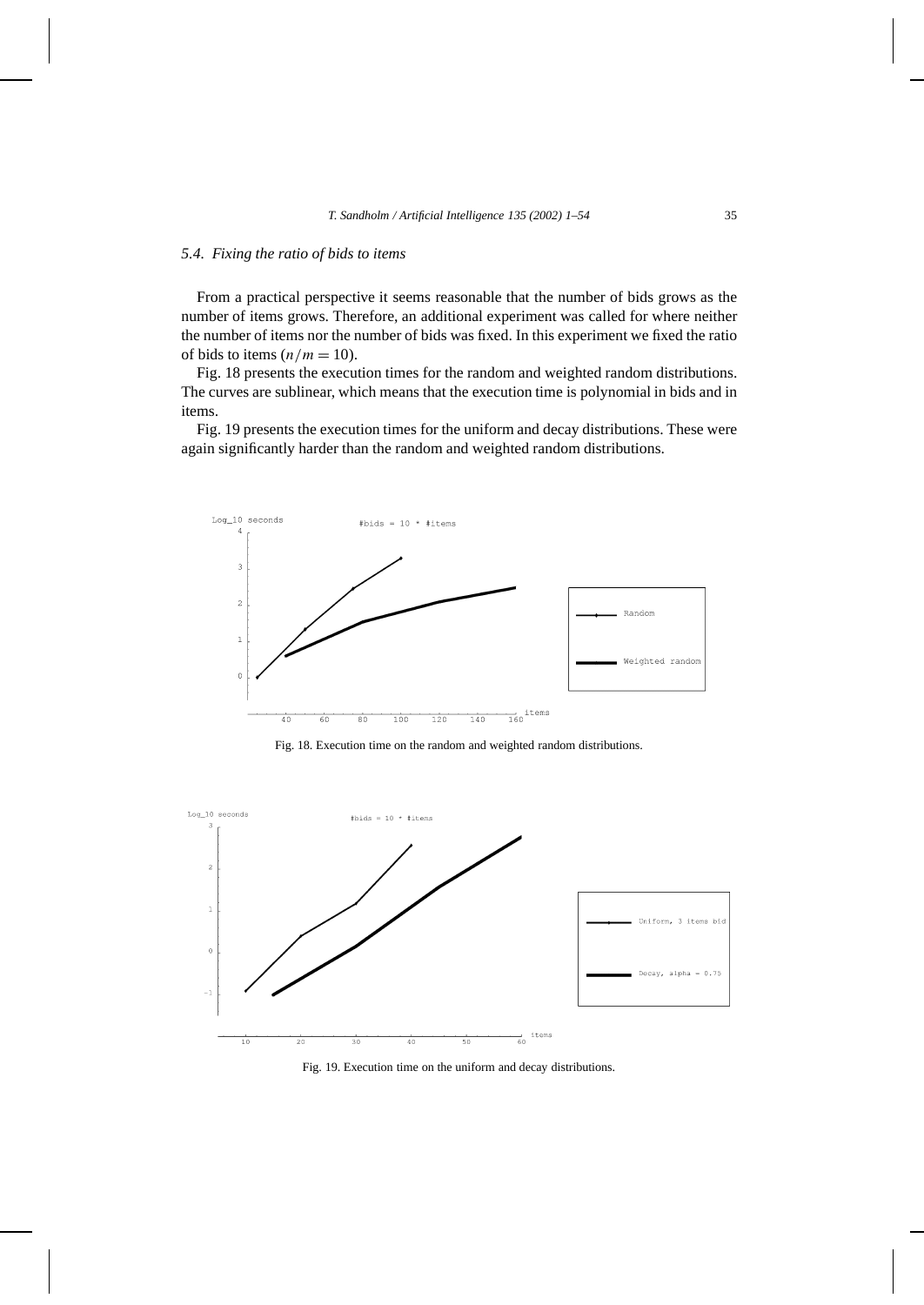### **6. Incremental computations**

In many auction settings it is important to provide results while the auction is still open. Motivated by this need, we designed incremental methods for computing results. The following subsections discuss incremental winner determination and incremental quote computation.

### *6.1. Incremental winner determination*

In some auction settings it is important to be able to compute optimal solutions in the interim after some bids have been received while others are still to be received. This allows the bidders to be told who the current winners would be if no further bids were to be received. This information can be naively produced by running the preprocessors and the main search from scratch every time a new bid arrives. However, the amount of redundant computation can be reduced by using the following observations.

- 1. Say that a new bid  $B = (B.S, B.b)$  has arrived since the winner determination was last carried out. If PRE1 or PRE2 prune the new bid, that bid will not affect the solution. It follows that the solution that was optimal before the new bid arrived remains optimal, so PRE3, PRE4, and the main search need not be executed again. If the new bid is noncompetitive, it can be permanently discarded. Other bids that arrive later on cannot make it competitive. Neither can this bid prune later bids that would not be pruned anyway.
- 2. If PRE1 and PRE2 do not prune the new bid *B*, then the winners can be determined as follows. Let  $r_{old}^*$  be the old optimal revenue without the new bid *B*. Now, conduct the winner determination with the items  $M - B.S$ , and with bids that do not include any items in *B.S.* Call the new optimal revenue  $r_{M-B.S}^*$ . If  $r_{M-B.S}^* + B.S > r_{old}^*$ , then the optimal revenue is  $r^*_{M-B,S}$  + *B*.*S* and the optimal solution includes the new bid *B* and the winning bids from this new winner determination. Otherwise, the old revenue  $r_{old}^*$  and the corresponding bids are optimal.

The winner determination with items  $M - B.S$  can be done in one IDA<sup>\*</sup> iteration by setting the f-limit to  $r_{old}^* - B.S.$  If IDA<sup>\*</sup> returns no solution, then the old optimal solution is best. On the other hand, if IDA<sup>\*</sup> returns a solution, then that solution together with bid *B*—is best.

That single IDA<sup>\*</sup> iteration can involve unnecessary search if the price of the new bid, *B.b*, is high relative to the prices of the old bids, because in such scenarios new solutions that are better than the old solution can be found even while using a higher f-limit, leading to more pruning in the search. One can reduce the number of nodes generated in the last iteration by starting IDA<sup>∗</sup> with a higher f-limit, and then lowering it between iterations if a solution is not found. There is never a need to lower it below  $r_{old}^* - B.S.$  One can start lowering the f-limit from some upper bound on  $r^*_{M-B,S}$ . An upper bound, *UB*,  $UB \geq r^*_{M-B,S}$ , is given by the revenue of the old optimum minus the highest revenue that could have been obtained from nonoverlapping old bids whose items are contained in the new bid. Formally,

$$
UB = r_{old}^* - r_{old}^*(B.S)
$$
 (24)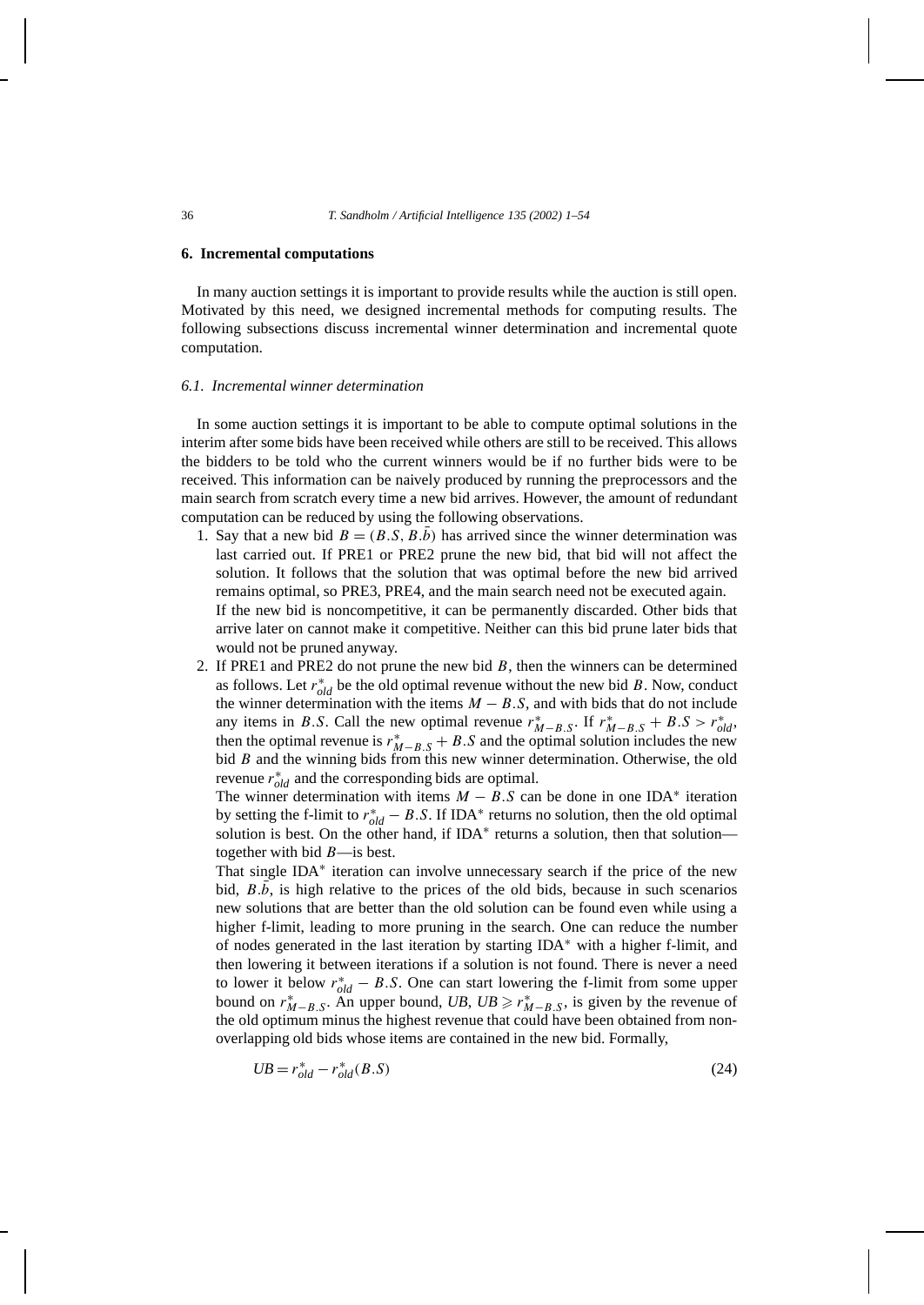where

$$
r_{old}^*(B.S) = \max_{\{T \mid \forall T_i, T_j \in \mathcal{T}, T_i, T_j \subseteq B.S \text{ and } T_i \cap T_j = \emptyset\}} \sum_{T \in \mathcal{T}} \bar{b}(T),
$$
(25)

where  $\bar{b}(T)$  is computed using the old bids only.

3. Incremental winner determination can be used even if several bids have arrived since the most recent winner determination.

Observation 1 from above can be extended to this setting. Both the old bids and new bids are used to prune new bids in PRE1 and PRE2. To determine whether the old solution is optimal, only new bids are pruned. If some of them do not get pruned, so the solution needs to be recomputed, then old bids are also targets of pruning. An old bid that was not pruned before might now be prunable in light of the new bids.

Observation 2 from above can also be extended to this setting. If observation 1 fails, so PRE3, PRE4, and the main search do need to be executed, the old optimal revenue, *r*<sup>∗</sup><sub>old</sub>, provides a lower bound on the new optimal revenue, *r*<sup>∗</sup><sub>new</sub>. This lower bound can be used as the initial f-limit in the main search so that IDA<sup>∗</sup> completes in one iteration. If IDA<sup>∗</sup> returns a solution with that f-limit, then a new optimal solution has been found that includes some of the new bids. Otherwise, the old optimal solution remains best.

That single IDA<sup>∗</sup> iteration can involve unnecessary search if the prices of the new bids are high relative to the prices of the old bids, because in such a scenario a higher f-limit (leading to more pruning) can suffice for finding a new optimal solution that is better than the old optimal solution. One can reduce the number of search nodes in the last iteration by starting  $IDA^*$  with a higher f-limit, and then lowering it between iterations if a solution is not found. There is never need to lower it below  $r_{old}^*$  because  $r^*_{new} \geq r^*_{old}$ . One can start lowering the f-limit from some upper bound on  $r^*_{new}$ . An upper bound,  $UB_S$ ,  $UB_S \ge r_{new}^*$ , is given by

$$
UB_S = \max[r_{old}^*, r_{old}^* + r^*(S) - r_{old}^*(S)],
$$
\n(26)

where

$$
S = \bigcup_{i \in \text{new bids}} B_i \cdot S,\tag{27}
$$

*r*<sup>∗</sup>(S) is the maximal revenue that can be obtained from the items *S* using the old and the new bids, and  $r_{old}^*(S)$  is the maximal revenue that can be obtained from the items *S* using the old bids only. These revenues can be determined using the preprocessing and search techniques of this paper, and if  $|S| < |M|$ , computing them is faster than carrying out the overall winner determination.

#### *6.2. Incremental quote computation*

In some settings it is also important to be able to tell a prospective bidder how much she would have to bid on any given combination, *S*, so that she would become the winner of *S* given the other bids so far. For example, a bidder may post the following query: "How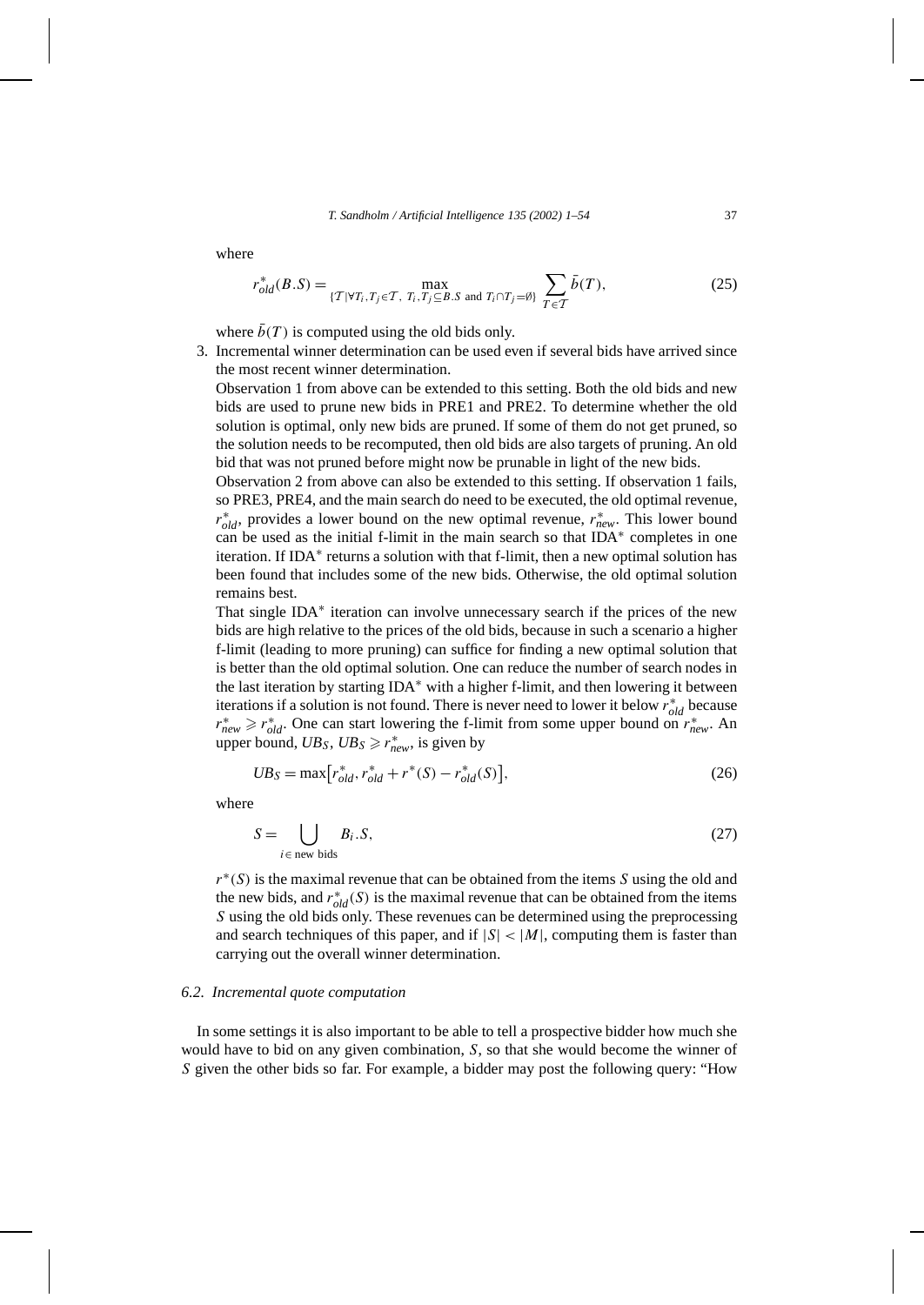much would I have to bid to obtain the set of items  $S = \{2, 3, 7\}$  (assuming that no further bids will be submitted)?". We developed several methods for computing such quotes:

- 1. *Exact quote.* Let  $r^*$  be the revenue of the current optimal solution. Now, remove the items *S* and all bids that include items in *S*, and determine the winners again optimally. Call the new revenue  $r_{reduced}^*$ . Now, an exact quote on *S* is given by *r*<sup>∗</sup> − *r*<sup>∗</sup> *reduced*.
- 2. *Quote bounds.* An upper bound on a quote ("If you bid \$x, you will certainly get *S* (assuming that no further bids will be submitted)") can be computed as an upper bound on (or exact value)  $r^*$  minus a lower bound on (or exact value)  $r^*_{reduced}$ . Similarly, a lower bound on a quote ("If you bid only \$y, you will certainly not get *S* (assuming that no further bids will be submitted)") can be computed as a lower bound on (or exact value) *r*<sup>∗</sup> minus an upper bound on (or exact value) *r*<sup>∗</sup> *reduced*.

A lower bound can be computed using an approximation algorithm (such as those discussed earlier in this paper), or by running the anytime search algorithm of this paper for some amount of time. An earlier solution that was obtained without some of the newest bids can also be used as a lower bound. This allows winner determination to run only occasionally while still supporting approximate quotes in the meantime. One can also compute several of these lower bounds and provide the highest one.

An upper bound can be computed using a linear programming relaxation of the problem (discussed further in Section 8), or by using the *h*-function value directly as the upper bound. Alternatively, the f-limit in IDA<sup>∗</sup> can be used as an upper bound. Since the f-limit does not provide an upper bound on the last IDA<sup>∗</sup> iteration, and one does not know in advance whether the current iteration will be the last, one can use the highest value of *f* that was lower than the f-limit in the previous iteration. As yet another alternative, one can use the incrementally computed upper bound, UB<sub>S</sub>, from the previous subsection. This allows winner determination to run only occasionally while still supporting approximate quotes in the meantime. One can also compute several of these upper bounds and provide the lowest one.

3. *Binary search for a quote and quote bounds.* A hypothetical bid is placed on combination *S*. Binary search is carried out on the price of that new bid, running the preprocessors and the main search algorithm for each price that the binary search generates for the new bid. Observations 1 and 2 from the previous subsection can be directly used to speed up the execution within each such price point. If the price is very low, the preprocessors can quickly determine that the hypothetical bid is not competitive. This provides a lower bound on the quote and let's the binary search proceed further. If the price is very high, the search will quickly find solutions that include the new bid and give revenue that exceeds the revenue that was obtainable without that bid. When this occurs, the search can be interrupted because an upper bound on the quote has been established, and the binary search can proceed further.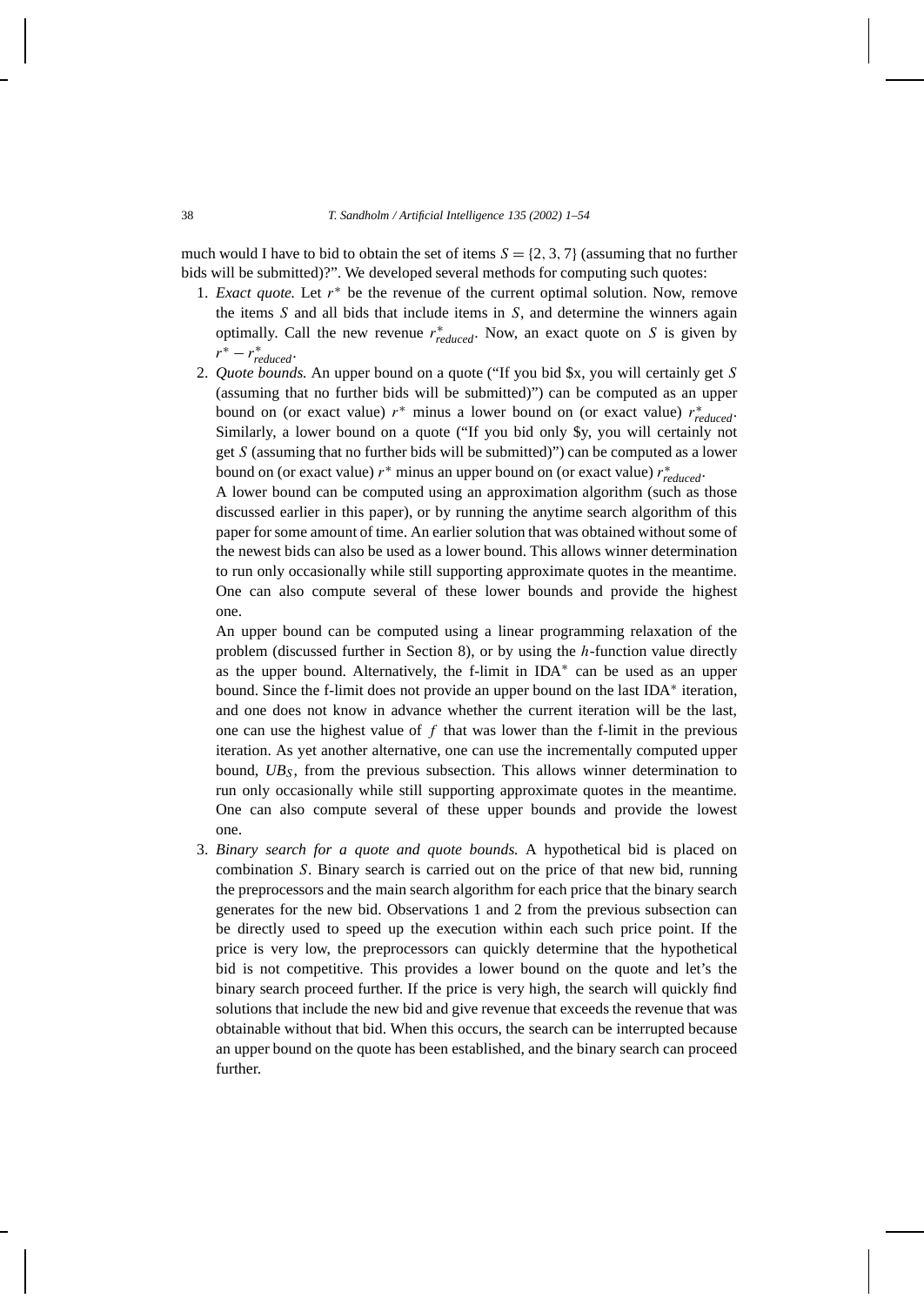#### *6.2.1. Properties of quotes*

Quotes (even exact quotes) in combinatorial auctions have some interesting properties. First, the quote on a combination is not necessarily the sum of the quotes on individual items:

**Proposition 6.1.** *Quotes in a combinatorial auction are not always additive.*

**Proof.** Consider an auction of two items: 1 and 2. Say that three bids have been submitted: \$4 for item 1, \$1 for item 2, and \$6 for the combination {1*,* 2}. Now, the quote for item 1 is \$5, the quote for item 2 is \$2, and the quote for the combination  $\{1, 2\}$  is \$6. But \$5 +  $$2 \neq $6. \square$ 

This means that providing quotes on individual items does not provide enough information for a bidder who prefers combinations.

In usual single-item auctions, the quote can increase (or stay the same) as a new bid arrives. New bids cannot reduce the quote. However, this monotonicity ceases to hold in combinatorial auctions:

**Proposition 6.2.** *As a bid is submitted on some combination* (*or individual item*) *in a combinatorial auction, the quotes on other combinations* (*and individual items*) *might increase or decrease.*

**Proof.** Consider the example from the proof of Proposition 6.1. Say that a new bid of \$7 is submitted on combination  $\{1, 2\}$ . Now, the quote on item 1 increases to \$6, and the quote on item 2 increases to \$3.

If, instead, a bid of \$4.5 is submitted for item 1, then the quote on item 2 decreases to  $$1.5. \square$ 

Finally, if a bid is currently a winner, then the quote on the set of items of that bid is simply the price of that bid.

### **7. Other applications for the algorithms**

The algorithms for winner determination can be directly used to solve weighted set packing, weighted independent set, and weighted maximum clique because they are in fact analogous problems. In addition they can be used for coalition structure generation in characteristic function games. The characteristic function assigns a value to each potential coalition of agents. The objective is to partition the agents exhaustively into disjoint coalitions so as to maximize the sum of the values of those coalitions. The agents correspond to items, coalitions to combinations, and coalition values to bid prices. This problem is analogous to the winner determination problem if the coalitions have nonnegative values. This can usually be achieved by normalizing if it does not hold up front. However, coalition structure generation differs from winner determination in two major ways.

First, the values of most coalitions are usually nonzero so the space of "bids" is densely populated. That reduces the usefulness of algorithms that capitalize on the sparseness of bids. This speaks in favor of using the dynamic program. However, that will not scale up past small numbers of agents either.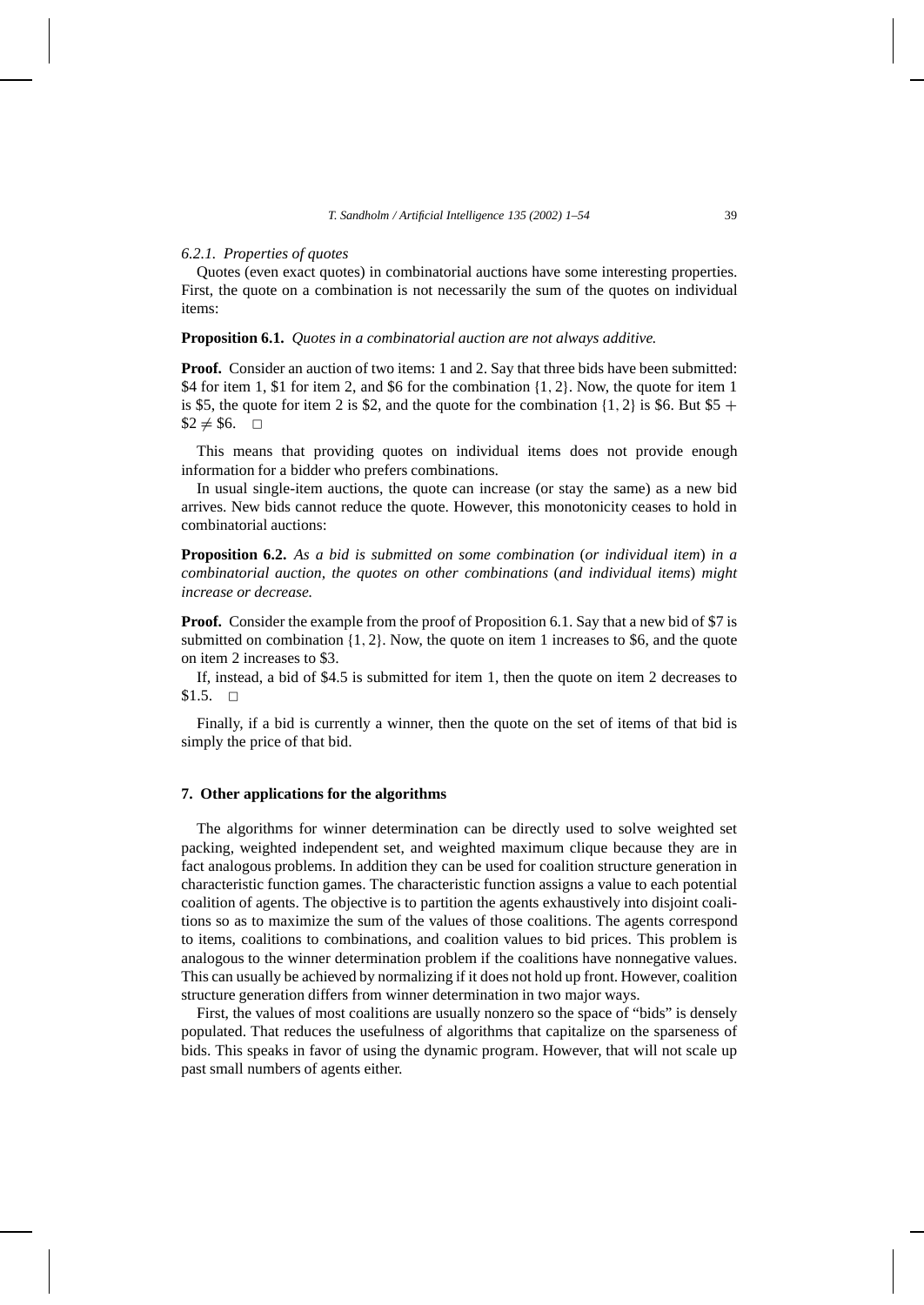Second, in coalition structure generation the values of coalitions might not be known to any party, and only values of complete coalition structures might be known, or they become known during a search process. Sandholm et al. [49] recently proved inapproximability results and devised an anytime approximation algorithm with worst case guarantees for this case which is harder than the case where the values of coalitions are observed.

### **8. Related tree search algorithms**

A significant amount of work in the field of operations research has focused on problems that are analogous to the combinatorial auction winner determination problem, particularly weighted set packing and weighted independent set. The approximation approaches were discussed in detail earlier in this paper. In addition, considerable research has been done on exact algorithms for these problems. These algorithms typically use a branch-andbound search strategy where an *h*-function value (that is, an upper bound on how much revenue the yet unallocated items can contribute) is computed from the linear programming problem that is obtained by taking the winner determination problem (with the items and bids that are still usable given the bids that are already on the search path) and changing the constraints  $x_S \in \{0, 1\}$  to  $x_S \leq 1$ . This linear program at each search node can be solved in polynomial time in the size of the input (which itself is  $\Theta(nm)$ ) using interior point methods, or fast on average using the simplex method [11,60]. The upper bound that the linear programming relaxation provides can be tightened (lowered) by introducing *cuts*. These are additional constraints that do not affect the solution of the integer program, but which constrain the linear programming polytope. Major research questions in these algorithms include inventing new sound cuts, constructing fast algorithms for constructing cuts, as well as experimenting on the tradeoff between the time spent on generating cuts and the time saved due to the reduction in search tree size that stems from the tighter upper bounds. This is a vast literature (see, for example, [16,33,39]). There are several modern books on this approach [11,60], and good overviews of applying this approach to combinatorial auctions have been written very recently [13,37]. Generally this approach leads to a smaller number of search nodes than our approach (due to tighter upper bounds), but spends more time per search node. Which is faster overall depends on the problem instance distribution. Instead of viewing these two approaches as mutually exclusive, they can be viewed as complementary. A hybrid algorithm could use techniques both from our approach (the preprocessors, fast child generation methods, the combination of IDA<sup>∗</sup> and branch-and-bound that we use, the *h*-function that is fast to compute, etc.) and the traditional integer programming approach (using a linear programming relaxation to provide upper bounds, introducing cuts, etc.). For example, a hybrid algorithm could use the slow but relatively accurate linear programming relaxation only occasionally, while using our fast *h*-function to provide upper bounds for most search nodes. Also, it is always sound to compute both types of upper bounds, and to use the lowest of them.

After this paper was circulated as a technical report, and while it was under review for Artificial Intelligence, a very similar algorithm, called CASS, was published by Fujishima et al. [15]. In fact, they present two algorithms, VSA and CASS. Here we focus on CASS because VSA does not generally find the optimal solution. Despite significant similarities, CASS differs from our algorithm in certain ways. CASS uses a branch-and-bound search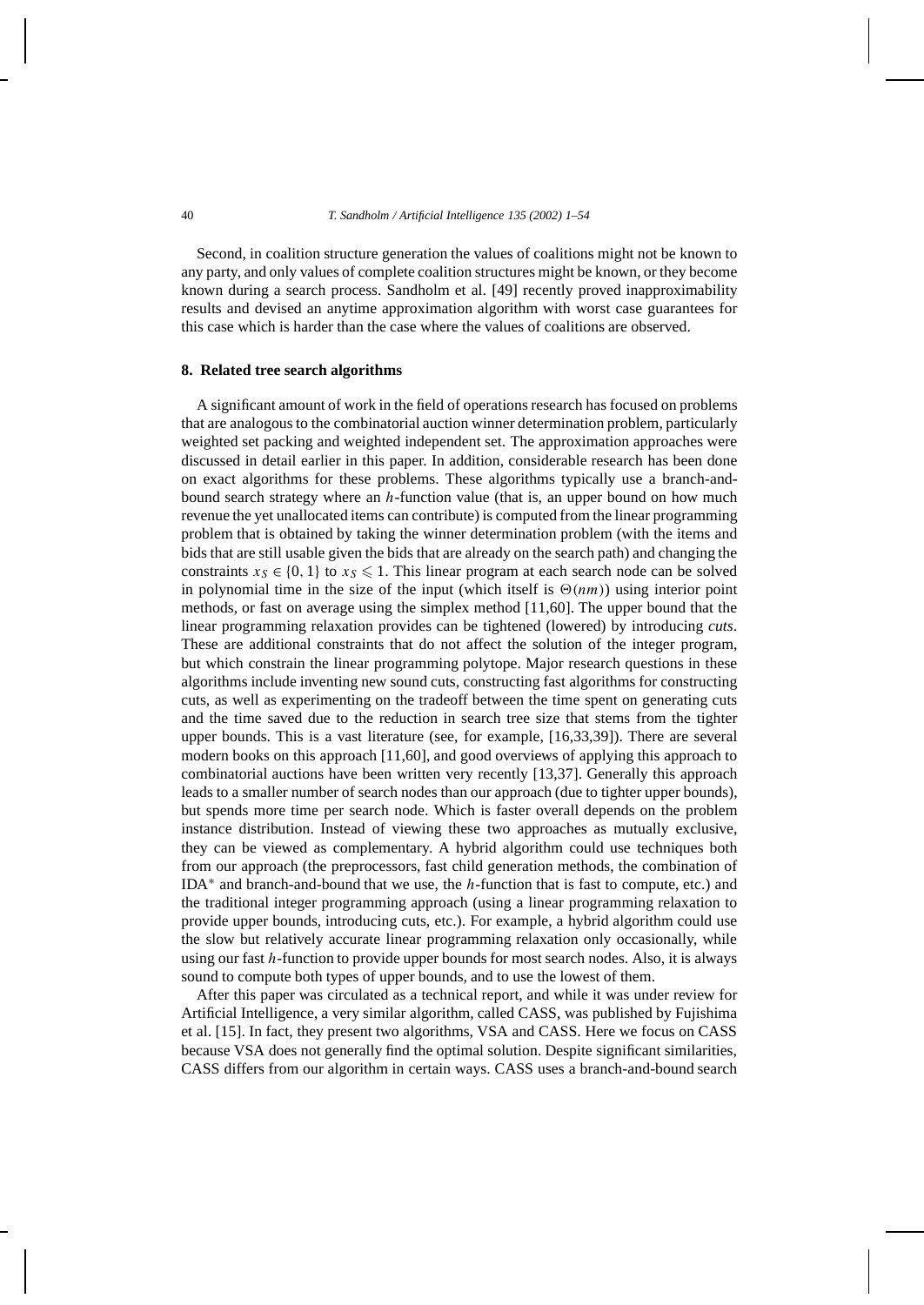strategy while we use IDA<sup>\*</sup> combined with branch-and-bound. Neither search strategy always dominates the other. IDA<sup>∗</sup> can lead to fewer search nodes because the f-limit allows pruning of parts of the search space that branch-and-bound would search. On the other hand, branch-and-bound can lead to fewer search nodes because IDA<sup>∗</sup> searches the nodes that are close to the root multiple times.

CASS uses a basic  $O(mn)$  child generation technique while we developed a more elaborate method for  $O(n \cdot (m - \log n))$  child generation. CASS uses *binning* to improve the average case speed of child generation. Specifically, CASS keeps *m* lists of bids. In each list are all those bids that include item  $i, i \in \{1, ..., m\}$ . Then, to find the children of a node, the algorithm only needs to loop through one of these list: the one where  $i = i^*$ (recall that *i*<sup>∗</sup> is the smallest index among the items that are not on the path yet). This binning technique has also been used by Garfinkel and Nemhauser [16].

CASS uses a rough approximation of our *h*-function, but one which supports computing the *h*-function values in advance rather than during search. CASS also uses caching while we do not. Caching could be directly incorporated into our algorithm as well.

CASS relabels the items before the search so that promising bids are tried early in the search. This relabeling could be directly incorporated into our algorithm as well. Experimentally it proved to be very effective in CASS. CASS also uses child ordering heuristics (which determine the order in which children of a node are considered). Incorporating child ordering heuristics into our algorithm is not as straightforward because our incremental child generation using the Bidtree imposes a particular order of the children as was discussed in Section 3.2.1. However, child ordering heuristics could be incorporated into our algorithm by generating all of the children of a node in a batch using the Bidtree, and then ordering the children before the search proceeds to any of them. Finally, CASS does not use as sophisticated preprocessing as we do. Our preprocessors could be used in conjunction with CASS as well.

### **9. Substitutability, XOR-bids, and OR-of-XORs bidding**

The methods for winner determination that were reviewed early in this paper, and most other work on combinatorial auctions (see for example [14,42]), are based on a setting where each bidder can bid on combinations of items, any number of a bidder's bids can be accepted. This works well when bids are superadditive:  $\bar{b}(S \cup S') \geqslant \bar{b}(S) + \bar{b}(S')$ . However, when some of the bids are not superadditive, this can lead to problems. For example, what happens if agent 1 bids  $b_1({1}) = $5$ ,  $b_1({2}) = $4$ , and  $b_1({1, 2}) = $7$ , and there are no other bidders? The auctioneer could allocate items 1 and 2 to agent 1 separately, and that agent's bid for the combination would value at  $$5 + $4 = $9$  instead of \$7. So, the current techniques focus on capturing synergies (complementarities) among items. In practice, local substitutability (subadditivity of the bid prices) can occur as well. As a simple example, when bidding for a landing slot for an airplane, the bidder is willing to take any one of a host of slots, but does not want more than one.

We address this issue in our Internet auction house prototype which is part of our electronic commerce server called *eMediator* (see http://www.cs.cmu.edu/˜amem/ eMediator). We developed a bidding language where the bidders can submit *XOR-bids*,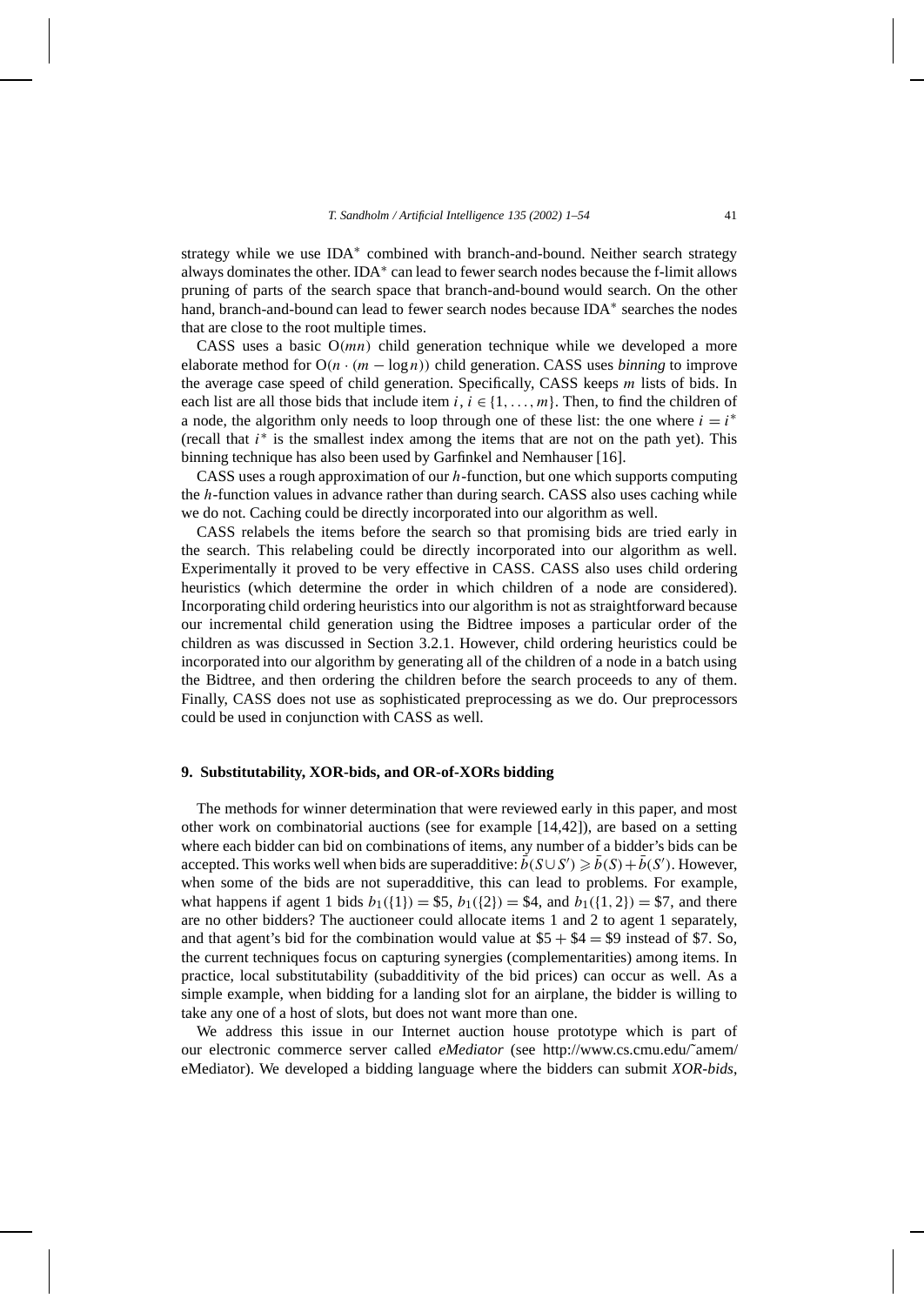that is, bids on combinations such that only one of the bids can get accepted. This allows the bidders to express general preferences with both complementarity and substitutability (see also [47] and [40]). In other words, the bidder can express any value function  $v: 2^m \to \mathbb{R}$ . <sup>20</sup> For example, a bidder in a 4-item auction may submit the following input to the auctioneer:

*(*{1}*,* \$4*)* XOR *(*{2}*,* \$4*)* XOR *(*{3}*,* \$2*)* XOR *(*{4}*,* \$2*)* XOR *(*{1*,* 2}*,* \$8*)* XOR *(*{1*,* 3}*,* \$6*)* XOR *(*{1*,* 4}*,* \$6*)* XOR *(*{2*,* 3}*,* \$6*)* XOR *(*{2*,* 4}*,* \$6*)* XOR *(*{3*,* 4}*,* \$3*)* XOR *(*{1*,* 2*,* 3}*,* \$10*)* XOR *(*{1*,* 2*,* 4}*,* \$10*)* XOR *(*{1*,* 3*,* 4}*,* \$7*)* XOR *(*{2*,* 3*,* 4}*,* \$7*)* XOR *(*{1*,* 2*,* 3*,* 4}*,* \$11*).*

Such fully expressive bidding languages have several advantages. First, each bidder can express her preferences rather than having to approximate them with an utterance in some less expressive bidding language. This extra expressiveness generally also increases the economic efficiency of the allocation because the winner determination algorithm takes as input the fully expressive bids rather than approximations. Second, a fully expressive bidding languages enables the auctioneer to extract truthful valuation revelations as the bids. With a fully expressive bidding language, bidding truthfully can be made incentive compatible (a dominant strategy) by using the *Vickrey–Clarke–Groves mechanism* [7,17, 58]. This means that each bidder is motivated to bid truthfully regardless of how others bid. This renders counterspeculation unnecessary. The Vickrey–Clarke–Groves mechanism can be applied to the combinatorial auction setting as follows, assuming that a fully expressive bidding language is being used. Winning bids are determined so as to maximize the auctioneer's revenue under the constraint that each item can be allocated to at most one bid. The amount that an agent needs to pay is the sum of the others' winning bids had the agent not submitted any bids, minus the sum of the others' winning bids in the actual optimal allocation. Therefore, the winner determination problem has to be solved once overall, and once per winning agent without any of that agent's bids. This makes fast winner determination even more crucial. Note that, for example, just removing one winning bid at a time would not constitute an incentive compatible mechanism. Incentive compatibility can also be lost if either winner determination or price determination is done approximately.

While XOR-bids are fully expressive, representing one's preferences in that language often leads to large numbers of bids that are all combined with XOR. To maintain full expressiveness, but at the same time to make the representation more concise, we propose another bidding language which we call *OR-of-XORs*. This is also supported in *eMediator*. In this language, a set of bids can be combined with XOR, forming and *XOR-disjunct*. These XOR-disjuncts can then be combined with non-exclusive ORs to represent independence. For example, a bidder who wants to submit the same offer as in the example above, can do so by submitting the following more concise input to the auctioneer:

<sup>20</sup> By default, the bid for the empty set of items is 0.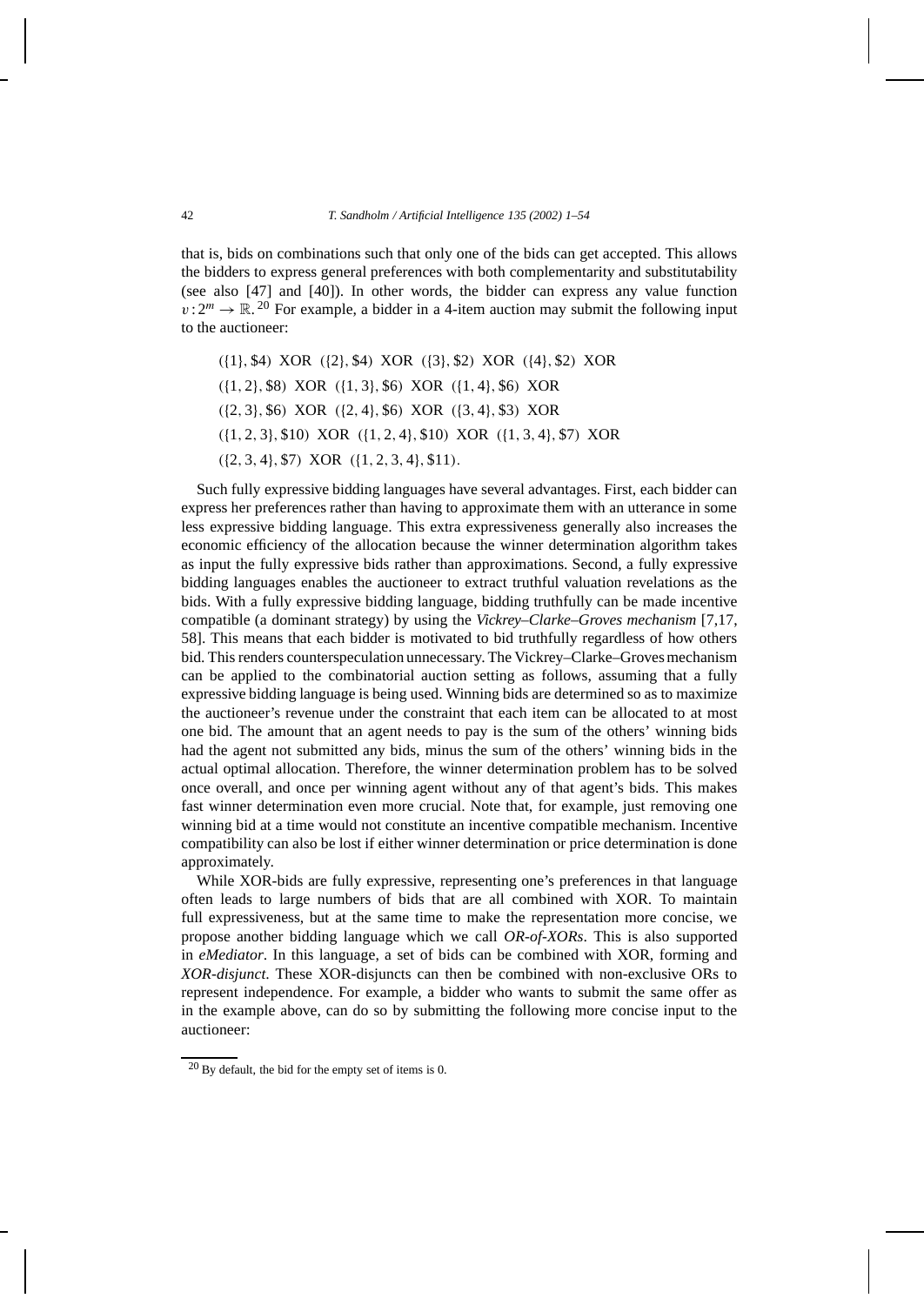## [*(*{1}*,* \$4*)*] OR [*(*{2}*,* \$4*)*] OR [*(*{3}*,* \$2*)* XOR *(*{4}*,* \$2*)* XOR *(*{3*,* 4}*,* \$3*)*]*.*

Note that the simple XOR-bidding language is a special case of the OR-of-XORs language. Therefore, the shortest way to represent any particular value function in the OR-of-XORs language is never longer than in the simple XOR-bidding language.

Since the traditional winner determination problem with no XORs is a special case of winner determination in the OR-of-XORs bidding language, the  $N\mathcal{P}$ -completeness and inapproximability results apply to winner determination in the OR-of-XORs bidding language as well.  $21$ 

### *9.1. Winner determination with XORs*

Our winner determination algorithm can be easily adapted to handle XOR-constraints between bids, be it in the simple XOR-bidding language, in the OR-of-XORs language, or in a language where the bidder can place XOR-constraints arbitrarily between bids. If two bids are in the same XOR-disjunct, and one of these bids is appended to the search path in SEARCH1, then the other one should be excluded from being appended to that search path. As discussed earlier in this paper, exclusion also occurs if two bids share items, or if two bids constitute a noncompetitive pair (as determined in PRE4). Therefore, as was discussed, an exclusion mechanism is already part of the algorithm. For each bid, a list of bids to exclude is kept. Then, when a bid is appended to the search path in SEARCH1, the exclusion counts of all the bids that this bid excludes are incremented (and decremented once this bid is backtracked from the search path). At any point of the search, only bids with exclusion count 0 are considered for appending to the search path.

Now, handling XORs in the algorithm is easy. Whenever two bids are in the same XORdisjunct, they are simply added to each others' exclusion lists, and the algorithm will handle XORs correctly. XOR-constraints reduce the size of the search space, so the search can be faster with such constraints than without.

### *9.2. Preprocessing with XORs*

The preprocessors do not work directly with XOR-constraints. In this section we uncover what the issues are, and design modifications to the preprocessors so that they correctly handle XOR-constraints.

<sup>21</sup> After this paper was circulated as a technical report, and while it was under review for Artificial Intelligence, another fully expressive input method was proposed [15]. In that approach, whenever bids are to be mutually exclusive, a dummy item is created that is included in those bids. Therefore, the bids cannot ever occur together in a solution because they share an item.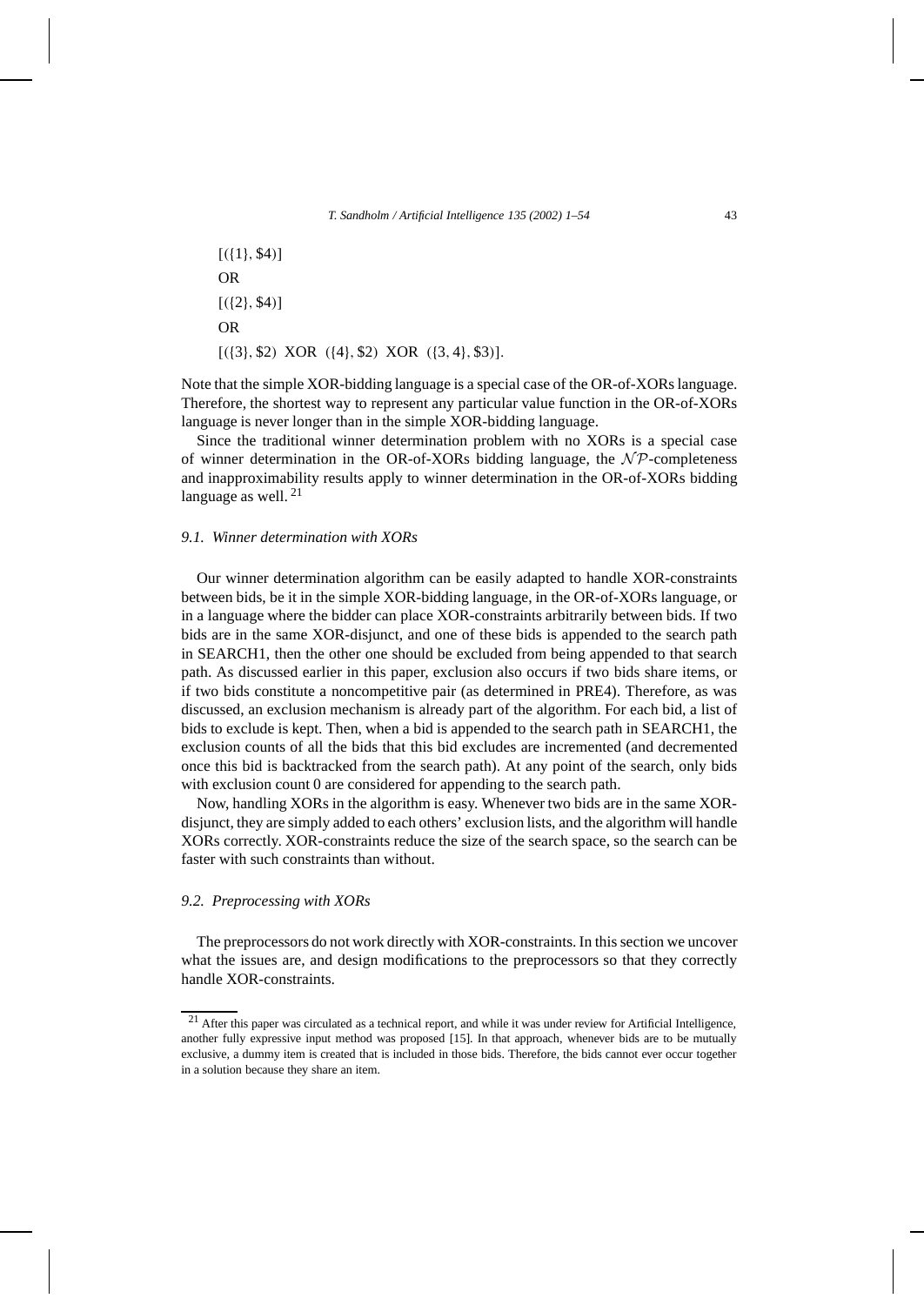*9.2.1. First preprocessor (PRE1)*

Consider a 2-item auction where bidder one has submitted

[*(*{1}*,* \$4*)* XOR *(*{2}*,* \$3*)*]

and bidder two has submitted

[*(*{1}*,* \$2*)*]*.*

Now, the naive application of PRE1 would use the bid *(*{1}*,* \$4*)* to permanently remove the bid *(*{1}*,* \$2*)*, and the maximal revenue would then be \$4. However, by accepting the bids *(*{2}*,* \$3*)* and *(*{1}*,* \$2*)*, the auctioneer can achieve a revenue of \$5. In other words, PRE1 discarded a bid when it should not have.

PRE1 can be easily modified to correctly handle XOR-constraints between bids. This is achieved by having PRE1 discard bids less aggressively. First, a bid can be used to prune another bid (for the same set of items) *if the bids are in the same XOR-disjunct*.<sup>22</sup> Second, a bid can be used to prune a bid (for the same set of items) from another XOR-disjunct *if the former bid is alone in its XOR-disjunct*.

*9.2.2. Second preprocessor (PRE2)*

Consider a 4-item auction where bidder one has submitted

[*(*{1*,* 2*,* 3*,* 4}*,* \$10*)*]

and bidder two has submitted

[*(*{1*,* 3}*,* \$4*)* XOR *(*{2*,* 4}*,* \$7*)*]*.*

Now, the naive application of PRE2 would use the bids *(*{1*,* 3}*,* \$4*)* and *(*{2*,* 4}*,* \$7*)*to prune the bid *(*{1*,* 2*,* 3*,* 4}*,* \$10*)*. However, after that pruning the maximal revenue will be only \$7 while it should be \$10. In other words, PRE2 discarded a bid when it should not have.

PRE2 can be easily modified to correctly handle XOR-constraints between bids. This is achieved by having PRE2 discard bids less aggressively. First, when pruning a bid *within one XOR-disjunct, only allow one bid to prune another* (when the former bid's item set is a subset of the latter bid's, and the former bid's price is higher or equal to the latter bid's price) rather than allowing a set of bids to prune a bid as PRE2 does without XORconstraints. This is because the bids in the set cannot actually occur together because they are combined with XOR. Second, bids can be used to prune a bid from a different XORdisjunct, *given that each of the former bids is alone in its XOR-disjunct*.

*9.2.3. Third preprocessor (PRE3)*

Consider a 2-item auction where a bidder has submitted

[*(*{1}*,* \$4*)* XOR *(*{2}*,* \$3*)*]*.*

Now, the naive application of PRE3 would decompose the problem into two connected components, each with one bid. Then, the winner determination would run independently

<sup>&</sup>lt;sup>22</sup> This is likely to be of limited value in practice since there seems to be no reason for having multiple bids for the same set of items in one XOR-disjunct.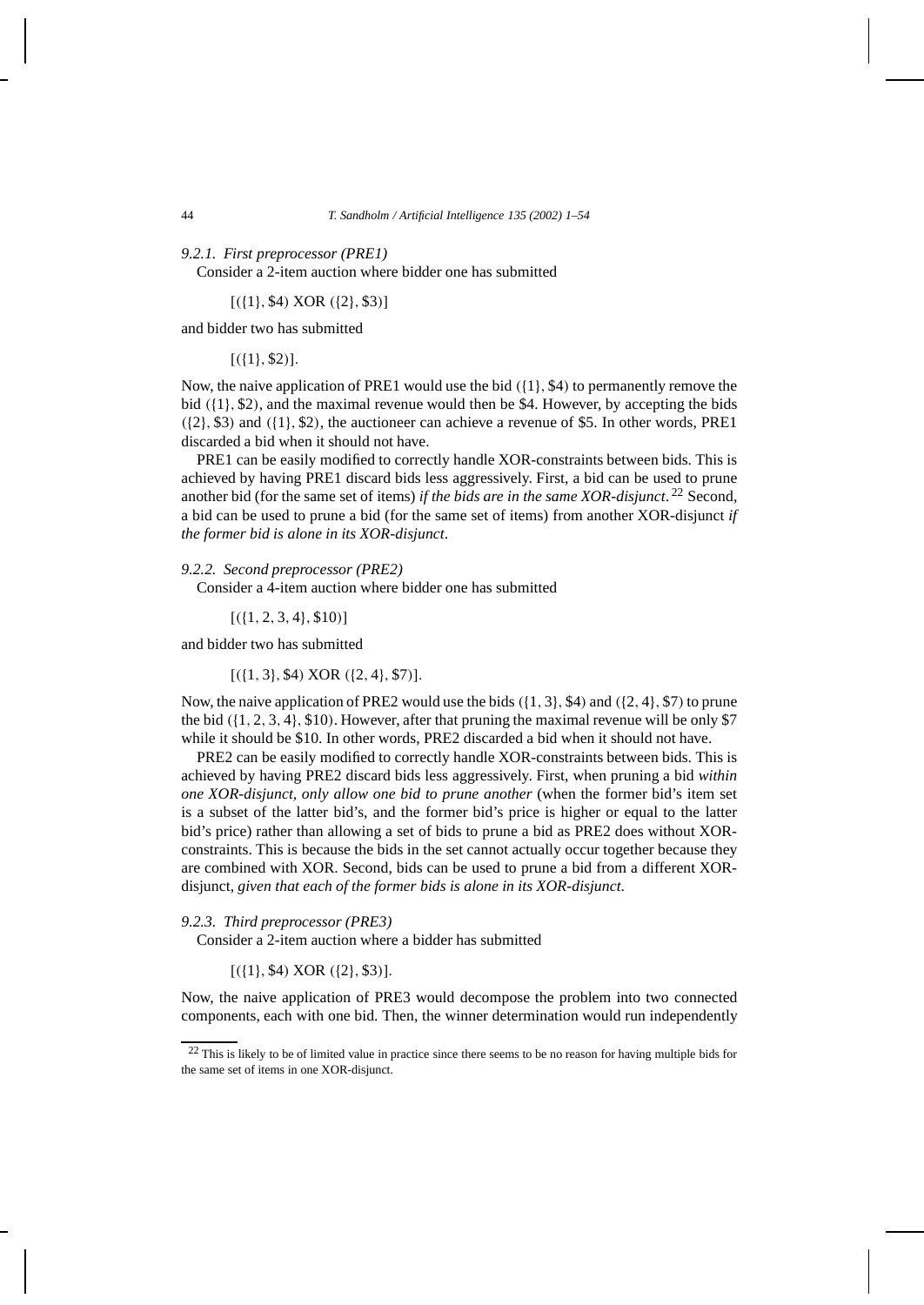on each connected component with a total revenue of \$7, while the actual maximal revenue is only \$4. In other words, PRE3 decomposed the problem when it should not have.

PRE3 can be easily modified to correctly handle XOR-constraints between bids. This is achieved by having PRE3 decompose the problem less aggressively. Specifically, in the graph that PRE3 constructs for the purpose of identifying connected components, *an extra edge is added between every pair of bids that are in the same XOR-disjunct*. Then, as before, the connected components are identified in the graph, and PRE4 as well as the main search are carried out on each connected component separately.

#### *9.2.4. Fourth preprocessor (PRE4)*

Consider an auction where bidder one has submitted

[*(*{1*,* 3}*,* \$5*)*]*,*

bidder two has submitted

[*(*{2*,* 5}*,* \$4*)*]*,*

and bidder three has submitted

[*(*{1*,* 2}*,* \$3*)* XOR *(*{3*,* 5}*,* \$7*)*]*.*

Now, the naive application of PRE4 would use the bids *(*{1*,* 2}*,* \$3*)* and *(*{3*,* 5}*,* \$7*)* to mark the pair of bids *(*{1*,* 3}*,* \$5*)* and *(*{2*,* 5}*,* \$4*)* noncompetitive together. This would lead to a maximal revenue of only \$7, while the actual maximal revenue is \$9.

PRE4 can be easily modified to correctly handle XOR-constraints between bids. This is achieved by having PRE4 mark tuples of bids noncompetitive less aggressively. First, if bids are in the same XOR-disjunct, they never need to be marked noncompetitive together because the XOR-constraint already ensures that they will never be on the same search path in SEARCH1. Second, bids can be used to mark bids from different XOR-disjuncts noncompetitive together, *given that each of the former bids is alone in its XOR-disjunct*.

### *9.3. Incremental winner determination and quotes with XORs*

The incremental techniques for determining winners and computing quotes, discussed in Section 6, can easily be used even when XOR-constraints between bids are allowed. The only modification to the incremental techniques is that the main search and the preprocessors have to be adjusted as discussed in the previous subsections.

### **10. Conclusions and future research**

Combinatorial auctions, that is, auctions where bidders can bid on combinations of items, tend to lead to more efficient allocations than traditional auction mechanisms in multi-item auctions where the agents' valuations of the items are not additive. This is because the users can express complementarities in their bids, and the winner determination algorithm will take these into account. This paper tackled winner determination in combinatorial auctions where each bidder can bid on unrestricted combinations of items. In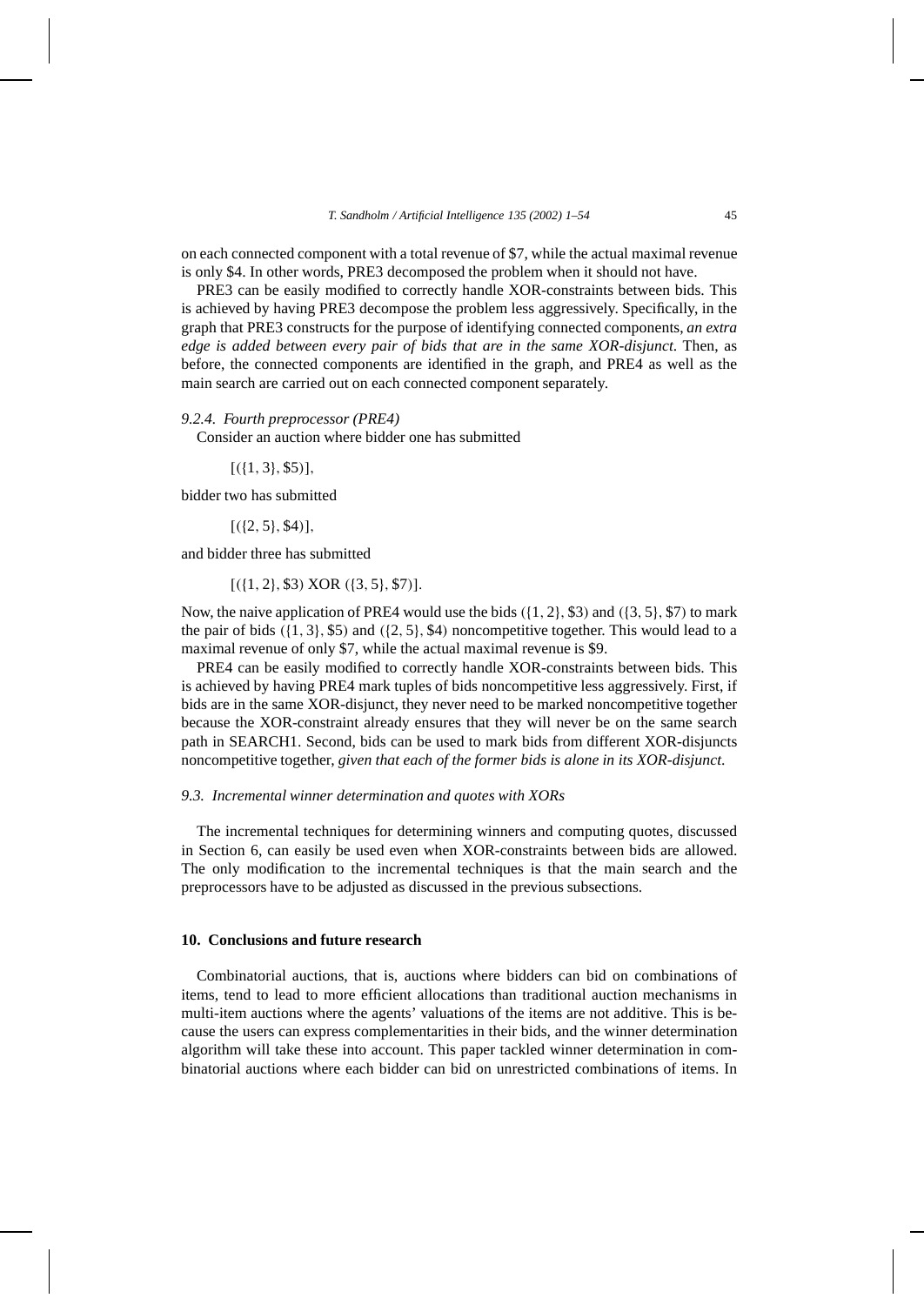such settings, determining the winners so as to maximize the auctioneer's revenue is  $N\mathcal{P}$ complete.

The space of partitions of items was first explicated, and closed form asymptotic upper and lower bounds on the number of exhaustive partitions were derived. That number is so large that enumeration will only work with a very small number of items. Dynamic programming avoids some of the redundancy, but it does not scale beyond auctions with a small number of items because it generates the entire search space independent of what bids have actually been received. We showed under what conditions the running time scales polynomially.

The approach of compromising optimality to achieve polynomial-time winner determination is futile if one is interested in worst case approximation guarantees: using the recently proven inapproximability of maximum clique, we proved that the winner determination problem is inapproximable. If the combinations are restricted, somewhat better guarantees can be established by known approximation algorithms for the weighted independent set problem and the weighted set packing problem, but the guarantees remain so weak that they are unlikely to be useful in the domain of auctions in practice. The main hope for practical approximations for special cases lies in new forms of special structure especially on bid prices.

By imposing severe restrictions on the allowable combinations, optimal winner determination can be guaranteed in polynomial time. However, these restrictions introduce some of the same economic inefficiencies that are present in non-combinatorial auctions.

To tackle the limitations of the existing approaches to winner determination, we developed a search algorithm for optimal winner determination. Via experiments on several different bid distributions that we introduced, we showed that our algorithm significantly enlarges the envelope of inputs for which combinatorial auctions with optimal winner determination are computationally feasible. The highly optimized algorithm achieves this mainly by capitalizing on the fact that the space of bids is often sparsely populated in practice. Unlike dynamic programming, it generates only the populated parts of the search space. The algorithmic methods to implement this include provably sufficient selective generation of children in the search tree, a secondary search to find children quickly, and heuristics that are admissible and optimized for speed. The algorithm also preprocesses the search space by keeping only the highest bid for each combination, by removing bids that are provably noncompetitive (this is determined via search), by decomposing the problem into independent parts, and by marking noncompetitive tuples of bids (this is again determined via search).

The IDA<sup>∗</sup> search algorithm, used in our main search, can easily be distributed across multiple computers for additional speed [41]. The burden of search could also be imposed on the bidders by giving each bidder a portion of the search space to explore. This introduces two risks. First, a bidder may only search her portion partially so as to save computational effort. Such free-riding can be desirable to her since the other bidders are likely to find good solutions anyway—assuming that they themselves do not free-ride. Second, a bidder may report a suboptimal solution if that solution leads to a higher payoff for her. To prevent these problems, the auctioneer can randomly select one or more bidders after they have reported the best solutions that they found, and re-search their portions. If, in some portion, the auctioneer finds a better solution than the reported one, the bidder gets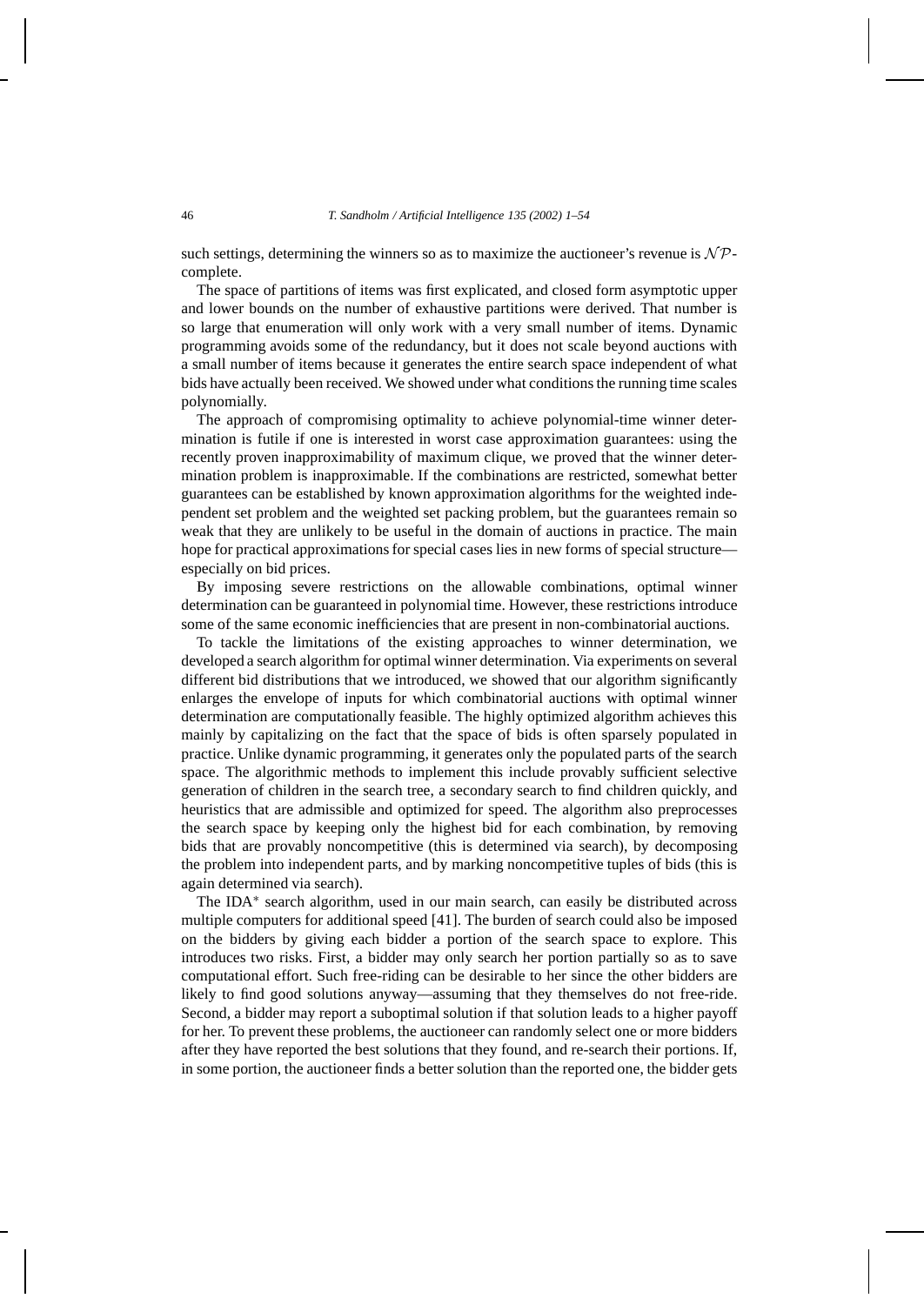caught of fraudulent searching, and a penalty can be imposed. If the penalty is high enough compared to the cost of computation and compared to the maximal gain from reporting insincerely, and if the probability of getting checked upon is sufficiently high, each bidder is motivated to search her portion truthfully.

The algorithms for winner determination can be directly used to solve weighted set packing, weighted independent set, and weighted maximum clique because they are in fact the analogous problem. Coalition structure generation in characteristic function games is also a very similar problem, but it often has differing features as we discussed.

We presented techniques for incremental winner determination and quote computation. We also showed that quotes are nonadditive, and that a new bid may increase *or decrease* the quotes on other combinations.

We showed that basic combinatorial auctions only allow bidders to express complementarity of items. We then proposed a bidding language called XOR-bids. It is fully expressive so the bidders can express both complementarity and substitutability. We discussed how this bidding language enables the use of the Vickrey–Clarke–Groves mechanism to construct a combinatorial auction where every bidder's dominant strategy is to bid truthfully rather than strategically. We then introduced another fully expressive bidding language called OR-of-XORs. It has all the advantages of XOR-bids, and is more concise. Finally, we extended our search algorithm and preprocessors to handle both of these languages and languages where XOR-constraints can be arbitrarily inserted between bids.

Our search algorithm can easily be extended to settings where the auctioneer cannot keep items. This is accomplished by not using dummy bids and by considering a solution feasible (at any search node) if and only if all of the items are allocated to bidders. In such settings, some bids with negative (and zero) prices may have to be accepted.

In our current work we are developing even faster winner determination algorithms for combinatorial auctions [53,56], and algorithms for clearing combinatorial reverse auctions and exchanges [47,53,57]. We are also studying the impact of side constraints and non-price attributes on the complexity of clearing combinatorial markets [55]. In the direction of more restricted market designs, we are studying the complexity of clearing markets where the goods that are for sale are identical, and the bidders may use different bidding languages such as supply/demand curves [54]. Finally, we are studying selective bid elicitation in combinatorial auctions [9,10] and are designing optimal bidding agents that may not know their own valuations for bundles *ex ante*, but rather have to compute them [29,30,44,48].

### **Acknowledgements**

I thank Kate Larson who significantly contributed to the proof of Proposition 2.1. I also thank two anonymous reviewers for their helpful comments.

### **Appendix A. Proof of Proposition 2.1**

**Proof.** We first prove that the number of exhaustive partitions is  $O(m^m)$ . Let there be *m* items in the auction. Let there be a set of *locations* where combinations of items can form,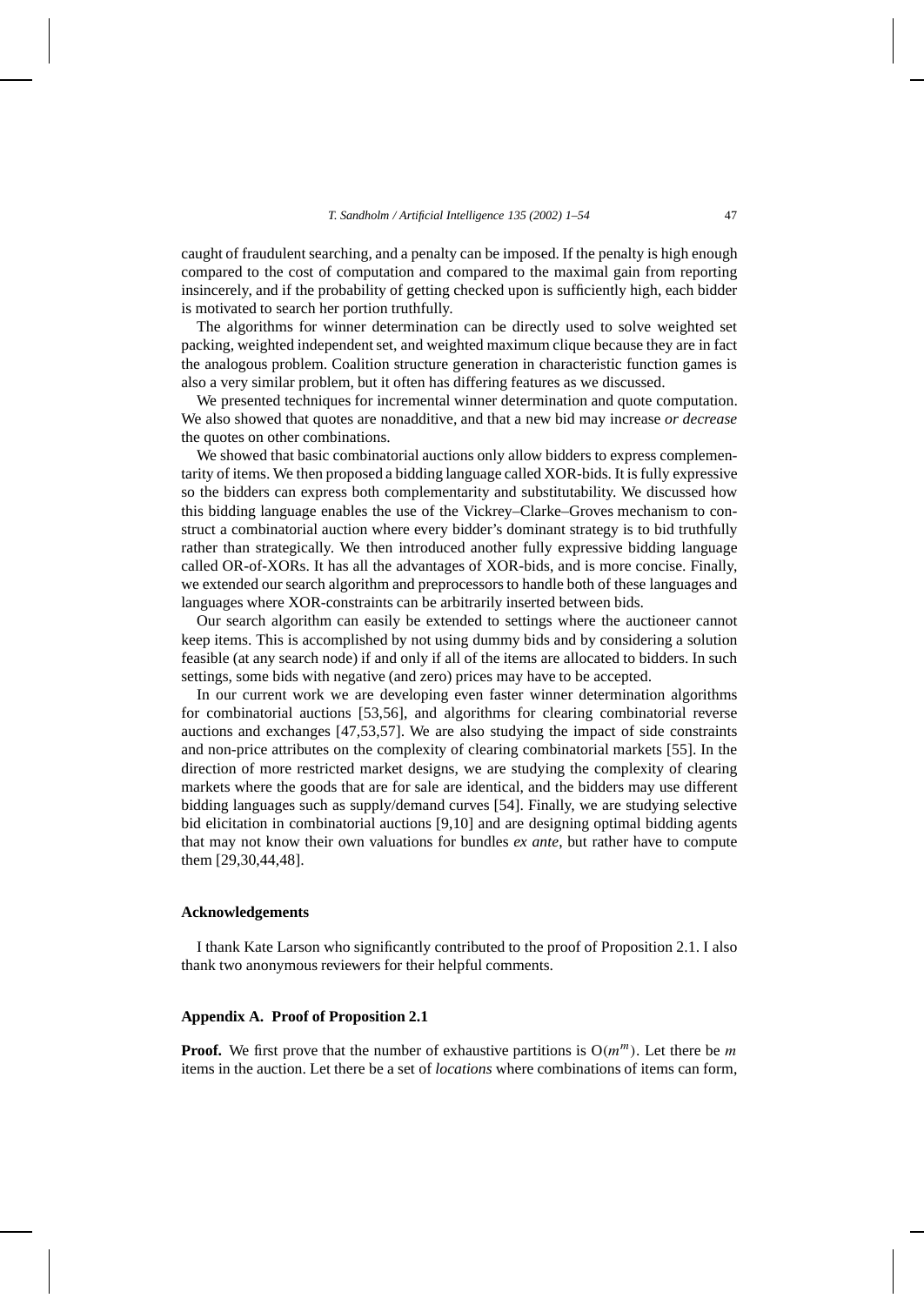at most one combination per location. Let the number of locations be *m*. Let any state of all *m* locations together be a candidate for an exhaustive partition. This allows for any exhaustive partition to form since an exhaustive partition can have at most *m* combinations. Now, say that the items get placed in locations one item at a time. Each item could be placed in *m* different locations, and there are *m* items to place. Therefore, the number of candidates is  $m^m$ . Thus, the number of exhaustive partitions is  $O(m^m)$ . <sup>23</sup>

What remains to be proven is that the number of exhaustive partitions is  $\omega(m^{m/2})$ . We use the following lemma in the proof.

**Lemma A.1.** *Let a and b be positive integers. Then*

$$
\left\lceil \frac{a}{b} \right\rceil! \leqslant \left( \frac{a}{b} \right)^{a/b} \quad \textit{for } \frac{a}{b} \geqslant 2.
$$

**Proof.**

$$
\frac{\lceil \frac{a}{b} \rceil!}{\left(\frac{a}{b}\right)^{a/b}} \leqslant \frac{\frac{a}{b} + 1}{\frac{a}{b}} \cdot \frac{\frac{a}{b} - 1}{\frac{a}{b}} \cdots \frac{2}{\frac{a}{b}} \leqslant \frac{\frac{a}{b} + 1}{\frac{a}{b}} \cdot \frac{\frac{a}{b} - 1}{\frac{a}{b}}
$$
\n
$$
= \left(1 + \frac{b}{a}\right)\left(1 - \frac{b}{a}\right)
$$
\n
$$
= 1 - \left(\frac{b}{a}\right)^2
$$
\n
$$
\leqslant 1.
$$

Therefore  $\lceil \frac{a}{b} \rceil! \leq (\frac{a}{b})^{a/b}$ .  $\Box$ 

One way to count the number of exhaustive partitions is to use *Bell numbers*. The Bell number  $\beta_m$  is equal to the number of exhaustive partitions that can be generated with *m* items. There are several ways of calculating Bell numbers, including Dobinski's formula [8]:

$$
\beta_m = \frac{1}{e} \sum_{i=0}^{\infty} \frac{i^m}{i!}.
$$

To show that the number of exhaustive partitions is  $\omega(m^{m/2})$  it suffices to show that

$$
\lim_{m \to \infty} \frac{\beta_m}{m^{m/2}} = \infty.
$$

Since each term in the series of Dobinski's formula is positive, it suffices to take one term, *im/i*! and show that

$$
\lim_{m \to \infty} \frac{i^m/i!}{m^{m/2}} = \infty.
$$

<sup>&</sup>lt;sup>23</sup> The number of candidates,  $m^m$ , overestimates the number of exhaustive partitions. Some exhaustive partitions are counted multiple times because for any given combination in the exhaustive partition, the exhaustive partition is counted once for each location where the combination can form (although it should be counted only once).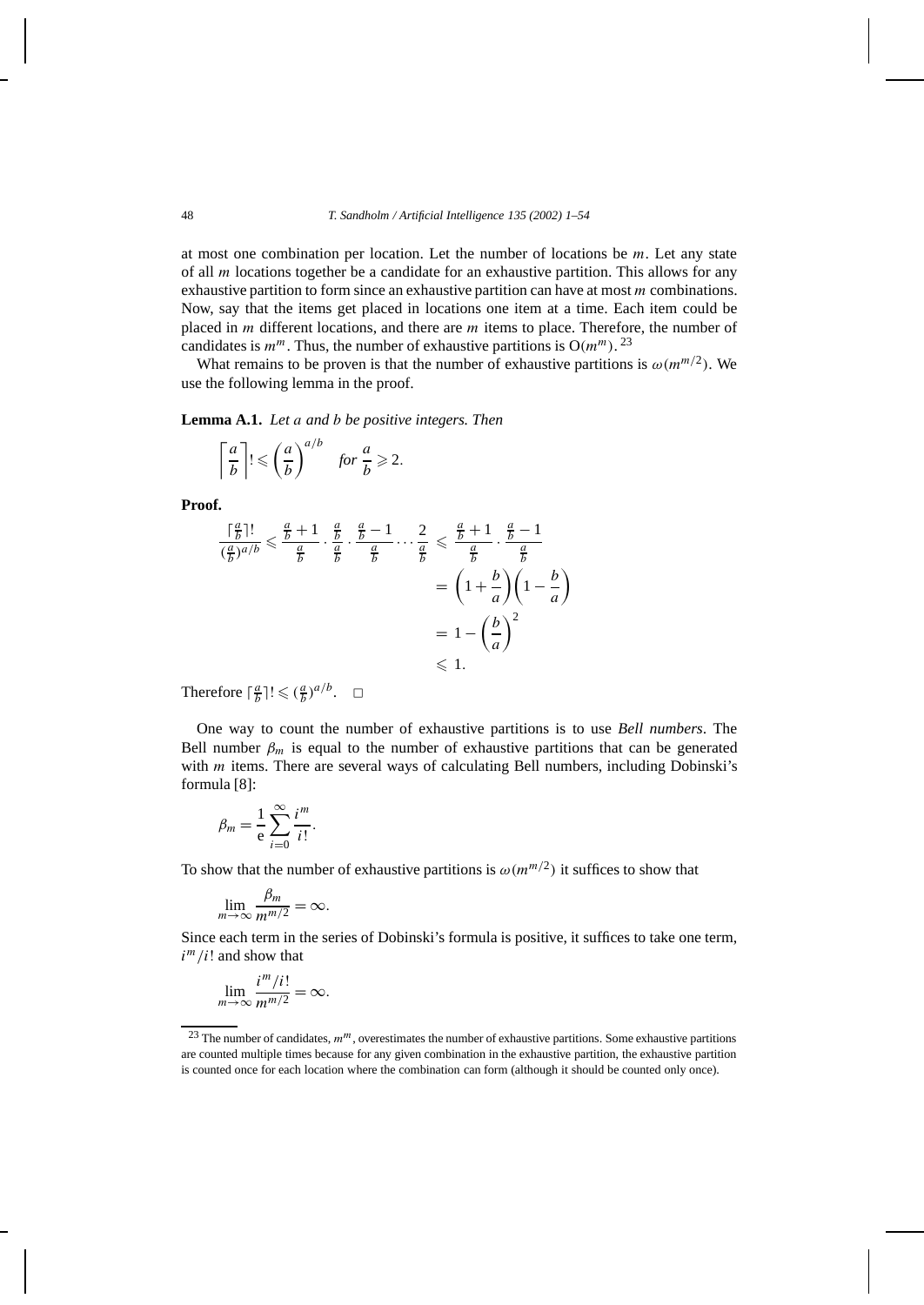Set  $i = \lfloor m/b \rfloor$  for some constant *b*, where  $b > 2$ . Then the expression we are interested in is

$$
\frac{(\lceil\frac{m}{b}\rceil)^m}{(\lceil\frac{m}{b}\rceil)!m^{m/2}} \geqslant \frac{(\frac{m}{b})^m}{(\lceil\frac{m}{b}\rceil)!m^{m/2}} \geqslant \frac{(\frac{m}{b})^m}{(\frac{m}{b})^{m/b}m^{m/2}} = \frac{m^{m(b-2)/2b}}{b^{m(b-1)/b}}.
$$

We now calculate

$$
\lim_{m\to\infty}\frac{m^{m(b-2)/2b}}{b^{m(b-1)/b}}.
$$

*mm(b*−2*)/*2*<sup>b</sup>*

Since the natural logarithm and exponential functions are continuous, we can calculate the limit as follows. Let

$$
\phi(m) = \ln \frac{m^{m(b-2)/2b}}{b^{m(b-1)/b}}
$$
  
= 
$$
\frac{m(b-2)}{2b} \ln m - \frac{m(b-1)}{b} \ln b
$$
  
= 
$$
\frac{m}{b} \left[ \frac{b-2}{2} \ln m - (b-1) \ln b \right].
$$

Then

$$
\lim_{m \to \infty} \frac{m^{m(b-2)/2b}}{b^{m(b-1)/b}} = \lim_{m \to \infty} e^{\phi(m)}
$$
  
= 
$$
\lim_{m \to \infty} e^{m/b} e^{((b-2)/2) \ln m - (b-1) \ln b}
$$
  
= 
$$
\lim_{m \to \infty} e^{m/b} \lim_{m \to \infty} e^{((b-2)/2) \ln m - (b-1) \ln b}
$$
  
= 
$$
\infty \cdot \infty
$$
  
= 
$$
\infty.
$$

Thus, we have shown that  $\beta_m \in \omega(m^{m/2})$ .  $\Box$ 

### **Appendix B. Proof of Proposition 3.5**

**Proof.** Throughout the proof, when we use the term "tree", we mean a tree that has *n* leaves, all at depth  $m + 1$ , and has nodes with 1 or 2 children each. Because the number of leaves in the tree is *n*, the number of binary nodes (nodes with two children) has to be *n* − 1. The rest of the nodes have to be unary (nodes with one child each). The claim is that a worst case (case with the largest number of edges given *n*) can be constructed by having all of the binary nodes as close to the root as possible. Specifically, depths 1 to  $\log n$  of the tree consist of binary nodes only, and the remaining binary nodes, if any, are at depth  $\lfloor \log n \rfloor + 1$ . We will call any such tree a *wide-early-tree*. Fig. B.1 (left) illustrates a wide-early-tree where *n* is a power of 2 so there are no binary nodes at depth  $\lfloor \log n \rfloor + 1$ . For any given *n*, all wide-early-trees (which differ only based on how the binary nodes are distributed at depth  $|\log n| + 1$ ) have the same number of edges. Assume, to contradict the claim, that there is some tree *T* that has *n* leaves, all at depth  $m + 1$ , and *T* has  $n - 1$  binary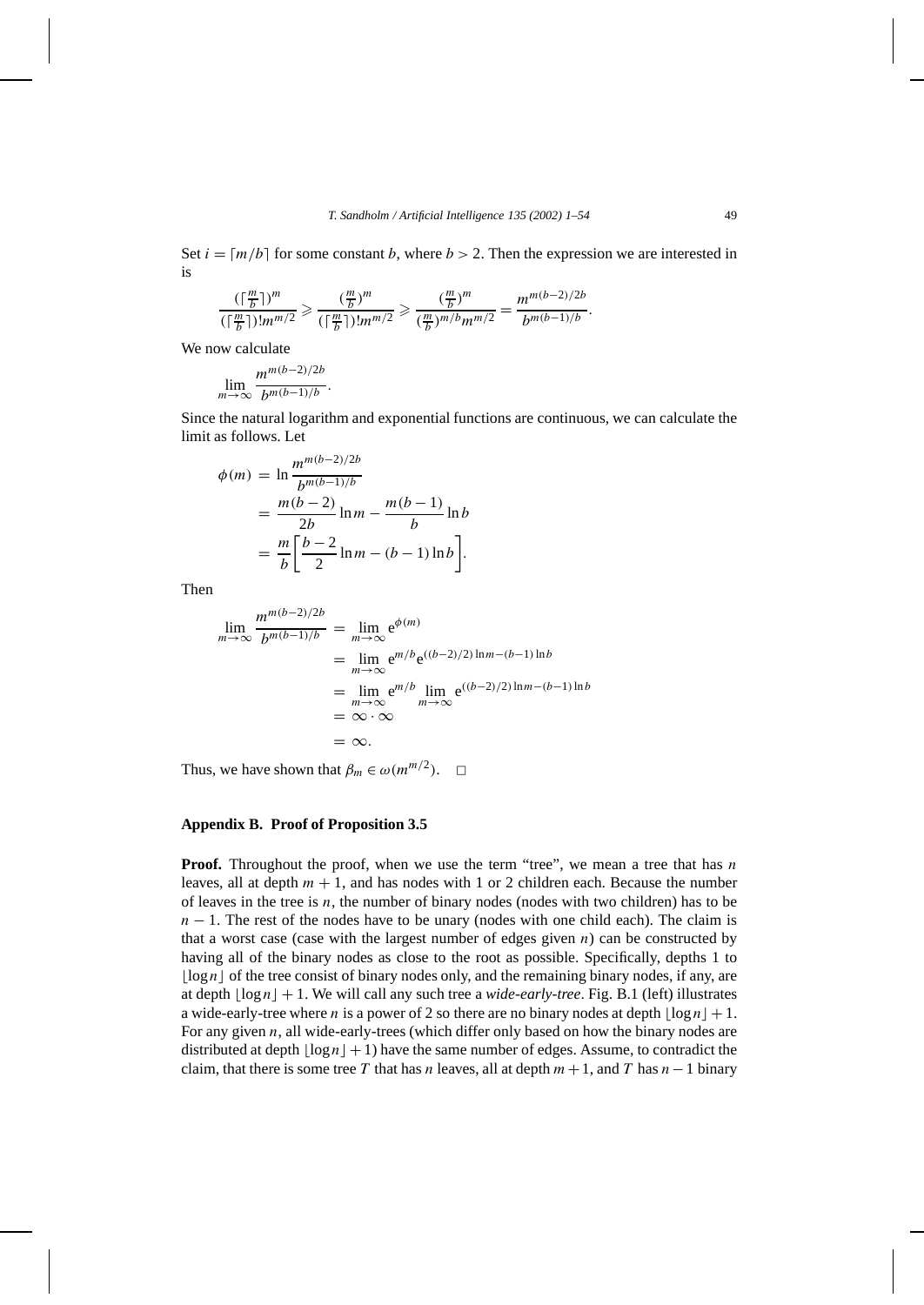

Fig. B.1. Left: A wide-early-tree. Right: A wide-late-tree.



Fig. B.2. The transformation used in the proof.

nodes with the rest of the nodes being unary, and *T* has a larger number of edges than a wide-early-tree. Now, since *T* is not wide-early, it must have a unary node,  $\theta_1$ , at some depth  $p$  (say, without loss of generality, that the right child of  $\theta_1$  is empty), and a binary node,  $\theta_2$ , at some depth q,  $p < q$ . But now we can perform the following transformation on the tree (Fig. B.2). Make the right child of  $\theta_1$  consist of a path of  $q - p$  new edges, followed by what used to be the right subtree of  $\theta_2$ . Make the right child of  $\theta_2$  empty. The resulting overall tree has *n* leaves, all at depth  $m + 1$ , and  $n - 1$  of the nodes are binary with the rest being unary, *but the tree has a larger number of edges than T* . Contradiction. This proves that any wide-early-tree is indeed a worst case.

What remains to be proven is the number of edges in a wide-early tree with *n* leaves, all of which are at depth  $m + 1$ , when each node has at most two children.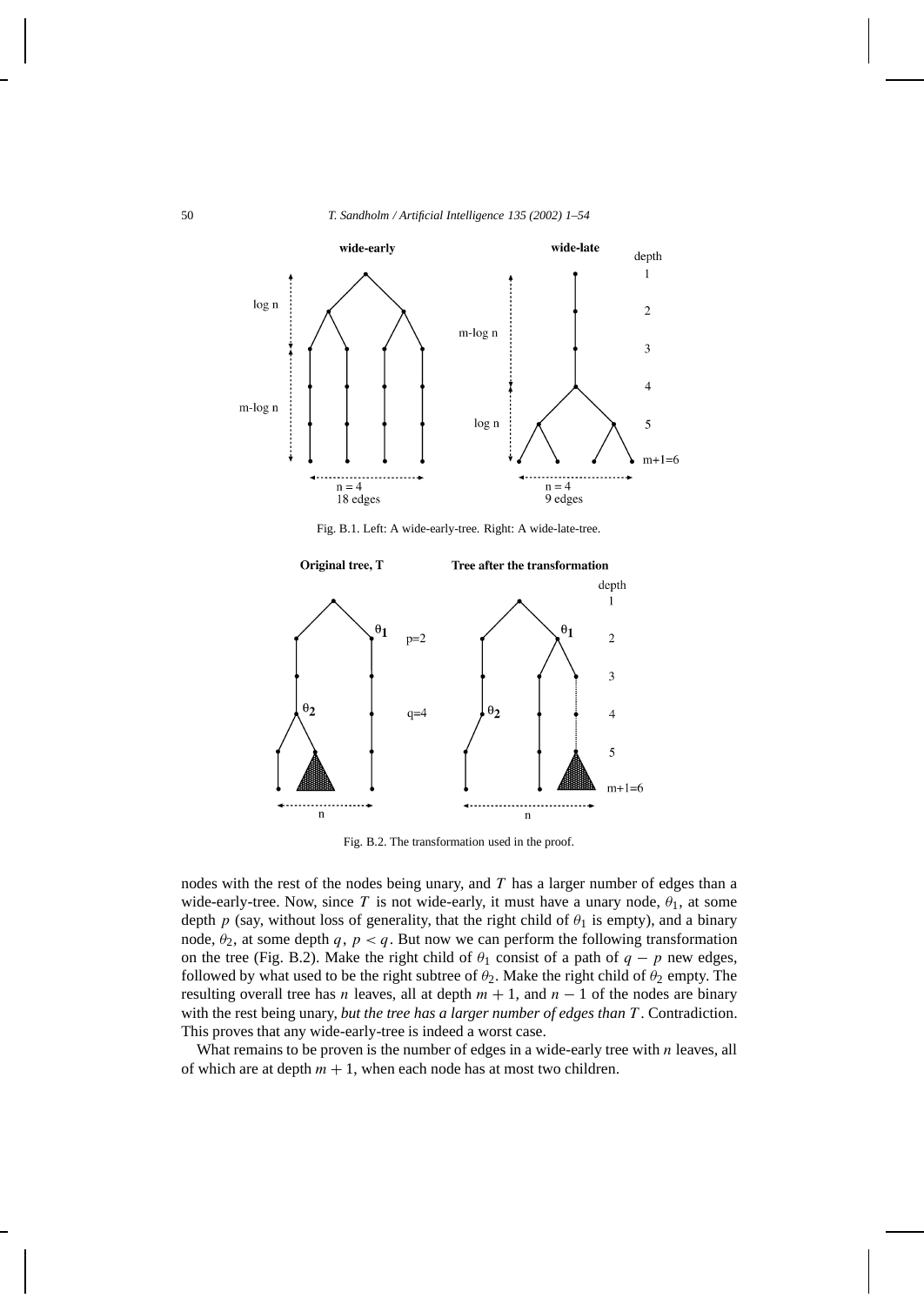

Fig. B.3. A wide-early-tree where *n* is not a power of 2.

*Case* 1: *n is a power of* 2 (Fig. B.1 left). In this case, there is a complete binary tree at the top of the tree. The number of leaves of that binary tree is *n*. The number of nodes in a complete binary tree is twice the number of leaves minus one, that is, 2*n* − 1 in our case. The number of edges in a tree is the number of nodes minus one, that is, 2*n*−2 in our case.

Below the binary tree there are *n* branches of length  $m - \log n$ , amounting to  $n \cdot (m$ log*n)* edges.

So, the total number of edges is  $2n - 2 + n \cdot (m - \log n) = nm - n \log n + 2n - 2$ .

*Case* 2: *n is not a power of* 2 (Fig. B.3). In this case, the top part of a tree is a complete binary tree. It has  $2^{\lfloor \log n \rfloor}$  leaves. The number of nodes in complete a binary tree is twice the number of leaves minus one, that is,  $2 \cdot 2^{\lfloor \log n \rfloor} - 1$  in our case. The number of edges in a tree is the number of nodes minus one, that is,  $2 \cdot 2^{\lfloor \log n \rfloor} - 2$  in our case.

The middle part includes both unary and binary nodes. Since there are *n* leaves in the entire tree, and all the nodes below the middle part are unary, the middle part must have exactly *n* leaves. Since the depth of the middle part is one, the number of edges equals the number of leaves, that is, there are *n* edges in the middle part.

The bottom part includes *n* branches of length  $m - |\log n| - 1$ , amounting to  $n \cdot (m |\log n| - 1$ *)* edges.

So, the total number of edges in the tree is  $2 \cdot 2^{\lfloor \log n \rfloor} - 2 + n + n \cdot (m - |\log n| - 1) =$  $nm - n|\log n| + 2 \cdot 2^{\lfloor \log n \rfloor} - 2$ . Note that when *n* is a power of 2, this collapses to the number of edges in case 1 above. Therefore, this case covers case 1 as a special case.

Since the edge counts are exact, the bound in the proposition is tight.

What remains to be proven is the asymptotic complexity. First,

$$
nm - n\lfloor \log n \rfloor + 2 \cdot 2^{\lfloor \log n \rfloor} - 2
$$
  
\$\leq n m - n \cdot (\log n - 1) + 2n - 2\$  
\$\in \mathcal{O}(n \cdot (m - \log n + 3)).

The analysis splits into two case based on the relative magnitude of *m* and *n*.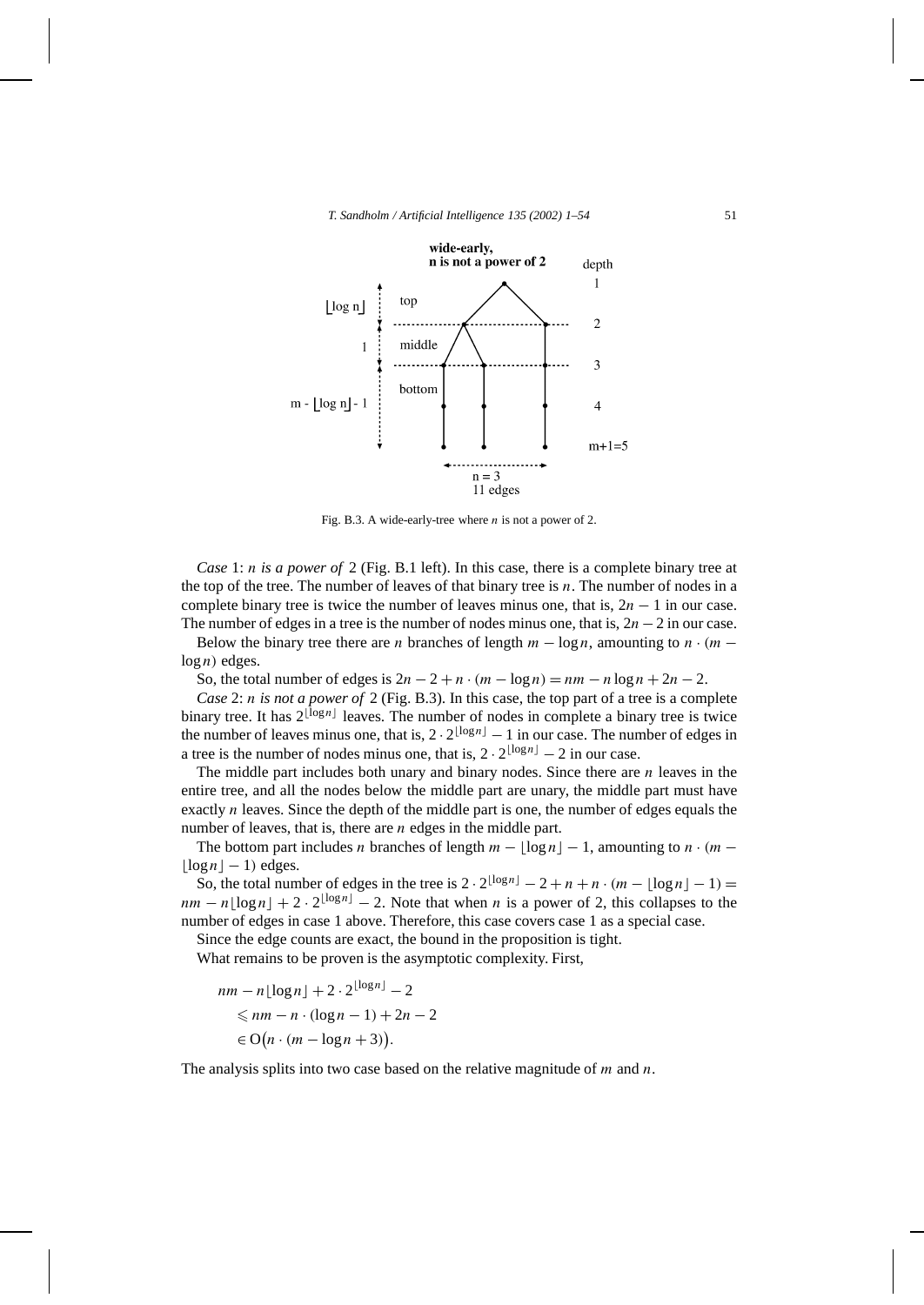*Case A*:  $m - \log n \ge c$ . In this case,  $n \cdot (m - \log n + 3) \le (1 + 3/c)n \cdot (m - \log n) \in$  $O(n \cdot (m - \log n)).$ 

*Case B*:  $m - \log n < c$ . Note that always  $m - \log n \ge 0$  because  $n \le 2^m$ . In this case,  $n \cdot (m - \log n + 3) \leq n \cdot (c + 3) \in O(n)$ . <del></del>◯

### **References**

- [1] M.R. Andersson, T. Sandholm, Leveled commitment contracting among myopic individually rational agents, in: Proc. Third International Conference on Multi-Agent Systems (ICMAS), Paris, France, 1998, pp. 26–33.
- [2] M.R. Andersson, T. Sandholm, Time-quality tradeoffs in reallocative negotiation with combinatorial contract types, in: Proc. AAAI-99, Orlando, FL, 1999, pp. 3–10.
- [3] M. Andersson, T. Sandholm, Contract type sequencing for reallocative negotiation, in: Proc. Twentieth International Conference on Distributed Computing Systems, Taipei, Taiwan, 2000.
- [4] M.R. Andersson, T. Sandholm, Leveled commitment contracts with myopic and strategic agents, J. Economic Dynamics and Control (Special Issue on Agent-Based Computational Economics.) 25 (2001) 615–640; early version appeared in: Proc. AAAI-98, Madison, WI, 1998, pp. 38–45.
- [5] C. Boutilier, M. Goldszmidt, B. Sabata, Sequential auctions for the allocation of resources with complementarities, in: Proc. IJCAI-99, Stockholm, Sweden, 1999, pp. 527–534.
- [6] B. Chandra, M.M. Halldórsson, Greedy local search and weighted set packing approximation, in: Proc. 10th Annual SIAM-ACM Symposium on Discrete Algorithms (SODA), Baltimore, MD, 1999, pp. 169–176.
- [7] E.H. Clarke, Multipart pricing of public goods, Public Choice 11 (1971) 17–33.
- [8] L. Comtet, Advanced Combinatorics, D. Reidel, Dordrecht, 1974.
- [9] W. Conen, T. Sandholm, Minimal preference elicitation in combinatorial auctions, in: Proc. IJCAI-2001 Workshop on Economic Agents, Models, and Mechanisms, Seattle, WA, 2001, pp. 71–80.
- [10] W. Conen, T. Sandholm, Preference elicitation in combinatorial auctions: Extended abstract, in: Proc. ACM Conference on Electronic Commerce (ACM-EC), Tampa, FL, 2001.
- [11] W.J. Cook, W.H. Cunningham, W.R. Pulleyblank, A. Schrijver, Combinatorial Optimization, Wiley, New York, 1998.
- [12] T.H. Cormen, C.E. Leiserson, R.L. Rivest, Introduction to Algorithms, MIT Press, Cambridge, MA, 1990.
- [13] S. de Vries, R. Vohra, Combinatorial auctions: A survey. Draft, August 28th, 2000.
- [14] C. DeMartini, A. Kwasnica, J. Ledyard, D. Porter, A new and improved design for multi-object iterative auctions, Technical Report 1054, California Institute of Technology, Social Science, 1998.
- [15] Y. Fujishima, K. Leyton-Brown, Y. Shoham, Taming the computational complexity of combinatorial auctions: Optimal and approximate approaches, in: Proc. IJCAI-99, Stockholm, Sweden, 1999, pp. 548– 553.
- [16] R. Garfinkel, G. Nemhauser, The set partitioning problem: Set covering with equality constraints, Oper. Res. 17 (5) (1969) 848–856.
- [17] T. Groves, Incentives in teams, Econometrica 41 (1973) 617–631.
- [18] M.M. Halldórsson, Approximations of independent sets in graphs, in: K. Jansen, J. Rolim (Eds.), The First International Workshop on Approximation Algorithms for Combinatorial Optimization Problems (APPROX), Aalborg, Denmark, Lecture Notes in Computer Science, Vol. 1444, Springer, Berlin, 1998, pp. 1–14.
- [19] M.M. Halldórsson, Approximations of weighted independent set and hereditary subset problems, in: Computing and Combinatorics, J. Graph Algorithms Appl. 4 (1) (2000) 1–16; early versions appeared in: Computing and Combinatorics, Proceedings of the 5th Annual International Conference (COCOON), Tokyo, Japan 1999; and in: Lecture Notes in Computer Science, Vol. 1627, Springer, Berlin, 1999, pp. 261– 270.
- [20] M.M. Halldórsson, J. Kratochvíl, J.A. Telle, Independent sets with domination constraints, Discrete Appl. Math. (1998); also appeared in: Proceedings of the 25th International Conference on Automata, Languages, and Programming (ICALP), Aalborg, Denmark, Springer Lecture Notes in Computer Science, Vol. 1443, July 1998.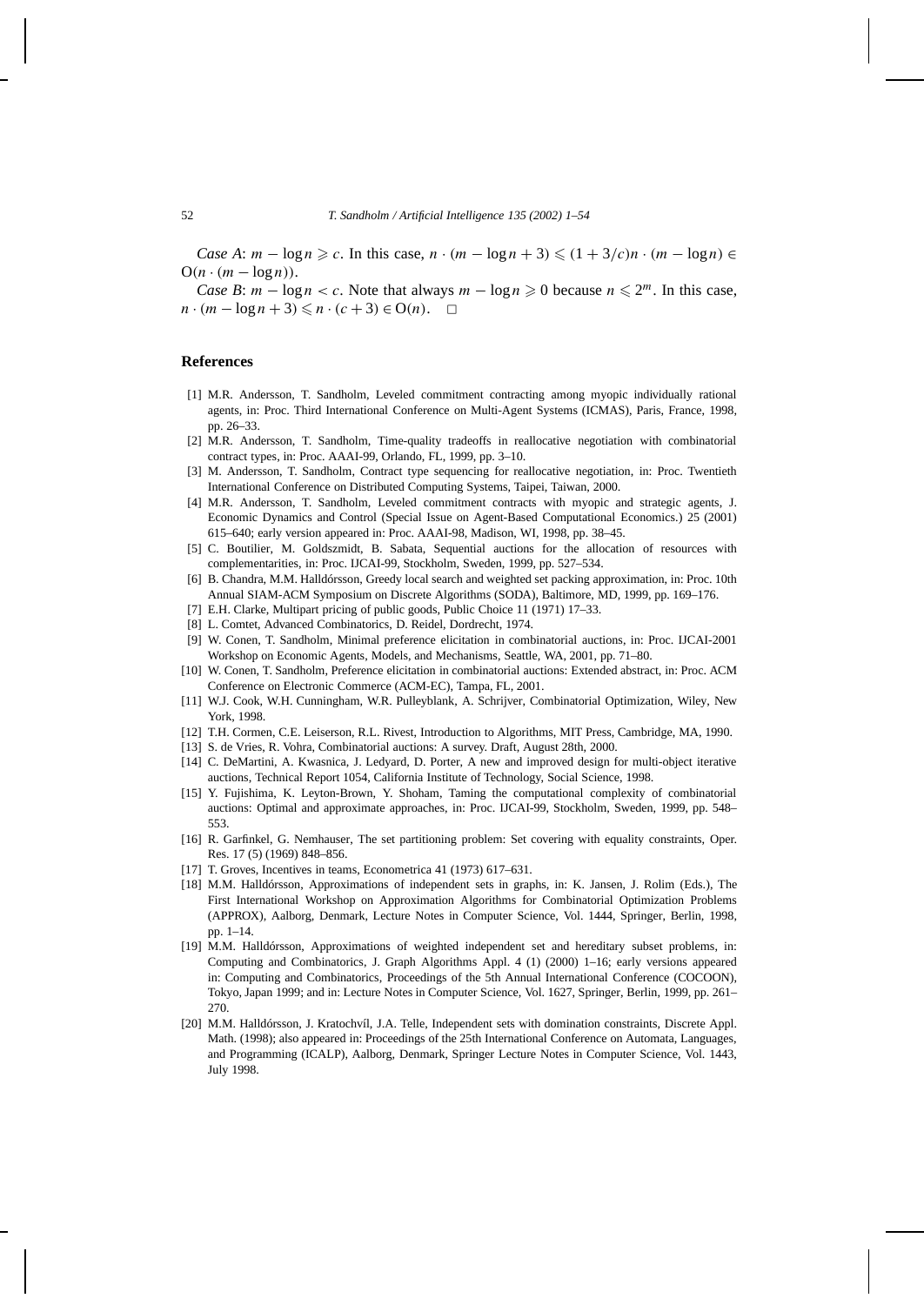- [21] M.M. Halldórsson, H.C. Lau, Low-degree graph partitioning via local search with applications to constraint satisfaction, max cut, and 3-coloring, J. Graph Algorithm Appl. 1 (3) (1997) 1–13.
- [22] J. Håstad, Clique is hard to approximate within  $n^{1-\epsilon}$ , Acta Mathematica 182 (1999) 105–142.
- [23] D.B. Hausch, Multi-object auctions: Sequential vs. simultaneous sales, Management Sci. 32 (1986) 1599– 1610.
- [24] D.S. Hochbaum, Efficient bounds for the stable set, vertex cover, and set packing problems, Discrete Appl. Math. 6 (1983) 243–254.
- [25] D.S. Hochbaum, Approximation Algorithms for NP-hard Problems, PWS Publishing Company, Boston, MA, 1997.
- [26] R.M. Karp, Reducibility among combinatorial problems, in: R.E. Miller, J.W. Thatcher (Eds.), Complexity of Computer Computations, Plenum Press, New York, 1972, pp. 85–103.
- [27] F. Kelly, R. Steinberg, A combinatorial auction with multiple winners for universal services, Management Sci. 46 (4) (2000) 586–596.
- [28] R.E. Korf, Depth-first iterative-deepening: An optimal admissible tree search, Artificial Intelligence 27 (1) (1985) 97–109.
- [29] K. Larson, T. Sandholm, Computationally limited agents in auctions, in: Proc. AGENTS-01 Workshop of Agents for B2B, Montreal, Canada, 2001, pp. 27–34.
- [30] K. Larson, T. Sandholm, Costly valuation computation in auctions: Deliberation equilibrium, in: Proc. Theoretical Aspects of Reasoning about Knowledge (TARK), Siena, Italy, 2001, pp. 169–182.
- [31] J. Ledyard, Personal communications at the National Science Foundation Workshop on Research Priorities in Electronic Commerce, Austin, TX, 1998.
- [32] D. Lehmann, L.I. O'Callaghan, Y. Shoham, Truth revelation in rapid, approximately efficient combinatorial auctions, in: Proc. ACM Conference on Electronic Commerce (ACM-EC), Denver, CO, 1999, pp. 96–102.
- [33] E. Loukakis, C. Tsouros, An algorithm for the maximum internally stable set in a weighted graph, Internat. J. Comput. Math. 13 (1983) 117–129.
- [34] R. Preston McAfee, J. McMillan, Analyzing the airwaves auction, J. Economic Perspectives 10 (1) (1996) 159–175.
- [35] J. McMillan, Selling spectrum rights, J. Economic Perspectives 8 (3) (1994) 145–162.
- [36] P. Milgrom, Putting auction theory to work: The simultaneous ascending auction, Technical Report, Stanford University, Department of Economics, 1997. Revised 4/21/1999.
- [37] N. Nisan, Bidding and allocation in combinatorial auctions, in: Proc. ACM Conference on Electronic Commerce (ACM-EC), Minneapolis, MN, 2000, pp. 1–12.
- [38] C.H. Papadimitriou, Computational Complexity, Addison-Wesley, Reading, MA, 1995.
- [39] P.M. Pardalos, N. Desai, An algorithm for finding a maximum weighted independent set in an arbitrary graph, Internat. J. Comput. Math. 38 (1991) 163–175.
- [40] S.J. Rassenti, V.L. Smith, R.L. Bulfin, A combinatorial auction mechanism for airport time slot allocation, Bell J. Econom. 13 (1982) 402–417.
- [41] A. Reinefeld, V. Schnecke, AIDA\*—Asynchronous parallel IDA\*, in: Proc. 10th Canadian Conf. on AI, Banff, Alberta, 1994, pp. 295–302.
- [42] M.H. Rothkopf, A. Pekeč, R.M. Harstad, Computationally manageable combinatorial auctions, Management Sci. 44 (8) (1998) 1131–1147.
- [43] T. Sandholm, A strategy for decreasing the total transportation costs among area-distributed transportation centers, in: Nordic Operations Analysis in Cooperation (NOAS): OR in Business, Turku School of Economics, Finland, 1991.
- [44] T. Sandholm, An implementation of the contract net protocol based on marginal cost calculations, in: Proc. AAAI-93, Washington, DC, 1993, pp. 256–262.
- [45] T. Sandholm, Negotiation among self-interested computationally limited agents, Ph.D. Thesis, University of Massachusetts, Amherst, MA, 1996. Available at http://www.cs.cmu.edu/~sandholm/dissertation.ps.
- [46] T. Sandholm, Contract types for satisficing task allocation, I: Theoretical results, in: Proc. AAAI Spring Symposium Series: Satisficing Models, Stanford University, CA, 1998, pp. 68–75.
- [47] T. Sandholm, eMediator: A next generation electronic commerce server, in: Proc. Fourth International Conference on Autonomous Agents (AGENTS), Barcelona, Spain, 2000, pp. 73–96; early version appeared in: Proc. AAAI-99 Workshop on AI in Electronic Commerce, Orlando, FL, July 1999, pp. 46–55, and as: